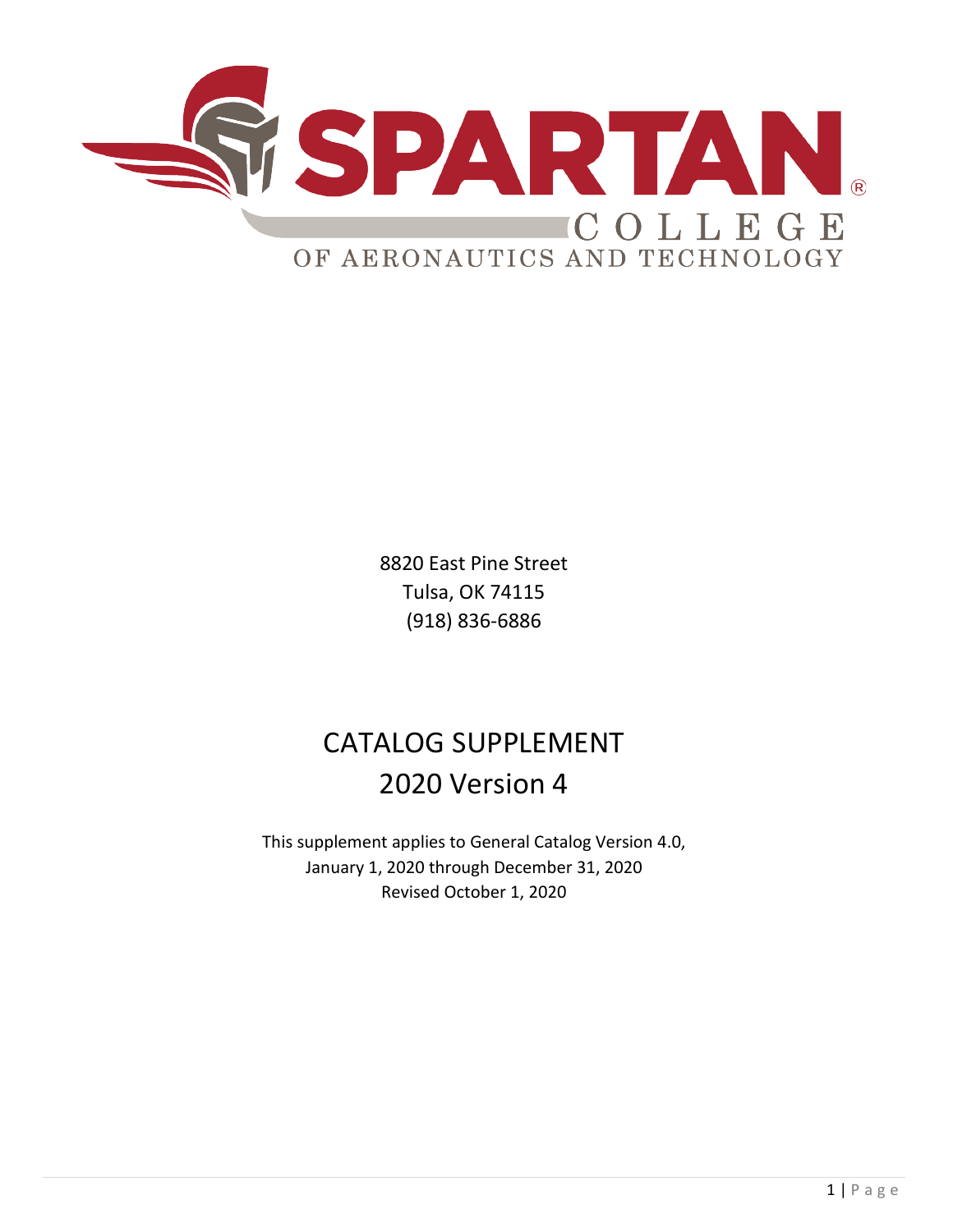#### **TUITION, FEES, AND COSTS**

| Program Title/Credential Level                                                        | Mos. | Clock<br><b>Hours</b> | Term<br>$(+)$    | Credit<br><b>Hours</b><br>(•) | <b>Tuition</b><br>(Per Credit) | <b>Tuition</b> | Estimated<br>Tool Kit* | Uniform | Insurance | <b>Book/Course</b><br>Fee<br>$(*)$ | <b>STRF</b><br>$(***)$ | Program<br>Cost |
|---------------------------------------------------------------------------------------|------|-----------------------|------------------|-------------------------------|--------------------------------|----------------|------------------------|---------|-----------|------------------------------------|------------------------|-----------------|
| Aviation Maintenance Technology -<br>Diploma                                          | 17   | 2099.5                | 9                | 71                            | \$548                          | \$38,909       | \$1,600                | \$295   | \$100     | \$2,975                            | \$0.00                 | \$43,879        |
| Aviation Maintenance Technology -<br>Associate of Applied Science                     | 20   | 2363.5                | 10               | 87                            | \$548                          | \$47,678       | \$1,600                | \$295   | \$100     | \$4,580                            | \$0.00                 | \$54,253        |
| Nondestructive Testing Technology -<br>Diploma                                        | 10   | 1235                  | 5                | 43                            | \$652                          | \$28,032       | \$430                  | \$295   | \$100     | \$1,850                            | \$0.00                 | \$30,707        |
| Quality Control Management-<br>Associate of Applied Science                           | 15   | 1821.5                | 8                | 68                            | \$652                          | \$44,329       | \$430                  | \$295   | \$100     | \$3,950                            | \$0.00                 | \$49,104        |
| Aviation Electronics Technology -<br>Diploma                                          | 12   | 1482                  | 6                | 51                            | \$643                          | \$32,814       | \$1,175                | \$295   | \$100     | \$3,805                            | \$0.00                 | \$38,189        |
| Aviation Electronics Technology -<br>Associate of Applied Science                     | 15   | 1821.5                | 8                | 68                            | \$643                          | \$43,753       | \$1,175                | \$295   | \$100     | \$5,505                            | \$0.00                 | \$50,828        |
| Aviation Flight - Associate of Applied<br>Science                                     | 17   | 2044                  | $t$ See<br>Below | 87                            | \$952                          | \$82,864       | \$564                  | \$335   | \$150     | \$5,001                            | \$0.00                 | \$88,914        |
| Aviation Maintenance Technology -<br>Diploma Hybrid                                   | 20   | 2099.5                | 13               | 71                            | \$548                          | \$38,909       | \$1,600                | \$295   | \$100     | \$3,170                            | \$0.00                 | \$44,074        |
| Aviation Maintenance Technology -<br>Associate of Applied Science Hybrid              | 23   | 2363.5                | 15               | 87                            | \$548                          | \$47,678       | \$1,600                | \$295   | \$100     | \$4,789                            | \$0.00                 | \$54,462        |
| Technology Management DE (Online<br>Only) - Bachelor of Science $\mathbf{x}^{\prime}$ | 31   | 2388                  | 16               | 120                           | \$442                          | \$53,042       | \$0.00                 | \$0.00  | \$0.00    | \$2,500                            | \$0.00                 | \$55,542        |
| Technology Management - Bachelor<br>of Science X                                      | 31   | 2388                  | 16               | 120                           | \$442                          | \$53,042       | \$0.00                 | \$0.00  | \$0.00    | \$2,500                            | \$0.00                 | \$55,542        |

STRF is non-refundable. The remaining items are refundable with the following exceptions, opened/unwrapped, out of date, and damaged items.

*Sales tax will be charged for all applicable Bookstore purchases.*

+-Term equal 10 weeks except Flight. + Flight is 26-two week terms & 2-six week terms. \*- Credit Hour = Semester Credits \* This is an estimate only \*\* If applicable DE-Distance Education *Example: Remaining tuition cost with 30 transfer credits = \$39,782*

| <b>Aviation Flight</b><br>123 Cessna Drive<br>R.L. Jones Airport<br>Tulsa, OK 74132 | Tuition for Flight Program is based on the entire program length (excluding any overage hours taken to complete a lesson), the flight program<br>includes the minimum number of flight hours and ground school classes required for each rating and certificate by The Federal Aviation<br>Administration (FAA). If the required number of course flight training hours are reached during a term and a passing final grade has not been<br>earned the student will be issued a failing grade. A student may request additional flight training hours during the sixty days following the original<br>scheduled end of the term to complete course objectives and request a grade change. These additional hours are available at the student's<br>expense based on hourly fees below, or the student may choose to receive the failing final grade and retake the term in full at full cost. Books<br>and equipment are approximate, and tax is not included. The College reserves the right to adjust the hourly flight rates with a fuel surcharge<br>should one become necessary. |
|-------------------------------------------------------------------------------------|---------------------------------------------------------------------------------------------------------------------------------------------------------------------------------------------------------------------------------------------------------------------------------------------------------------------------------------------------------------------------------------------------------------------------------------------------------------------------------------------------------------------------------------------------------------------------------------------------------------------------------------------------------------------------------------------------------------------------------------------------------------------------------------------------------------------------------------------------------------------------------------------------------------------------------------------------------------------------------------------------------------------------------------------------------------------------------------|
| <b>Technology Main</b><br>8820 East Pine St<br>Tulsa, OK 74115                      | Tuition for technical programs is based on the entire program length. An academic year is 30 weeks of instruction.                                                                                                                                                                                                                                                                                                                                                                                                                                                                                                                                                                                                                                                                                                                                                                                                                                                                                                                                                                    |
| <b>BS/AAS Program</b>                                                               | A \$150.00 technology fee is required for each course taken via the Learning Management System plus a \$50 lab fee for the online science course.<br>This fee does not apply to the AMT (diploma) Hybrid Program core courses.<br>The technology fee is already included in the tuition for the fully online version of the BS program, which is the BS-DE program.                                                                                                                                                                                                                                                                                                                                                                                                                                                                                                                                                                                                                                                                                                                   |

Schedules are reserved on a first-come, first-served basis and class schedules vary for each class start date. A waiting list may exist for some class starting dates. In the event Student has completed all requirements to reserve a class schedule and is on a waiting list, Student will be placed on the next available starting date scheduled. Schedules are by request only. The College reserves the right to change schedules and move students.

**For all programs,** all tuition and program lengths are based on a student attending the full program for which he or she is enrolled. Should a student bypass any portion of that program by the methods described in the General Catalog, that student's tuition and program length will be reduced accordingly. Tuition Reductions, including but not limited to, Active Duty (contracted D.O.D.) reductions per credit hour, will be documented on the enrollment agreement.

**Transfer of credits,** students will receive a credit to their book/course fee of \$75.00 for each course transferred in for the online Gen Eds and Technology Management DE (online only)– Bachelors of Science program.

For all Aviation Maintenance Technology programs, the cost of books and tools is estimated, with the exception of the project workbooks which total \$250 of the approximated Books & Tools cost. Students are only charged for books and tools actually purchased at Spartan.

For all programs except Technology Management and Aviation Flight programs, the cost of books and tools are estimated. Students are only charged for books and tools purchased at Spartan.

**For all technical programs**, an academic year is defined as completion of 24 semester credit hours in 30 weeks of attendance or 900 clock hours. The satisfactory completion of the credit hours or clock hours in the academic year is necessary before a student may progress to the next level of academic standing.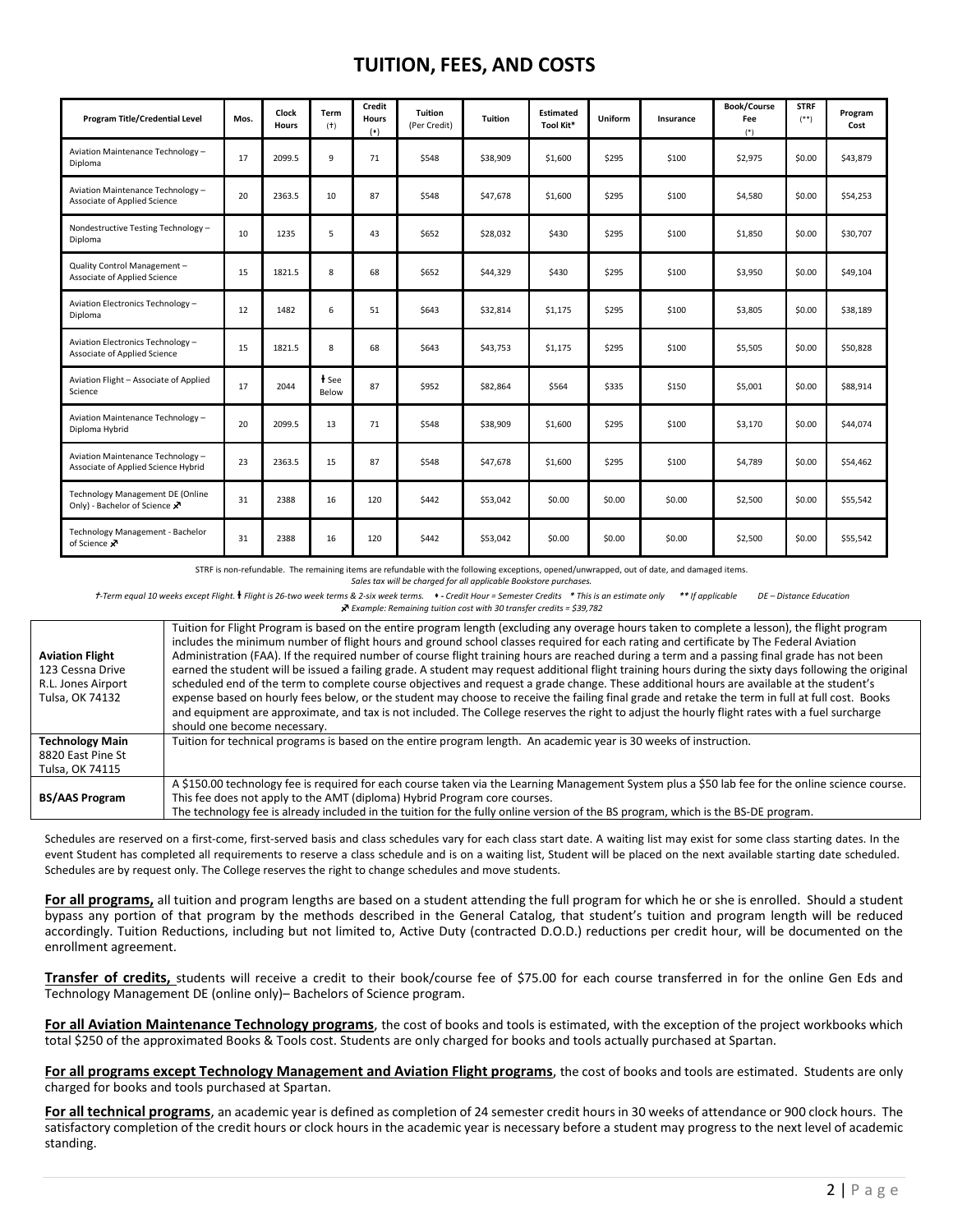**For the Aviation Maintenance Technology – Hybrid** (partial distance education) **Program**, the distance education portion of the program consists of seven 8-week terms (3 concurrent courses) followed by five 6-week terms (4 concurrent courses) accomplished on ground for the Diploma Program and an additional two 6-week terms (3 concurrent courses) of General Education that can be taught either on ground or online for the Associate Degree Program.

**For the Bachelor's Degree Program**, an academic year is defined as completion of 24 semester credit hours in 30 weeks. The satisfactory completion of the credit hours in the academic year is necessary before a student may progress to the next level of academic standard. To be a full-time student in the Bachelor of Science program a student must attempt a minimum of 8 semester credit hours per ten-week term. A student attempting 6 or 7 semester credit hours will be considered a three quarter-time student and a student attempting either 4 or 5 semester credit hours will be considered a half-time student. A student that does not maintain full-time status may have his/her Financial Aid disbursements adjusted accordingly. Bachelor's classes are generally scheduled Monday through Thursday. Spartan College reserves the right to change or cancel classes due reasons such as to low enrollment.

**For the Aviation Flight Program**, the cost of books and tools is estimated, except for the iPads which total \$1700 of the approximated Books & Tools cost. Students are only charged for books and tools actually purchased at Spartan. An academic year is defined as completion of 24 credits in 30 weeks of attendance. The satisfactory completion of the credit hours in the academic year is necessary before a student may progress to the next level of academic standing.

Due to the nature of a flight training program, there may be times the College must limit the number of students who can start their program on a given start date. When that happens, the college will prioritize seats for those enrolled students that have demonstrated they meet all the admissions criteria and have completed all the necessary steps to start school including receiving medical clearance. If there are more students ready to start school beyond the number of seats available, Spartan will prioritize candidates based on their enrollment date.

| <b>Possible Misc. Fees All Programs</b>                                                                                                                                                                                                                    |                     | <b>Flight Training Hourly Rates</b>                         |               |  |  |  |
|------------------------------------------------------------------------------------------------------------------------------------------------------------------------------------------------------------------------------------------------------------|---------------------|-------------------------------------------------------------|---------------|--|--|--|
| Advanced Standing Examination Fee (Per Credit Hour)                                                                                                                                                                                                        | \$25.00             | Cessna 152                                                  | \$210.00      |  |  |  |
| Change of Program Fee                                                                                                                                                                                                                                      | \$10.00             | Cessna 172 & Piper Archer                                   | \$210.00      |  |  |  |
| Diploma Covers                                                                                                                                                                                                                                             | \$10.00             | Piper Seminole PA 44 (Multi-engine)                         | \$328.00      |  |  |  |
| Online Lab Fee                                                                                                                                                                                                                                             | \$50.00             | <b>Aviation Training Devices (ATD)</b>                      | \$137.00      |  |  |  |
| Online Courses - Technology Fee*                                                                                                                                                                                                                           | \$150.00            | <b>Stage Checks</b>                                         | \$75.00       |  |  |  |
| Replacement Certificate (AMT / NDT)                                                                                                                                                                                                                        | \$10.00             | TCO Ground Lesson (Per Hour)                                | \$75.00       |  |  |  |
| Replacement Identification Card                                                                                                                                                                                                                            | \$5.00              | Module Classroom Instruction (Per module)                   | \$525.00      |  |  |  |
| Replacement of Diploma                                                                                                                                                                                                                                     | \$25.00             | Knowledge Test                                              | \$165.00      |  |  |  |
| <b>Return Check Fee</b>                                                                                                                                                                                                                                    | \$30.00             | Flight Test - Private, Instrument, Comm., MEL and SEL, CFII | \$550.00 ea   |  |  |  |
| Transcripts                                                                                                                                                                                                                                                | \$5.00              | Flight Test - CFI                                           | $$900.00$ (*) |  |  |  |
| Course repeat charges<br>$\mathbf{A}$ , and the company of the state of the state of the state of the state of the state of the state of the state of the state of the state of the state of the state of the state of the state of the state of the state | <b>Tuition Rate</b> | Frasca Level 5 FTD                                          | \$165.00      |  |  |  |

### **Miscellaneous Fees**

An international fee of \$2,000, will be charged to students requiring an F-1 or M-1 visa. (\*) And international fee of \$2,000, will be charged to students requiring an F-1 or M-1 visa.

A \$150.00 technology fee is required for each course taken via the Learning Management System plus a \$50 lab fee for the online science course.

\*Online Courses:

This fee does not apply to the AMT (diploma) Hybrid Program core courses, ESL Course, or Private Pilot (FAA Part  $61$ ) – Flying.

The technology fee is already included in the tuition for the fully online version of the BS program, which is the Technology Management DE (Online Only) - Bachelor of Science.

#### **Avocational Private Pilot (FAA Part 61) - Flying**

Tuition and Fees:

| Course Title                            | Clock Hrs.             | Per Hour Flight<br>Fees | Per Hour<br>Ground Lesson | <b>Ground Course</b><br>Theory-Based<br><b>Online Fees</b> | Insurance | *Estimated Course<br>Cost Based on<br><b>Minimum Hours</b> |
|-----------------------------------------|------------------------|-------------------------|---------------------------|------------------------------------------------------------|-----------|------------------------------------------------------------|
| Private Pilot<br>(FAA Part 61) - Flying | 65<br>\$205<br>minimum |                         | \$75                      | \$426<br>$(389+Tax)$                                       | \$150     | \$10,651                                                   |

Please refer to this Catalog Supplement for other fees such as those assessed for Federal Aviation Administration Testing. \*Minimums include 25 Hours of Online Ground Instruction, 30 Hours of Dual Flight Instruction, and 10 Hours of Solo Flight Training (40 Hours of Total Minimum Flight).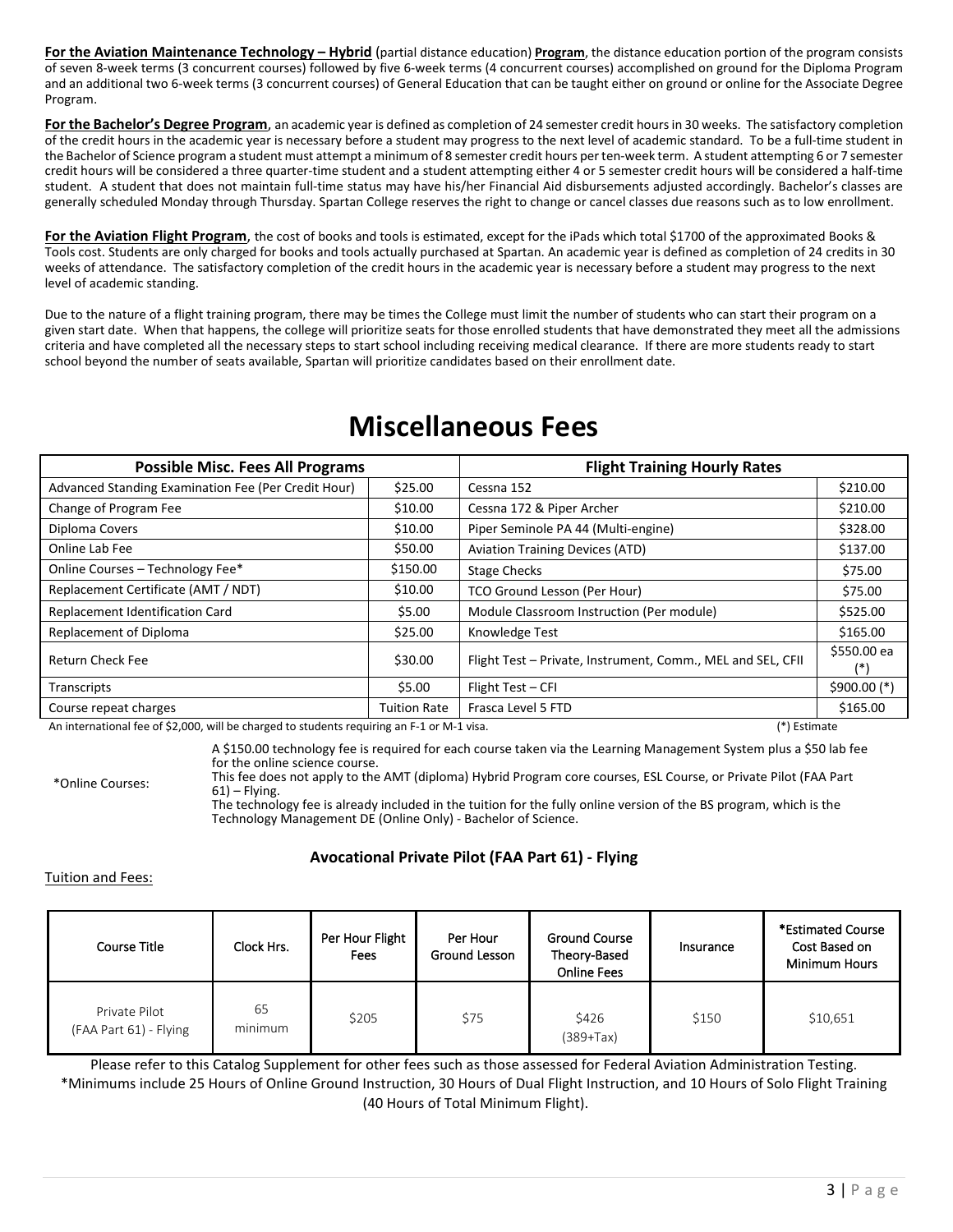| <b>COURSE TITLE</b> | Clock<br>Hrs. | Tuition  | Software<br>Subscription | <b>IT Equipment Fee</b> | <b>Total Course Cost</b> |
|---------------------|---------------|----------|--------------------------|-------------------------|--------------------------|
| . Course<br>ESL     | 600           | \$16.695 | $A$ ror<br>5525          | \$875                   | \$18.095                 |

#### **Fees are based on the required six hundred (600) clock hours.**

Successful completion of the program results in a certificate of completion.

The course can be repeated if the student does not successfully complete in 600 clock hours. In that event, a new Enrollment Agreement and course fees will be assessed.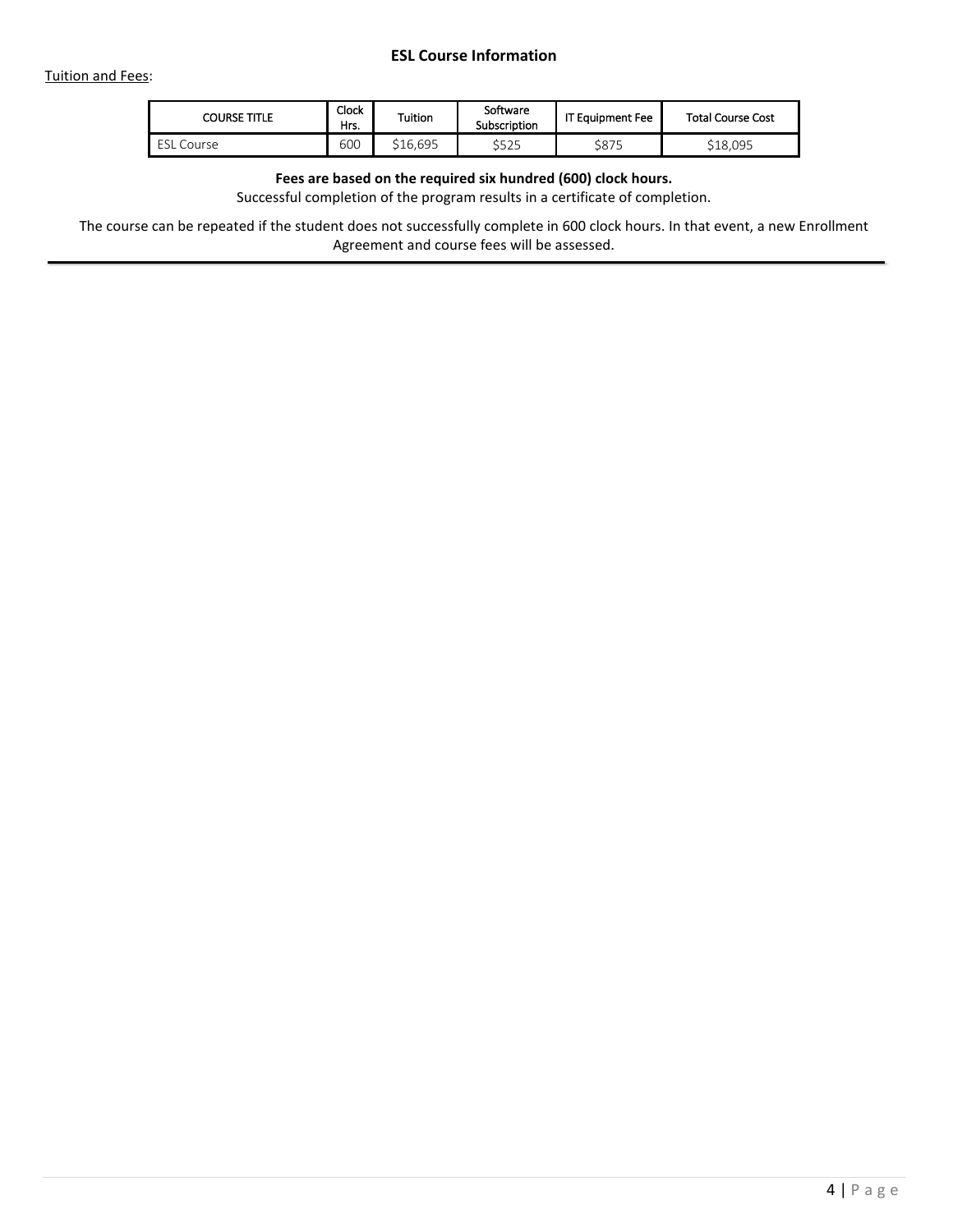# **NEW STUDENT START DATES**

|                           | AMT/AET/NDT/QCM/HYBRID    |                           | <b>AVIATION FLIGHT</b>    | <b>BACHELOR PROGRAM</b>   |                           |                           |                           |
|---------------------------|---------------------------|---------------------------|---------------------------|---------------------------|---------------------------|---------------------------|---------------------------|
| <b>Start Date</b><br>2020 | <b>Start Date</b><br>2021 | <b>Start Date</b><br>2020 | <b>Start Date</b><br>2020 | <b>Start Date</b><br>2021 | <b>Start Date</b><br>2021 | <b>Start Date</b><br>2020 | <b>Start Date</b><br>2021 |
| 1/7/2020                  | 1/6/2021                  | 1/16/2020                 | 2/17/2020                 | 1/18/2021                 | 2/15/2021                 | 2/17/2020                 | 2/8/2021                  |
| 4/3/2020                  | 4/1/2021                  | 3/16/2020                 | 4/16/2020                 | 3/15/2021                 | 4/12/2021                 | 4/27/2020                 | 4/19/2021                 |
| 6/30/2020                 | 6/24/2021                 | 5/18/2020                 | 6/16/2020                 | 5/17/2021                 | 6/15/2021                 | 7/6/2020                  | 6/28/2021                 |
| 8/27/2020                 | 8/19/2021                 | 7/16/2020                 | 8/17/2020                 | 7/19/2021                 | 8/16/2021                 | 9/14/2020                 | 9/6/2021                  |
| 11/17/2020                | 11/11/2021                | 9/16/2020                 | 10/6/2020                 | 9/14/2021                 | 10/12/2021                | 11/30/2020                | 11/15/2021                |
|                           |                           | 11/3/2020                 | 12/7/2020                 | 11/9/2021                 | 12/10/2021                |                           |                           |

## **CLASS SCHEDULES**

| Program / Shift                                                                                                                                                       | <b>Begin</b>      | <b>End</b> |  |  |  |  |  |  |  |
|-----------------------------------------------------------------------------------------------------------------------------------------------------------------------|-------------------|------------|--|--|--|--|--|--|--|
| Day Shift (Monday through Friday)                                                                                                                                     |                   |            |  |  |  |  |  |  |  |
| <b>Aviation Maintenance Technology (AMT)</b>                                                                                                                          | $7:30$ am         | $2:50$ pm  |  |  |  |  |  |  |  |
| <b>Aviation Electronics Technology (AET)</b>                                                                                                                          | $7:30$ am         | $2:30$ pm  |  |  |  |  |  |  |  |
| Nondestructive Testing Technology (NDT)                                                                                                                               | $7:30$ am         | $2:30$ pm  |  |  |  |  |  |  |  |
| <b>Quality Control Management (QCM)</b>                                                                                                                               | $7:30$ am         | $2:30$ pm  |  |  |  |  |  |  |  |
| Aviation Maintenance Technology (AMT) - Hybrid Ground Classes                                                                                                         | $7:30$ am         | $2:50$ pm  |  |  |  |  |  |  |  |
| <b>Night Shift (Monday through Thursday)</b>                                                                                                                          |                   |            |  |  |  |  |  |  |  |
| Bachelor of Science Technology Management                                                                                                                             | $6:00 \text{ pm}$ | 10:48 pm   |  |  |  |  |  |  |  |
| <b>Aviation Flight</b>                                                                                                                                                |                   |            |  |  |  |  |  |  |  |
| Ground classes are scheduled anytime between 8:00am through 6:00pm, Monday through Friday. Nights<br>and weekends may be required to meet Flight lesson requirements. |                   |            |  |  |  |  |  |  |  |



*Students are expected to complete their final term by the Graduation Date corresponding to the Start Date listed on their Enrollment Agreement. Graduation dates may change in the event of weather related school closings, punitive grades issues, or if a student is granted a Leave of Absence (LOA).* 

*General Education and Technical; Classes are scheduled Monday through Friday, Day & Night courses follow the same curricula and policies, both use the same equipment and facilities. Appropriate meal periods (50 minutes) and hourly breaks (10 minutes).*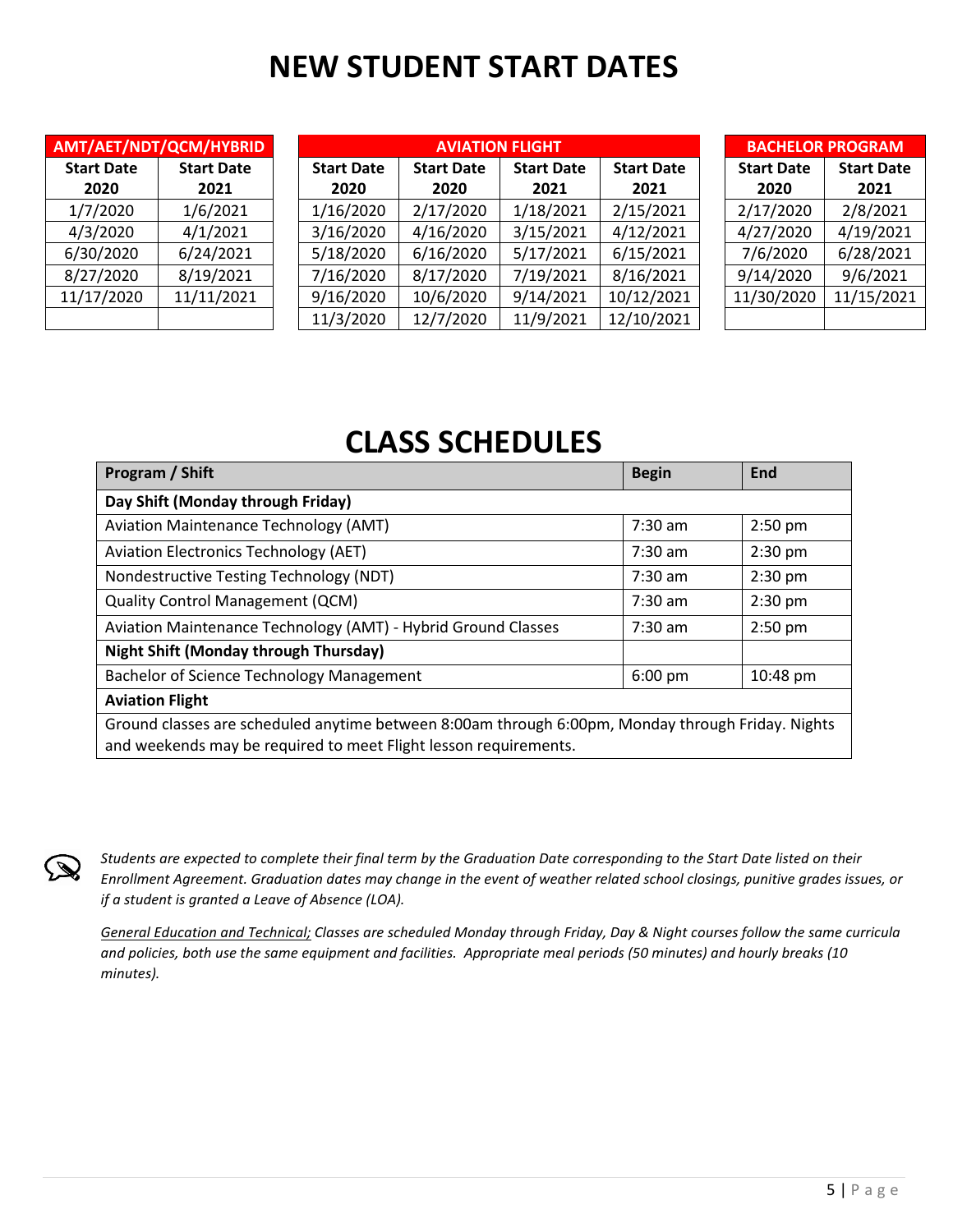# **ACADEMIC CALENDAR Continuing and Returning Students**

| <b>AVIATION FLIGHT</b> |                   |  |  |  |  |  |  |  |
|------------------------|-------------------|--|--|--|--|--|--|--|
| <b>Term Start</b>      | <b>Term Start</b> |  |  |  |  |  |  |  |
| Date                   | Date              |  |  |  |  |  |  |  |
| 1/2/2020               | 1/15/2020         |  |  |  |  |  |  |  |
| 1/20/2020              | 1/31/2020         |  |  |  |  |  |  |  |
| 2/3/2020               | 2/14/2020         |  |  |  |  |  |  |  |
| 2/17/2020              | 2/28/2020         |  |  |  |  |  |  |  |
| 3/2/2020               | 3/13/2020         |  |  |  |  |  |  |  |
| 3/16/2020              | 3/27/2020         |  |  |  |  |  |  |  |
| 3/30/2020              | 4/10/2020         |  |  |  |  |  |  |  |
| 4/13/2020              | 4/24/2020         |  |  |  |  |  |  |  |
| 4/27/2020              | 5/8/2020          |  |  |  |  |  |  |  |
| 5/11/2020              | 5/22/2020         |  |  |  |  |  |  |  |
| 5/26/2020              | 6/8/2020          |  |  |  |  |  |  |  |
| 6/9/2020               | 6/22/2020         |  |  |  |  |  |  |  |
| 6/23/2020              | 7/8/2020          |  |  |  |  |  |  |  |
| 7/9/2020               | 7/22/2020         |  |  |  |  |  |  |  |
| 7/27/2020              | 8/7/2020          |  |  |  |  |  |  |  |
| 8/10/2020              | 8/21/2020         |  |  |  |  |  |  |  |
| 8/24/2020              | 9/4/2020          |  |  |  |  |  |  |  |
| 9/8/2020               | 9/21/2020         |  |  |  |  |  |  |  |
| 9/22/2020              | 10/5/2020         |  |  |  |  |  |  |  |
| 10/6/2020              | 10/19/2020        |  |  |  |  |  |  |  |
| 10/20/2020             | 11/2/2020         |  |  |  |  |  |  |  |
| 11/3/2020              | 11/16/2020        |  |  |  |  |  |  |  |
| 11/17/2020             | 12/4/2020         |  |  |  |  |  |  |  |
| 12/7/2020              | 12/18/2020        |  |  |  |  |  |  |  |

| <b>AVIATION FLIGHT</b>    |  | <b>AMT &amp; HYBRID -GROUND</b><br>(Starts prior to<br>11/1/2019 |                 |  |                             |                 |                                                   | AMT/AET/NDT/QCM<br>(Starts after 11/1/2019) |                 |  |
|---------------------------|--|------------------------------------------------------------------|-----------------|--|-----------------------------|-----------------|---------------------------------------------------|---------------------------------------------|-----------------|--|
| <b>Term Start</b><br>Date |  | <b>TERM</b><br><b>START</b>                                      | <b>TERM END</b> |  | <b>TERM</b><br><b>START</b> | <b>TERM END</b> |                                                   | <b>TERM</b><br><b>START</b>                 | <b>TERM END</b> |  |
| 1/15/2020                 |  | 1/6/2020                                                         | 1/23/2020       |  | 1/6/2020                    | 2/13/2020       |                                                   | 1/7/2020                                    | 2/3/2020        |  |
| 1/31/2020                 |  | 1/27/2020                                                        | 2/13/2020       |  | 2/17/2020                   | 3/26/2020       |                                                   | 2/5/2020                                    | 3/2/2020        |  |
| 2/14/2020                 |  | 2/17/2020                                                        | 3/5/2020        |  | 3/30/2020                   | 5/7/2020        |                                                   | 3/4/2020                                    | 3/30/2020       |  |
| 2/28/2020                 |  | 3/9/2020                                                         | 3/26/2020       |  | 5/11/2020                   | 6/18/2020       |                                                   | 4/3/2020                                    | 4/29/2020       |  |
| 3/13/2020                 |  | 3/30/2020                                                        | 4/16/2020       |  | 6/22/2020                   | 8/6/2020        |                                                   | 5/1/2020                                    | 5/28/2020       |  |
| 3/27/2020                 |  | 4/20/2020                                                        | 5/7/2020        |  | 8/10/2020                   | 9/18/2020       |                                                   | 6/3/2020                                    | 6/29/2020       |  |
| 4/10/2020                 |  | 5/11/2020                                                        | 5/29/2020       |  | 9/21/2020                   | 10/29/2020      |                                                   | 6/30/2020                                   | 7/29/2020       |  |
| 4/24/2020                 |  | 6/1/2020                                                         | 6/18/2020       |  | 11/2/2020                   | 12/17/2020      |                                                   | 7/31/2020                                   | 8/26/2020       |  |
| 5/8/2020                  |  | 6/22/2020                                                        | 7/16/2020       |  |                             |                 |                                                   | 8/27/2020                                   | 9/23/2020       |  |
| 5/22/2020                 |  | 7/20/2020                                                        | 8/6/2020        |  |                             |                 |                                                   | 9/24/2020                                   | 10/20/2020      |  |
| 6/8/2020                  |  | 8/10/2020                                                        | 8/27/2020       |  |                             |                 |                                                   | 10/21/2020                                  | 11/16/2020      |  |
| 6/22/2020                 |  | 8/31/2020                                                        | 9/18/2020       |  |                             |                 |                                                   | 11/17/2020                                  | 12/17/2020      |  |
| 7/8/2020                  |  | 9/21/2020                                                        | 10/8/2020       |  |                             |                 |                                                   |                                             |                 |  |
| 7/22/2020                 |  | 10/12/2020                                                       | 10/29/2020      |  |                             |                 |                                                   |                                             |                 |  |
| 8/7/2020                  |  | 11/2/2020                                                        | 11/19/2020      |  |                             |                 |                                                   |                                             |                 |  |
| 8/21/2020                 |  | 11/30/2020                                                       | 12/17/2020      |  |                             |                 |                                                   |                                             |                 |  |
|                           |  |                                                                  |                 |  |                             |                 | <b>AET/NDT/QCM (Starts</b><br>prior to 11/1/2019) |                                             |                 |  |

| <b>AVIATION FLIGHT</b> |                           |                             | <b>Starts prior to</b><br>11/1/2019 |  |                             | <b>AET/NDT/QCM (Starts</b><br>prior to 11/1/2019) | AMT/AET/NDT/QCM<br>(Starts after 11/1/2019) |                 |  |
|------------------------|---------------------------|-----------------------------|-------------------------------------|--|-----------------------------|---------------------------------------------------|---------------------------------------------|-----------------|--|
| Term Start<br>Date     | <b>Term Start</b><br>Date | <b>TERM</b><br><b>START</b> | <b>TERM END</b>                     |  | <b>TERM</b><br><b>START</b> | <b>TERM END</b>                                   | <b>TERM</b><br><b>START</b>                 | <b>TERM END</b> |  |
| 1/2/2020               | 1/15/2020                 | 1/6/2020                    | 1/23/2020                           |  | 1/6/2020                    | 2/13/2020                                         | 1/7/2020                                    | 2/3/2020        |  |
| 1/20/2020              | 1/31/2020                 | 1/27/2020                   | 2/13/2020                           |  | 2/17/2020                   | 3/26/2020                                         | 2/5/2020                                    | 3/2/2020        |  |
| 2/3/2020               | 2/14/2020                 | 2/17/2020                   | 3/5/2020                            |  | 3/30/2020                   | 5/7/2020                                          | 3/4/2020                                    | 3/30/2020       |  |
| 2/17/2020              | 2/28/2020                 | 3/9/2020                    | 3/26/2020                           |  | 5/11/2020                   | 6/18/2020                                         | 4/3/2020                                    | 4/29/2020       |  |
| 3/2/2020               | 3/13/2020                 | 3/30/2020                   | 4/16/2020                           |  | 6/22/2020                   | 8/6/2020                                          | 5/1/2020                                    | 5/28/2020       |  |
| 3/16/2020              | 3/27/2020                 | 4/20/2020                   | 5/7/2020                            |  | 8/10/2020                   | 9/18/2020                                         | 6/3/2020                                    | 6/29/2020       |  |
| 3/30/2020              | 4/10/2020                 | 5/11/2020                   | 5/29/2020                           |  | 9/21/2020                   | 10/29/2020                                        | 6/30/2020                                   | 7/29/2020       |  |
| 4/13/2020              | 4/24/2020                 | 6/1/2020                    | 6/18/2020                           |  | 11/2/2020                   | 12/17/2020                                        | 7/31/2020                                   | 8/26/2020       |  |
| 127/2020               | F/0/2020                  | c Inn Innan                 | 7/10/200                            |  |                             |                                                   | 0/27/2020                                   | n Inn Innan     |  |

| AMT/AET/NDT/QCM          |
|--------------------------|
| (Starts after 11/1/2019) |

| <b>TERM</b><br>START | <b>TERM END</b> |
|----------------------|-----------------|
| 1/7/2020             | 2/3/2020        |
| 2/5/2020             | 3/2/2020        |
| 3/4/2020             | 3/30/2020       |
| 4/3/2020             | 4/29/2020       |
| 5/1/2020             | 5/28/2020       |
| 6/3/2020             | 6/29/2020       |
| 6/30/2020            | 7/29/2020       |
| 7/31/2020            | 8/26/2020       |
| 8/27/2020            | 9/23/2020       |
| 9/24/2020            | 10/20/2020      |
| 10/21/2020           | 11/16/2020      |
| 11/17/2020           | 12/17/2020      |

| <b>AMT HYBRID - DE (Starts</b><br>after 11/1/2019) | <b>AMT HYE</b><br>prior t |                             |
|----------------------------------------------------|---------------------------|-----------------------------|
| <b>TERM</b><br><b>START</b>                        | <b>TERM END</b>           | <b>TERM</b><br><b>START</b> |
| 1/7/2020                                           | 3/2/2020                  | 11/21/20                    |
| 3/4/2020                                           | 4/29/2020                 | 1/6/202                     |
| 5/1/2020                                           | 6/29/2020                 | 3/2/202                     |
| 6/30/2020                                          | 8/26/2020                 | 4/27/202                    |
| 8/27/2020                                          | 10/20/2020                | 6/22/202                    |
| 10/21/2020                                         | 12/17/2020                | 8/24/202                    |
|                                                    |                           |                             |

|                             | <b>AMT HYBRID - DE (Starts)</b><br>after 11/1/2019) | <b>AMT HYBRID - DE (Starts)</b> | prior to 11/1/2019) |  |                             | <b>NDT EVENING PROGRAM</b> | <b>BACHELOR PROGRAM</b>     |                 |
|-----------------------------|-----------------------------------------------------|---------------------------------|---------------------|--|-----------------------------|----------------------------|-----------------------------|-----------------|
| <b>TERM</b><br><b>START</b> | <b>TERM END</b>                                     | <b>TERM</b><br><b>START</b>     | <b>TERM END</b>     |  | <b>TERM</b><br><b>START</b> | <b>TERM END</b>            | <b>TERM</b><br><b>START</b> | <b>TERM END</b> |
| 1/7/2020                    | 3/2/2020                                            | 11/21/2019                      | 12/20/2019          |  | 1/21/2020                   | 3/17/2020                  | 11/18/2019                  | 2/13/2020       |
| 3/4/2020                    | 4/29/2020                                           | 1/6/2020                        | 2/28/2020           |  | 3/23/2020                   | 5/14/2020                  | 2/17/2020                   | 4/23/2020       |
| 5/1/2020                    | 6/29/2020                                           | 3/2/2020                        | 4/24/2020           |  |                             |                            | 4/27/2020                   | 7/2/2020        |
| 6/30/2020                   | 8/26/2020                                           | 4/27/2020                       | 6/19/2020           |  |                             |                            | 7/6/2020                    | 9/10/2020       |
| 8/27/2020                   | 10/20/2020                                          | 6/22/2020                       | 8/21/2020           |  |                             |                            | 9/14/2020                   | 11/19/202       |
| 10/21/2020                  | 12/17/2020                                          | 8/24/2020                       | 10/16/2020          |  |                             |                            | 11/30/2020                  | 2/4/2021        |
|                             |                                                     | 10/19/2020                      | 12/18/2020          |  |                             |                            |                             |                 |

|                             | <b>MT HYBRID - DE (Starts)</b><br>after 11/1/2019) | prior to 11/1/2019)         | <b>AMT HYBRID - DE (Starts</b> |                             | <b>NDT EVENING PROGRAM</b> | <b>BACHELOR PROGRAM</b> |                             |                 |
|-----------------------------|----------------------------------------------------|-----------------------------|--------------------------------|-----------------------------|----------------------------|-------------------------|-----------------------------|-----------------|
| <b>TERM</b><br><b>START</b> | <b>TERM END</b>                                    | <b>TERM</b><br><b>START</b> | <b>TERM END</b>                | <b>TERM</b><br><b>START</b> | <b>TERM END</b>            |                         | <b>TERM</b><br><b>START</b> | <b>TERM END</b> |
| 1/7/2020                    | 3/2/2020                                           | 11/21/2019                  | 12/20/2019                     | 1/21/2020                   | 3/17/2020                  |                         | 11/18/2019                  | 2/13/2020       |
| 3/4/2020                    | 4/29/2020                                          | 1/6/2020                    | 2/28/2020                      | 3/23/2020                   | 5/14/2020                  |                         | 2/17/2020                   | 4/23/2020       |
| 5/1/2020                    | 6/29/2020                                          | 3/2/2020                    | 4/24/2020                      |                             |                            |                         | 4/27/2020                   | 7/2/2020        |

| AMT HYBRID - DE (Starts  <br>after 11/1/2019) |                 | <b>AMT HYBRID - DE (Starts)</b><br>prior to 11/1/2019) |                 | <b>NDT EVENING PROGRAM</b>  |                 |  | <b>BACHELOR PROGRAM</b>     |                 |
|-----------------------------------------------|-----------------|--------------------------------------------------------|-----------------|-----------------------------|-----------------|--|-----------------------------|-----------------|
| <b>TERM</b><br><b>START</b>                   | <b>TERM END</b> | <b>TERM</b><br><b>START</b>                            | <b>TERM END</b> | <b>TERM</b><br><b>START</b> | <b>TERM END</b> |  | <b>TERM</b><br><b>START</b> | <b>TERM END</b> |
| 1/7/2020                                      | 3/2/2020        | 11/21/2019                                             | 12/20/2019      | 1/21/2020                   | 3/17/2020       |  | 11/18/2019                  | 2/13/2020       |
| 3/4/2020                                      | 4/29/2020       | 1/6/2020                                               | 2/28/2020       | 3/23/2020                   | 5/14/2020       |  | 2/17/2020                   | 4/23/2020       |
| 5/1/2020                                      | 6/29/2020       | 3/2/2020                                               | 4/24/2020       |                             |                 |  | 4/27/2020                   | 7/2/2020        |
| 6/30/2020                                     | 8/26/2020       | 4/27/2020                                              | 6/19/2020       |                             |                 |  | 7/6/2020                    | 9/10/2020       |
| 8/27/2020                                     | 10/20/2020      | 6/22/2020                                              | 8/21/2020       |                             |                 |  | 9/14/2020                   | 11/19/2020      |
| 10/21/2020                                    | 12/17/2020      | 8/24/2020                                              | 10/16/2020      |                             |                 |  | 11/30/2020                  | 2/4/2021        |
|                                               |                 |                                                        |                 |                             |                 |  |                             |                 |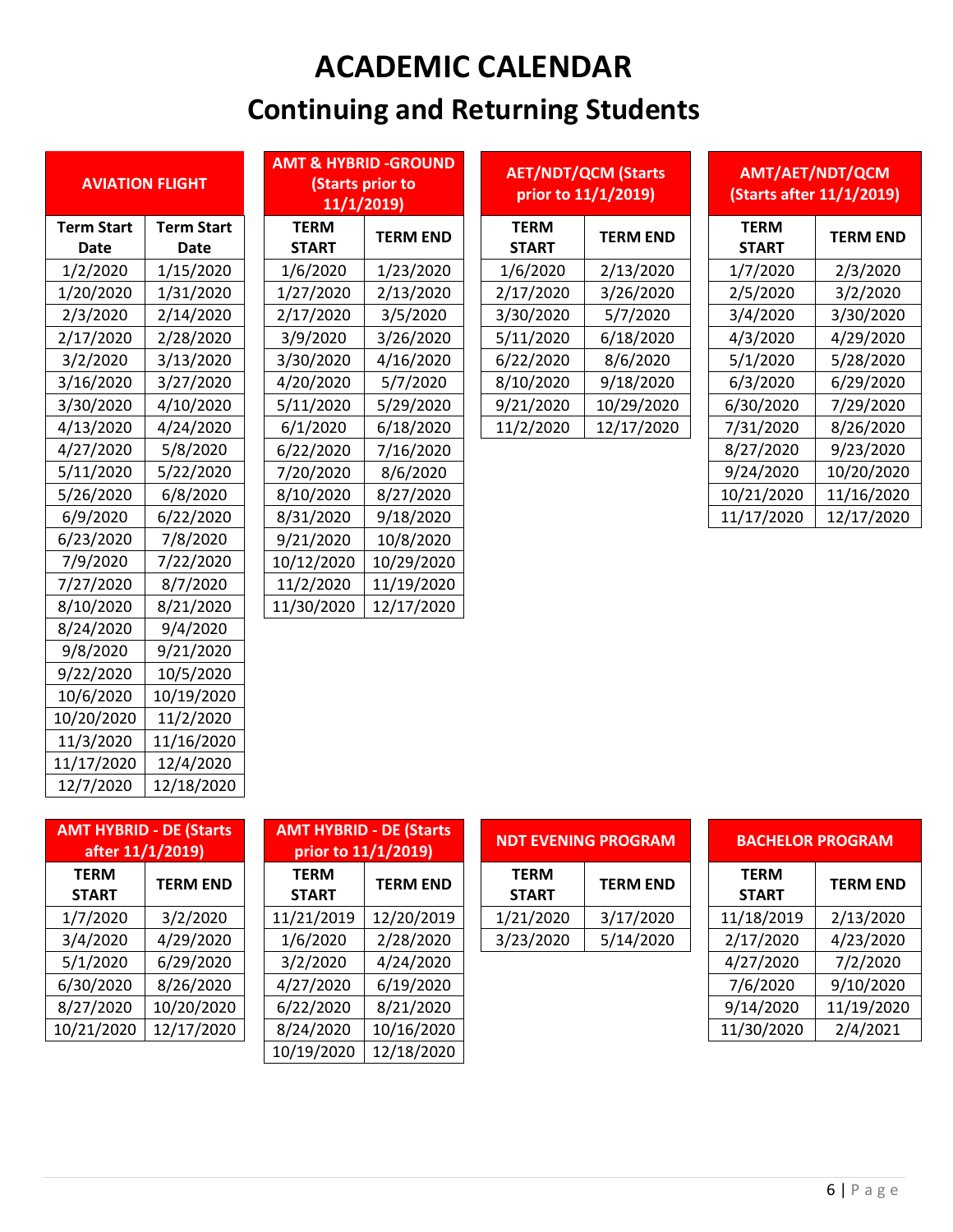# **ACADEMIC BREAK CALENDAR**

| AMT/AET/NDT/QCM/Hybrid Ground<br>(Starts after 11/1/2019) |                        |                             | AMT/AET/NDT/QCM/Hybrid Ground<br><b>(Starts before 11/1/2019)</b> |                        |  |
|-----------------------------------------------------------|------------------------|-----------------------------|-------------------------------------------------------------------|------------------------|--|
| New Year Break                                            | January 1 – 6, 2020    | New Year Break              |                                                                   | January 1-3, 2020      |  |
| MLK Holiday                                               | January 20, 2020       | <b>MLK Holiday</b>          |                                                                   | January 20, 2020       |  |
| <b>Memorial Day Holiday</b>                               | May 25, 2020           | <b>Memorial Day Holiday</b> |                                                                   | May 25, 2020           |  |
| Independence Day Holiday                                  | July $2 - 6$ , 2020    |                             | Independence Day Holiday                                          | June 29 - July 3, 2020 |  |
| Labor Day Holiday                                         | September 7, 2020      | Labor Day Holiday           |                                                                   | September 7, 2020      |  |
| Thanksgiving Break                                        | November 24 - 27, 2020 | <b>Thanksgiving Break</b>   |                                                                   | November 20 - 27, 2020 |  |
| Christmas Break                                           | December 18 - 31, 2020 | Christmas Break             |                                                                   | December 18 - 31, 2020 |  |
| New Year Break                                            | January 1 – 5, 2021    | New Year Holiday            |                                                                   | January 1, 2021        |  |
| MLK Holiday                                               | January 18, 2021       | <b>MLK Holiday</b>          |                                                                   | January 18, 2021       |  |
| <b>Memorial Day Holiday</b>                               | May 31, 2021           | <b>Memorial Day Holiday</b> |                                                                   | May 28 - 31, 2021      |  |
| Independence Day Holiday                                  | July 2, 2021           |                             | Independence Day Holiday                                          | June 28 - July 2, 2021 |  |
| Labor Day Holiday                                         | September 6, 2021      | Labor Day Holiday           |                                                                   | September 6, 2021      |  |
| <b>Thanksgiving Break</b>                                 | November 22 - 30, 2021 | <b>Thanksgiving Break</b>   |                                                                   | November 19 - 26, 2021 |  |
| Christmas Break                                           | December 17 - 31, 2021 | Christmas Break             |                                                                   | December 17 - 31, 2021 |  |

| <b>AVIATION FLIGHT - Flying Courses</b> |                   | <b>BACHELOR PROGRAM</b>     |       |
|-----------------------------------------|-------------------|-----------------------------|-------|
| New Years Day                           | January 1, 2020   | New Year Break              | Ja    |
| Thanksgiving Day                        | November 26, 2020 | <b>Memorial Day Holiday</b> |       |
| Christmas Day                           | December 25, 2020 | Independence Day Holiday    |       |
| New Years Day                           | January 1, 2021   | Labor Day Holiday           | S6    |
| Thanksgiving Day                        | November 25, 2021 | <b>Thanksgiving Break</b>   | Novem |
| Christmas Day                           | December 25, 2021 | Christmas Break             | Decem |

| <b>AVIATION FLIGHT - Ground Courses</b> |                        |  |  |  |  |  |
|-----------------------------------------|------------------------|--|--|--|--|--|
| <b>Break</b>                            | January 16 - 17, 2020  |  |  |  |  |  |
| <b>Memorial Day Holiday</b>             | May 25, 2020           |  |  |  |  |  |
| Independence Day Holiday                | July 2 - 3, 2020       |  |  |  |  |  |
| <b>Break</b>                            | July 23 - 24, 2020     |  |  |  |  |  |
| Labor Day Holiday                       | September 7, 2020      |  |  |  |  |  |
| <b>Thanksgiving Break</b>               | November 24 - 27, 2020 |  |  |  |  |  |
| <b>Christmas Break</b>                  | December 21 - 31, 2020 |  |  |  |  |  |

| AMT/AET/NDT/QCM/Hybrid Ground<br>(Starts before 11/1/2019) |                     |  |  |  |
|------------------------------------------------------------|---------------------|--|--|--|
| 'ear Break                                                 | January $1 - 3$ , 2 |  |  |  |

| New Year Break            | January 1 – 6, 2020    | New Year Break              | January 1 – 3, 2020    |
|---------------------------|------------------------|-----------------------------|------------------------|
| MLK Holiday               | January 20, 2020       | <b>MLK Holiday</b>          | January 20, 2020       |
| Memorial Day Holiday      | May 25, 2020           | <b>Memorial Day Holiday</b> | May 25, 2020           |
| Independence Day Holiday  | July 2 - 6, 2020       | Independence Day Holiday    | June 29 - July 3, 2020 |
| Labor Day Holiday         | September 7, 2020      | Labor Day Holiday           | September 7, 2020      |
| Thanksgiving Break        | November 24 - 27, 2020 | <b>Thanksgiving Break</b>   | November 20 - 27, 2020 |
| Christmas Break           | December 18 - 31, 2020 | <b>Christmas Break</b>      | December 18 - 31, 2020 |
| New Year Break            | January 1 - 5, 2021    | New Year Holiday            | January 1, 2021        |
| MLK Holiday               | January 18, 2021       | <b>MLK Holiday</b>          | January 18, 2021       |
| Memorial Day Holiday      | May 31, 2021           | <b>Memorial Day Holiday</b> | May 28 - 31, 2021      |
| Independence Day Holiday  | July 2, 2021           | Independence Day Holiday    | June 28 - July 2, 2021 |
| Labor Day Holiday         | September 6, 2021      | Labor Day Holiday           | September 6, 2021      |
| <b>Thanksgiving Break</b> | November 22 - 30, 2021 | <b>Thanksgiving Break</b>   | November 19 - 26, 2021 |
| Christmas Break           | December 17 - 31, 2021 | Christmas Break             | December 17 - 31, 2021 |
|                           |                        |                             |                        |

| <b>AVIATION FLIGHT - Flying Courses</b> |                   |  | <b>BACHELOR PROGRAM</b>     |                        |
|-----------------------------------------|-------------------|--|-----------------------------|------------------------|
| New Years Day                           | January 1, 2020   |  | New Year Break              | January 1-3, 2020      |
| Thanksgiving Day                        | November 26, 2020 |  | <b>Memorial Day Holiday</b> | May 25, 2020           |
| Christmas Day                           | December 25, 2020 |  | Independence Day Holiday    | July $2 - 3$ , 2020    |
| New Years Day                           | January 1, 2021   |  | Labor Day Holiday           | September 7, 2020      |
| Thanksgiving Day                        | November 25, 2021 |  | Thanksgiving Break          | November 23 - 27, 2020 |
| Christmas Day                           | December 25, 2021 |  | Christmas Break             | December 21-31, 2020   |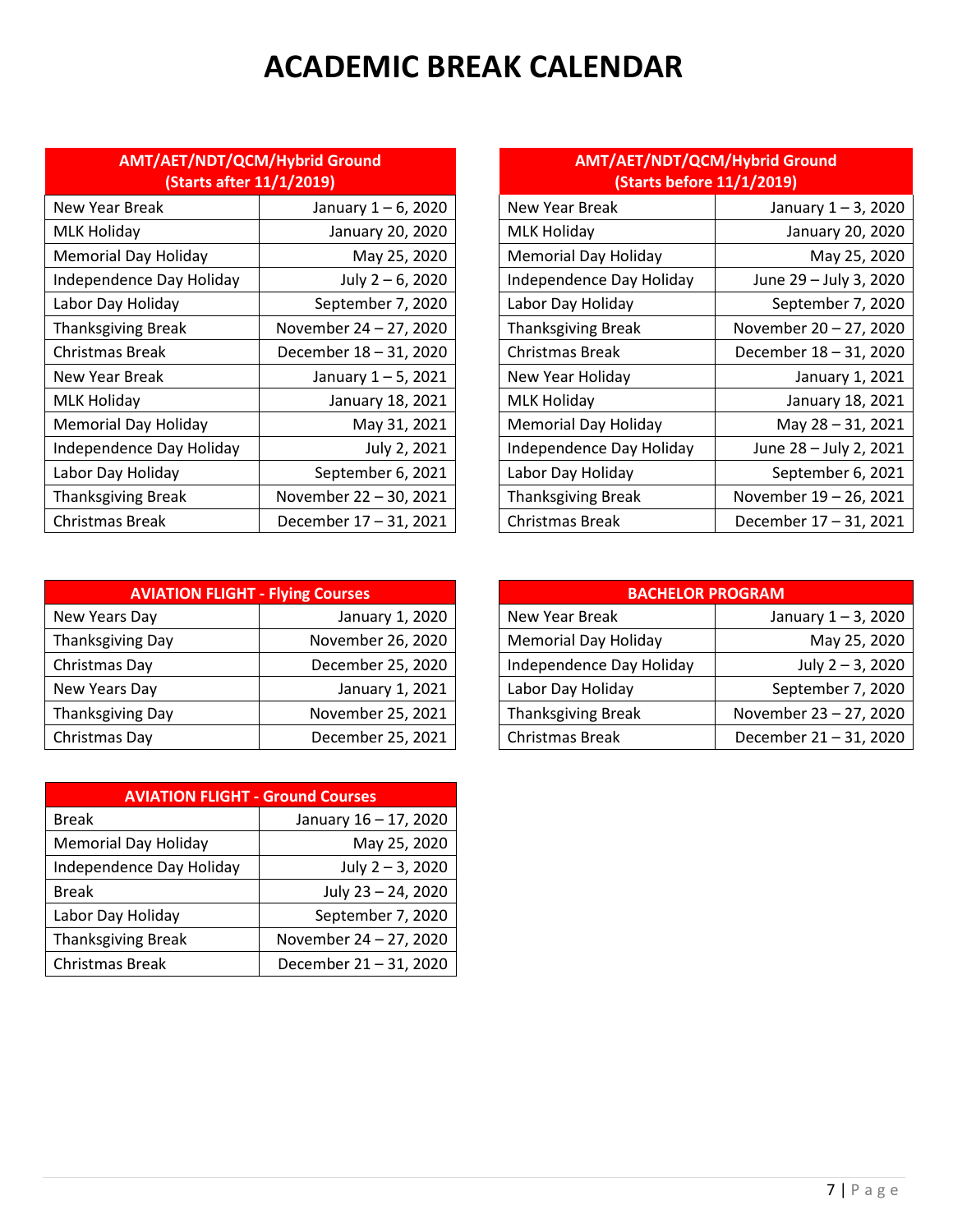## **ADMINISTRATIVE STAFF AND FACULTY**

#### **Technical**

| <b>ADMINISTRATIVE STAFF (Tech)</b> |                                 |  |  |  |  |  |
|------------------------------------|---------------------------------|--|--|--|--|--|
| <b>NAME</b>                        | <b>TITLE</b>                    |  |  |  |  |  |
| KARI PAHNO                         | <b>CAMPUS PRESIDENT</b>         |  |  |  |  |  |
| <b>REGGIE NAIR</b>                 | <b>DEAN OF ACADEMIC AFFAIRS</b> |  |  |  |  |  |
| ALESSIA CUMMINGS                   | DEAN OF STUDENT AFFAIRS         |  |  |  |  |  |
| <b>JEREMY R COOPER</b>             | DIRECTOR OF ADMISSIONS          |  |  |  |  |  |
| <b>MEGAN COKER</b>                 | DIRECTOR OF STUDENT FINANCE     |  |  |  |  |  |
| <b>CATHERINE LOEPER</b>            | <b>EXECUTIVE ASSISTANT</b>      |  |  |  |  |  |
| <b>JODI ELSTON</b>                 | <b>HR GENERALIST</b>            |  |  |  |  |  |

| <b>NAME</b>                    | <b>TITLE</b>             | <b>COURSES TAUGHT</b>                                                                                                                                                                                                                                                                                                                                                                                                                                                                                                                                                                                                                                                                                                                                                                                                                                                                                                   | <b>EDUCATION / CERTIFICATION</b>                                                                                                                                                                                                                                                                          | <b>YEAR OF</b><br><b>EMPLOYMENT</b> | <b>EXPERIENCE IN</b><br><b>FIELD AND/OR</b><br><b>IN CLASSROOM</b> |
|--------------------------------|--------------------------|-------------------------------------------------------------------------------------------------------------------------------------------------------------------------------------------------------------------------------------------------------------------------------------------------------------------------------------------------------------------------------------------------------------------------------------------------------------------------------------------------------------------------------------------------------------------------------------------------------------------------------------------------------------------------------------------------------------------------------------------------------------------------------------------------------------------------------------------------------------------------------------------------------------------------|-----------------------------------------------------------------------------------------------------------------------------------------------------------------------------------------------------------------------------------------------------------------------------------------------------------|-------------------------------------|--------------------------------------------------------------------|
| Alan Werner                    | <b>INSTRUCTOR AMT LE</b> | <b>GEN1113</b> Aviation Fundamentals I<br><b>GEN1123</b> Aviation Fundamentals II<br><b>GEN1133 Basic Electricity &amp; Electronics</b><br><b>GEN1143</b> Basic Electricity, Materials and<br>Processes<br><b>GEN1153</b> Records, Publications,<br>Corrosion Control & Engine Electrical<br><b>PPT2113</b> Aircraft Electrical Systems &<br>Fire Protection                                                                                                                                                                                                                                                                                                                                                                                                                                                                                                                                                            | B.A. Liberal Arts (Geology),<br>S.U.N.Y.<br>A.A. Math and Science, Ulster<br><b>County Community College</b><br>Diploma Airframe and<br>Powerplant, Colorado<br>Aero Tech<br>FAA Airframe & Powerplant<br>Certificate                                                                                     | 1996                                | 36                                                                 |
| Dr. Andrew<br>Gillespie, Ph.D. | <b>INSTRUCTOR BSTM</b>   | PHY1001 Physics                                                                                                                                                                                                                                                                                                                                                                                                                                                                                                                                                                                                                                                                                                                                                                                                                                                                                                         | Ph.D. Condensed Matter<br>Physics, University of Missouri<br>M.S. Physics, University of<br>Missouri<br>B.S. Physics and Physics<br><b>Education Illinois State</b><br>University                                                                                                                         | 2020                                | 13                                                                 |
| <b>Benjamin Ellis</b>          | <b>INSTRUCTOR AET</b>    | AET1617 - Theory of Alternating<br><b>Current and Reactive Devices</b><br><b>AET2657</b> Aircraft/UAV Instrument and<br><b>Autonomous Navigation Systems</b><br><b>AET2667</b> Aircraft/UAV Communication<br>& Dependent Navigation Systems<br><b>AET2687</b> Unmanned Aerial Systems<br>(UAS) & Maintenance<br><b>ELT1001 DC Fundamentals</b><br><b>ELT1002</b> AC Theory and Control Devices<br><b>ELT1003</b> Amplifiers and Power Control<br>Devices<br><b>ELT1004</b> Digital and Microcontroller<br>Technology<br><b>ELT1005</b> Industrial Controls and<br>Robotics<br><b>AVN2001</b> Aerospace Soldering and<br>Inspection<br><b>AVN2002</b> Aerospace Wiring<br><b>AVN2003</b> Avionics Communication<br>Systems<br><b>AVN2004</b> Navigation and<br>Instrumentation<br><b>AVN2005 Radar and Pulse Systems</b><br><b>AVN2006</b> Systems Integration<br><b>AVN2007</b> Unmanned Aerial Systems<br>and Robotics | A.A.S. Aviation Instrument<br>Technician, Spartan College<br>A.A.S. Process Technology,<br>Sowela Technical Community<br>College<br>Certificate - Maintenance<br>Level 3 Horizon Indicator<br>Instrument Technician,<br>Sextant Avionique -<br>Chatellerault, France<br><b>FAA</b> certified<br>Repairman | 2016                                | 20                                                                 |
| <b>Bennie Thurman</b>          | AET PROGRAM CHAIR        | <b>GEN1113</b> Aviation Fundamentals I<br><b>GEN1113</b> Aviation Fundamentals I<br><b>GEN1123</b> Aviation Fundamentals II<br>ARF2263 Airframe Systems II<br><b>AET1607</b> Aircraft and UAV Electronics<br>Fundamentals                                                                                                                                                                                                                                                                                                                                                                                                                                                                                                                                                                                                                                                                                               | M.S. Public Administration,<br>University of Oklahoma<br><b>B.S. Technical Education-</b><br>Electronics, Oklahoma State                                                                                                                                                                                  | 2009                                | 34                                                                 |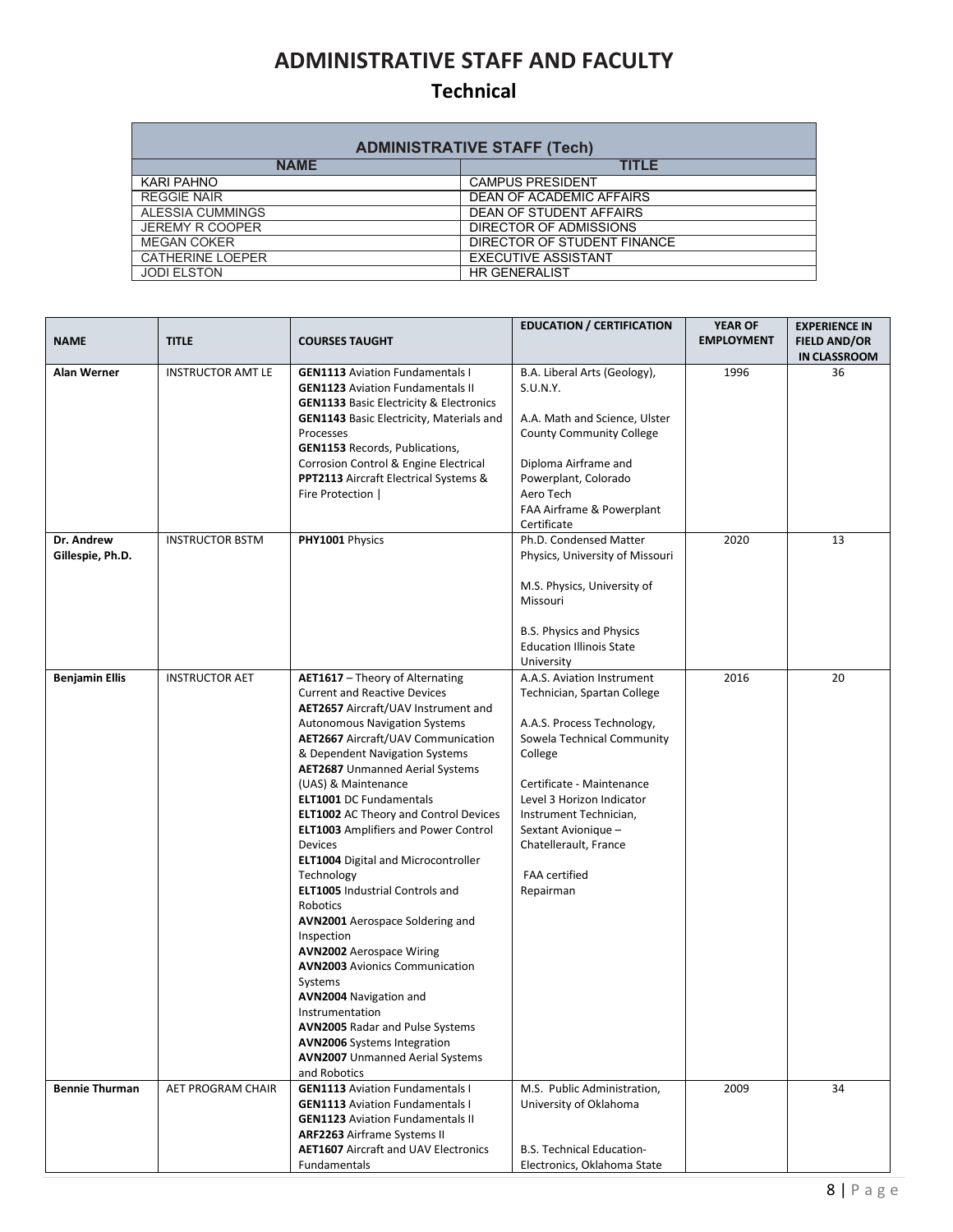|                     |                        | <b>AET1617</b> Theory of Alternating Current | University                          |      |    |
|---------------------|------------------------|----------------------------------------------|-------------------------------------|------|----|
|                     |                        | and Reactive Devices                         |                                     |      |    |
|                     |                        | <b>AET1627</b> Electronic Circuits and       | A.A.S. Electronics Technology,      |      |    |
|                     |                        | Amplifiers                                   | Oklahoma State University           |      |    |
|                     |                        | <b>AET2637</b> Digital Circuits and Devices  |                                     |      |    |
|                     |                        | <b>AET2647 Principles of Electronic</b>      | United States Air Force             |      |    |
|                     |                        | Communications                               |                                     |      |    |
|                     |                        | AET2657 Aircraft/UAV Instrument and          | Harter Aerospace/Industries,        |      |    |
|                     |                        | <b>Autonomous Navigation Systems</b>         |                                     |      |    |
|                     |                        | <b>AET2667</b> Aircraft/UAV Communication    | <b>Chromalloy Power Services</b>    |      |    |
|                     |                        | & Dependent Navigation Systems               |                                     |      |    |
|                     |                        | AET2677 Aircraft/UAV Radar Systems &         | <b>GKN Chem-tronics</b>             |      |    |
|                     |                        | <b>Flight Line Maintenance</b>               |                                     |      |    |
|                     |                        | <b>AET2687</b> Unmanned Aerial Systems       | Airfoil Technologies                |      |    |
|                     |                        | (UAS) & Maintenance                          | International (ATI)                 |      |    |
|                     |                        | ELT1001 DC Fundamentals                      |                                     |      |    |
|                     |                        | <b>ELT1002</b> AC Theory and Control Devices |                                     |      |    |
|                     |                        | <b>ELT1003</b> Amplifiers and Power Control  |                                     |      |    |
|                     |                        | <b>Devices</b>                               |                                     |      |    |
|                     |                        | <b>ELT1004</b> Digital and Microcontroller   |                                     |      |    |
|                     |                        | Technology                                   |                                     |      |    |
|                     |                        | <b>ELT1005</b> Industrial Controls and       |                                     |      |    |
|                     |                        | Robotics                                     |                                     |      |    |
|                     |                        | <b>AVN2001</b> Aerospace Soldering and       |                                     |      |    |
|                     |                        | Inspection                                   |                                     |      |    |
|                     |                        | <b>AVN2002</b> Aerospace Wiring              |                                     |      |    |
|                     |                        | <b>AVN2003</b> Avionics Communication        |                                     |      |    |
|                     |                        | Systems                                      |                                     |      |    |
|                     |                        | <b>AVN2004</b> Navigation and                |                                     |      |    |
|                     |                        | Instrumentation                              |                                     |      |    |
|                     |                        | <b>AVN2005 Radar and Pulse Systems</b>       |                                     |      |    |
|                     |                        | <b>AVN2006</b> Systems Integration           |                                     |      |    |
|                     |                        | <b>AVN2007</b> Unmanned Aerial Systems       |                                     |      |    |
|                     |                        | and Robotics                                 |                                     |      |    |
| <b>Bethany Azad</b> | <b>INSTRUCTOR BSTM</b> | <b>QCM2001</b> Philosophy of Quality Control | M.B.A. Strategic Management,        | 2020 | 11 |
|                     |                        | Management                                   | University of North Texas           |      |    |
|                     |                        | QCM2002 ISO 9000 and Quality                 |                                     |      |    |
|                     |                        | Management                                   | <b>B.S. Supply chain Management</b> |      |    |
|                     |                        | <b>QCM2003</b> Total Quality Tools &         | and Logistics, University of        |      |    |
|                     |                        | Techniques                                   | Texas                               |      |    |
| Dr. Candace         | BSTM/Gen Ed            | <b>BUS1001</b> Introduction to Business      | Ed.D. Organizational                | 2020 | 34 |
| Goodwin, Ed.D.      | <b>PROGRAM CHAIR</b>   | MGT3001 Fundamentals of                      | Leadership, Argosy University       |      |    |
|                     |                        | Management                                   |                                     |      |    |
|                     |                        | MGT4001 Human Resource                       | M.B.A. DePaul University            |      |    |
|                     |                        | Management                                   |                                     |      |    |
|                     |                        | FIN3001 Financial Management                 | B.A. Finance, University of         |      |    |
|                     |                        | <b>MGT4004 Business Strategies</b>           | <b>Illinois</b>                     |      |    |
|                     |                        | MGT4005 Research in Technology               |                                     |      |    |
|                     |                        | Management                                   |                                     |      |    |
|                     |                        | ACC2001 College Accounting                   |                                     |      |    |
|                     |                        | <b>MKT3001</b> Fundamentals of Marketing     |                                     |      |    |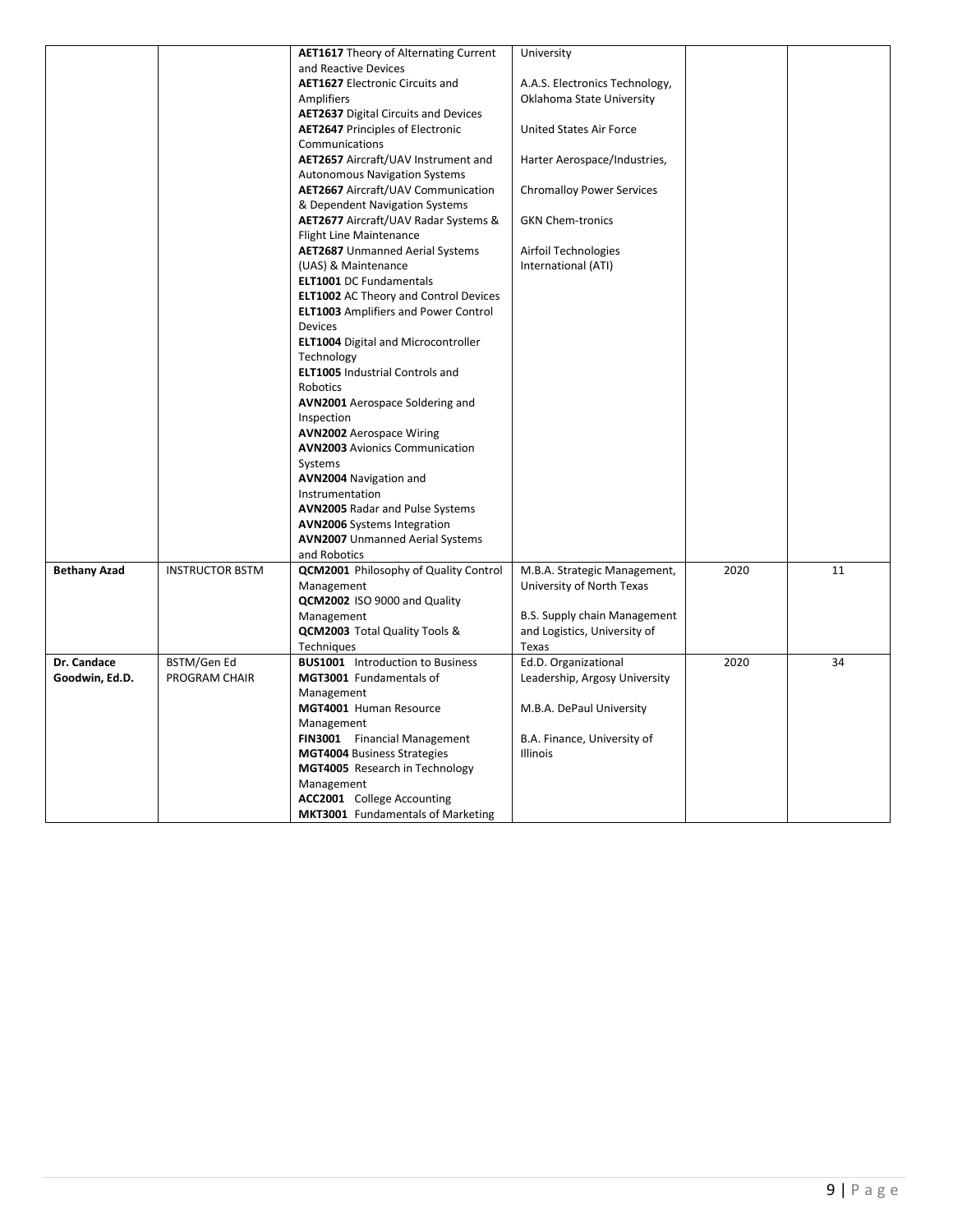| <b>Cecil Cummings</b>      | NDT/QCM PROGRAM<br><b>CHAIR</b> | <b>QCM1807</b> Fundamentals of<br><b>Nondestructive Testing</b><br><b>QCM1817</b> Introduction to NDT<br>Magnetic Particle and Liquid Penetrant<br><b>QCM1827</b> Radiation Safety<br><b>QCM2807</b> Radiography<br><b>QCM2817</b> Ultrasonic Inspection<br><b>QCM2827</b> Eddy Current Inspection<br><b>QCM2838</b> Leak Testing, Codes and<br>Standards<br><b>NDT1001</b> Introduction to<br>Nondestructive Testing<br><b>NDT1002</b> Visual Testing<br><b>NDT1003</b> Core Nondestructive Testing<br>Methods<br><b>NDT1004 Radiation Safety</b><br><b>NDT1005</b> Radiographic Testing Operator<br><b>NDT1006</b> Radio Graphic Testing<br>Inspector (RTI)<br><b>NDT1007</b> Introduction to Ultrasonic<br>Testing<br>NDT1008 Ultrasonic Inspection and<br>Evaluation<br><b>NDT1009 Eddy Current Testing</b><br>Inspector (ETI) | A.A. Applied Marine<br>Engineering, Coastline<br><b>Community College</b><br><b>Certified Radiation Safety</b><br>Officer<br>USN: Eleven years, One<br>months: VT, PT, MT, ET, UT, &<br>RT Level II Inspector<br>Seven years, Six months 9502<br>Military Instructor                                                                                                                       | 2015 | 14 |
|----------------------------|---------------------------------|------------------------------------------------------------------------------------------------------------------------------------------------------------------------------------------------------------------------------------------------------------------------------------------------------------------------------------------------------------------------------------------------------------------------------------------------------------------------------------------------------------------------------------------------------------------------------------------------------------------------------------------------------------------------------------------------------------------------------------------------------------------------------------------------------------------------------------|--------------------------------------------------------------------------------------------------------------------------------------------------------------------------------------------------------------------------------------------------------------------------------------------------------------------------------------------------------------------------------------------|------|----|
| Dr. Chunita Vick,<br>Ed.D. | <b>INSTRUCTOR BSTM</b>          | MGT4005 Research in Technology<br>SOC1001 Modern Sociology                                                                                                                                                                                                                                                                                                                                                                                                                                                                                                                                                                                                                                                                                                                                                                         | Ed.D. Organizational<br>Leadership, Grand Canyon<br>University<br>M.S. Social Work - Direct<br>Practice-Children and Families,<br>University of Texas at<br>Arlington<br>B.S. Social Work, University of<br>Mary Hardin-Baylor<br>Army Wounded Warrior<br>Program<br><b>Medical Board Clinic</b><br>Polytrauma/TBI Clinic<br><b>Adult Protective Services</b><br><b>United States Army</b> | 2019 | 25 |
| <b>Cindy Brown</b>         | <b>INSTRUCTOR GEN ED</b>        | ENG1001- English Composition I<br><b>ENG2001- English Composition II</b><br>SPH2001- Fundamentals of Speech<br><b>BUS3002- Business Communications</b><br>MGT4005- Research in Technology                                                                                                                                                                                                                                                                                                                                                                                                                                                                                                                                                                                                                                          | M.A. English, Oklahoma State<br>University<br>B.A. Education,<br>Northeastern State University<br>A.A. Liberal Arts, Tulsa<br><b>Community College</b>                                                                                                                                                                                                                                     | 2016 | 16 |
| <b>Darren Hill</b>         | <b>INSTRUCTOR BSTM</b>          | QCM2001 Philosophy of Quality Control<br>Management<br>QCM2002 ISO 9000 and Quality<br>Management<br>QCM2003 Total Quality Tools &<br>Techniques<br>HIS2001 History of Aviation                                                                                                                                                                                                                                                                                                                                                                                                                                                                                                                                                                                                                                                    | M.S. Aerospace Administration<br>and Logistics, Southeastern<br>Oklahoma State University<br>B.S. Aviation Management,<br>Southeastern Oklahoma State<br>University<br>A.A.S. Criminal Justice /<br>Sociology, Seminole State<br>College                                                                                                                                                   | 2020 | 0  |
| <b>Deborah Banks</b>       | <b>INSTRUCTOR GEN ED</b>        | MAT1794 Intermediate Algebra,<br>MAT1001 College Math<br><b>MAT3001</b> Elementary Statistics for<br>Business,                                                                                                                                                                                                                                                                                                                                                                                                                                                                                                                                                                                                                                                                                                                     | M.B.A., A.A. Liberal Arts,<br>Oklahoma Wesleyan<br>University<br>B.S. Mathematics - major;<br>Business - minor,<br>Northeastern State University                                                                                                                                                                                                                                           | 2016 | 16 |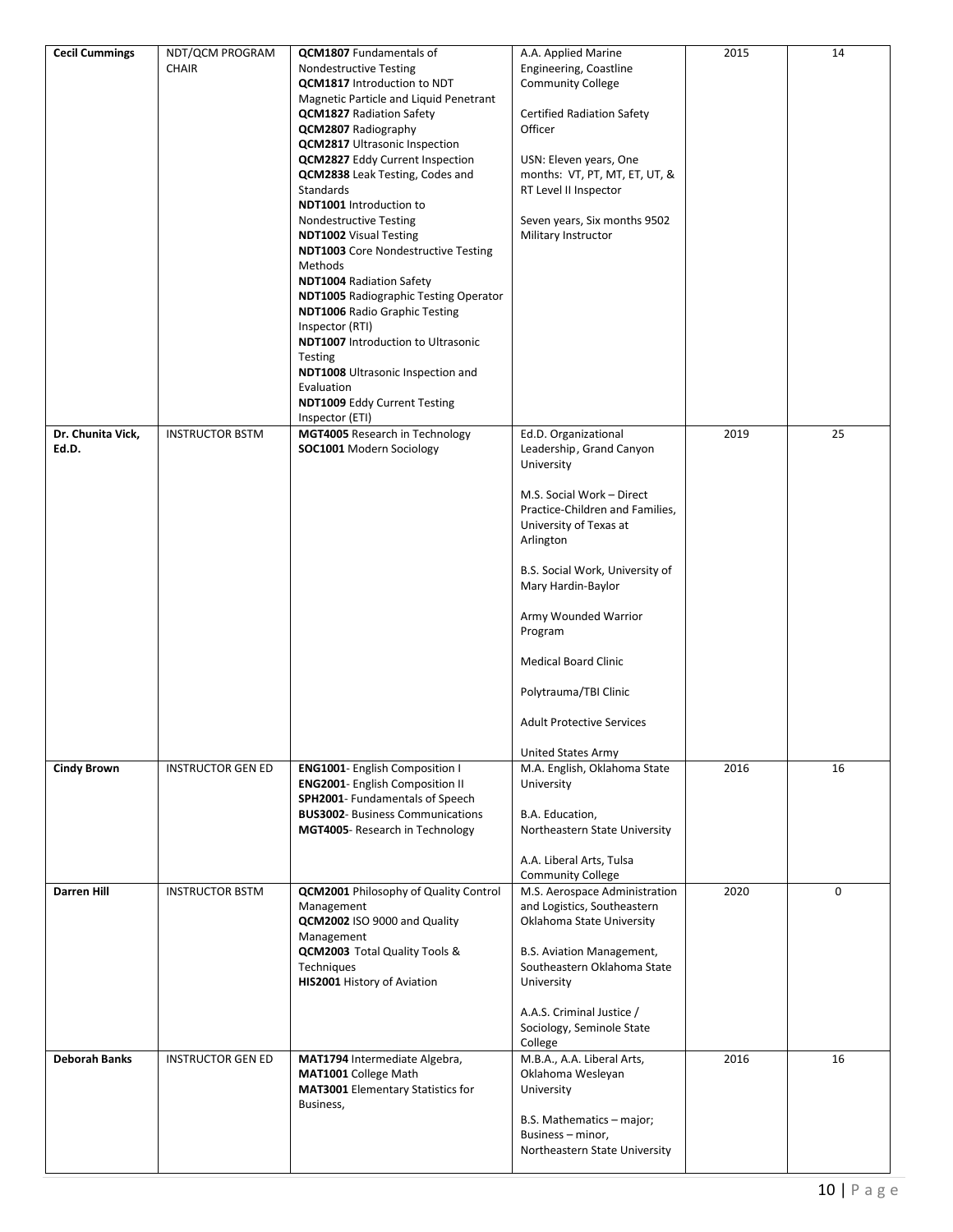|                       |                        |                                                                             | A.A.S. Secondary Education,                             |      |    |
|-----------------------|------------------------|-----------------------------------------------------------------------------|---------------------------------------------------------|------|----|
|                       |                        |                                                                             | <b>Rogers State University</b>                          |      |    |
|                       |                        |                                                                             |                                                         |      |    |
|                       |                        |                                                                             | A.A.S. Mathematics, Rogers                              |      |    |
|                       |                        |                                                                             | <b>State University</b>                                 |      |    |
|                       |                        |                                                                             |                                                         |      |    |
|                       |                        |                                                                             | A.A.S. Liberal Arts, Rogers                             |      |    |
|                       |                        |                                                                             | <b>State University</b>                                 |      |    |
| <b>Deborah Cortez</b> | <b>INSTRUCTOR BSTM</b> | <b>BUS1001</b> Introduction to Business<br><b>MGT3001</b> Fundamentals of   | M.B.A. Business                                         | 2020 | 22 |
|                       |                        | Management                                                                  | Administration, Keller<br>Graduate School               |      |    |
|                       |                        | <b>MGT4003</b> International Business                                       |                                                         |      |    |
|                       |                        | Practices                                                                   | B.A. Business Administration,                           |      |    |
|                       |                        | <b>MGT4004 Business Strategies</b>                                          | DeVry University                                        |      |    |
| <b>Dennis Hayes</b>   | <b>INSTRUCTOR AMT</b>  | <b>GEN1113</b> Aviation Fundamentals I                                      | B.A. History/Management                                 | 2019 | 39 |
|                       |                        | <b>GEN1123</b> Aviation Fundamentals II                                     | Studies, Excelsior College                              |      |    |
|                       |                        | <b>GEN1133 Basic Electricity &amp; Electronics</b>                          |                                                         |      |    |
|                       |                        | <b>GEN1143</b> Basic Electricity, Materials and                             | FAA Airframe & Powerplant                               |      |    |
|                       |                        | Processes                                                                   | Certificate                                             |      |    |
|                       |                        | <b>GEN1153 Records, Publications,</b>                                       |                                                         |      |    |
|                       |                        | Corrosion Control & Engine Electrical                                       | <b>American Airlines</b>                                |      |    |
|                       |                        | PPT2113 Aircraft Electrical Systems &<br><b>Fire Protection</b>             | <b>Sikorsky Support Services</b>                        |      |    |
|                       |                        | <b>PPT2143</b> Engine Fuel and Fuel Metering                                |                                                         |      |    |
|                       |                        | Systems                                                                     | <b>US Air Force</b>                                     |      |    |
|                       |                        | <b>PPT2163</b> Gas Turbine Powerplants                                      |                                                         |      |    |
|                       |                        | <b>PPT2173</b> Gas Turbine Powerplant                                       |                                                         |      |    |
|                       |                        | Inspection, Servicing & Auxiliary Power                                     |                                                         |      |    |
|                       |                        | <b>ARF2243</b> Aircraft Hydraulics and                                      |                                                         |      |    |
|                       |                        | Landing Gear Systems                                                        |                                                         |      |    |
|                       |                        | <b>ARF2253</b> Airframe Systems I                                           |                                                         |      |    |
|                       |                        | <b>ARF2263</b> Airframe Systems II                                          |                                                         |      |    |
|                       |                        | PPT2183 Engine Instrumentation,<br>Inspections & Test Cell Operations       |                                                         |      |    |
|                       |                        | <b>ARF2273</b> Aircraft Inspection,                                         |                                                         |      |    |
|                       |                        | Airworthiness, Documentations &                                             |                                                         |      |    |
|                       |                        | 737NG Fam                                                                   |                                                         |      |    |
|                       |                        |                                                                             |                                                         |      |    |
| Douglas               | <b>INSTRUCTOR BSTM</b> | <b>BUS1001</b> Introduction to Business                                     | Master of Space Systems                                 | 2020 | 35 |
| Spunaugle             |                        | <b>MGT3001</b> Fundamentals of                                              | Management, Webster                                     |      |    |
|                       |                        | Management                                                                  | University                                              |      |    |
|                       |                        | <b>BIM1001</b> Computer Proficiency                                         |                                                         |      |    |
|                       |                        | <b>MGT4002</b> Management Information                                       | B.S. Management Science and                             |      |    |
|                       |                        | Systems                                                                     | <b>Computer Systems</b>                                 |      |    |
| <b>Edwin Medford</b>  | <b>INSTRUCTOR AMT</b>  | ARF2213 Basic Sheetmetal, Forming and                                       | <b>Boeing Commercial Aircraft</b>                       | 2019 | 42 |
|                       |                        | Construction                                                                |                                                         |      |    |
|                       |                        | ARF2223 Sheetmetal Repair, Non-<br>metallic Structure & Composites          | <b>Aviation Technical Services</b>                      |      |    |
|                       |                        | PPT2163 Gas Turbine Powerplants                                             | United States Navy                                      |      |    |
|                       |                        | <b>PPT2173</b> Gas Turbine Powerplant                                       |                                                         |      |    |
|                       |                        | Inspection, Servicing & Auxiliary Power                                     | FAA Airframe & Powerplant                               |      |    |
|                       |                        |                                                                             | Certificate                                             |      |    |
| <b>Eugene Lee</b>     | <b>INSTRUCTOR</b>      | QCM1807 - Fundamentals of                                                   | USN: Sixteen years, Zero                                | 2019 | 22 |
|                       | NDT/QCM                | <b>Nondestructive Testing</b>                                               | months: VT, PT, MT, UT, & RT                            |      |    |
|                       |                        | QCM1817 - Introduction to NDT -                                             | Level II Inspector; Nine years,                         |      |    |
|                       |                        | Magnetic Particle and Liquid Penetrant<br><b>QCM1827</b> – Radiation Safety | Ten months: VT, PT, MT, UT, &<br>RT Level III Examiner. |      |    |
|                       |                        | <b>QCM2807</b> - Radiography                                                |                                                         |      |    |
|                       |                        | <b>QCM2817</b> - Ultrasonic Inspection                                      |                                                         |      |    |
|                       |                        | <b>QCM2838</b> Leak Testing Codes and                                       |                                                         |      |    |
|                       |                        | Standards                                                                   |                                                         |      |    |
|                       |                        | <b>NDT1001</b> Introduction to                                              |                                                         |      |    |
|                       |                        | Nondestructive Testing                                                      |                                                         |      |    |
|                       |                        | <b>NDT1002</b> Visual Testing                                               |                                                         |      |    |
|                       |                        | <b>NDT1003</b> Core Nondestructive Testing                                  |                                                         |      |    |
|                       |                        | Methods<br><b>NDT1004 Radiation Safety</b>                                  |                                                         |      |    |
|                       |                        | <b>NDT1005</b> Radiographic Testing Operator                                |                                                         |      |    |
|                       |                        | <b>NDT1006</b> Radio Graphic Testing                                        |                                                         |      |    |
|                       |                        | Inspector (RTI)                                                             |                                                         |      |    |
|                       |                        | <b>NDT1007</b> Introduction to Ultrasonic                                   |                                                         |      |    |
|                       |                        | Testing                                                                     |                                                         |      |    |
|                       |                        | <b>NDT1008</b> Ultrasonic Inspection and<br>Evaluation                      |                                                         |      |    |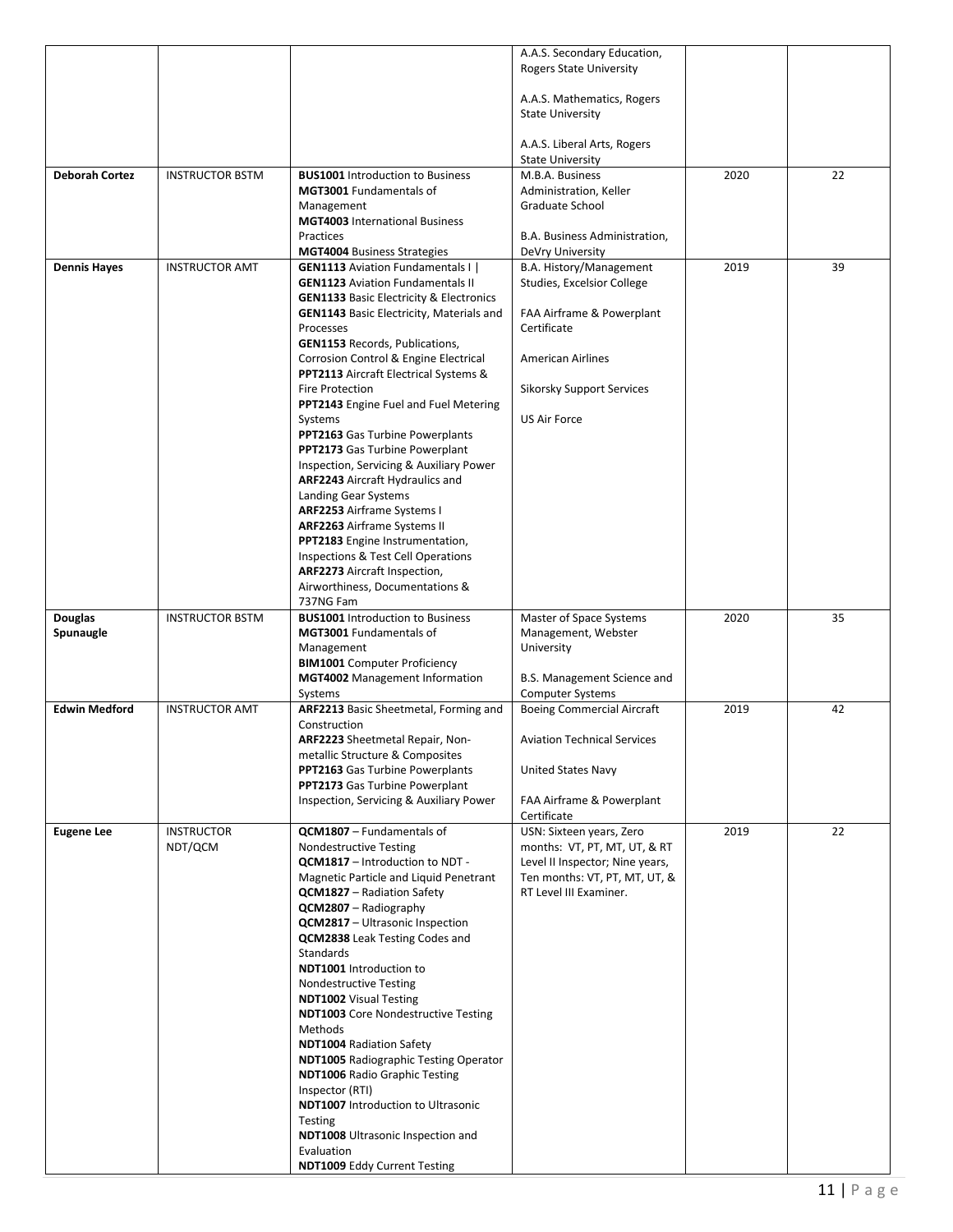|                               |                              | Inspector (ETI)                                                                                                                                                                                                                                                                                                                                                                                                                                                                                                                                                                                                                                                                                                      |                                                                                                                                                                                                                                                                                                                     |      |    |
|-------------------------------|------------------------------|----------------------------------------------------------------------------------------------------------------------------------------------------------------------------------------------------------------------------------------------------------------------------------------------------------------------------------------------------------------------------------------------------------------------------------------------------------------------------------------------------------------------------------------------------------------------------------------------------------------------------------------------------------------------------------------------------------------------|---------------------------------------------------------------------------------------------------------------------------------------------------------------------------------------------------------------------------------------------------------------------------------------------------------------------|------|----|
| <b>Geth Allison</b>           | <b>INSTRUCTOR BSTM</b>       | <b>MGT1001 Business Ethics</b>                                                                                                                                                                                                                                                                                                                                                                                                                                                                                                                                                                                                                                                                                       | Post-Baccalaureate Studies,<br>North Carolina State<br>University                                                                                                                                                                                                                                                   | 2020 | 14 |
|                               |                              |                                                                                                                                                                                                                                                                                                                                                                                                                                                                                                                                                                                                                                                                                                                      | M.Div. Christian Ministry,<br>Southeastern Seminary                                                                                                                                                                                                                                                                 |      |    |
|                               |                              |                                                                                                                                                                                                                                                                                                                                                                                                                                                                                                                                                                                                                                                                                                                      | B.A. Interdisciplinary Studies,<br>Clearwater Christian College                                                                                                                                                                                                                                                     |      |    |
| Hamid (Nick)<br>Nazari-Robati | <b>INSTRUCTOR AET</b>        | <b>AET1607</b> Aircraft and UAV Electronics<br>Fundamentals<br><b>AET1617</b> Theory of Alternating Current<br>and Reactive Devices<br><b>AET1627</b> Electronic Circuits and<br>Amplifiers<br><b>AET2637</b> Digital Circuits and Devices<br><b>AET2647 Principles of Electronic</b><br>Communications<br><b>ELT1001 DC Fundamentals</b><br><b>ELT1002</b> AC Theory and Control Devices<br><b>ELT1003</b> Amplifiers and Power Control<br>Devices<br><b>ELT1004</b> Digital and Microcontroller<br>Technology<br><b>ELT1005</b> Industrial Controls and<br>Robotics<br><b>AVN2001</b> Aerospace Soldering and<br>Inspection<br><b>AVN2002</b> Aerospace Wiring<br><b>AVN2003</b> Avionics Communication<br>Systems | <b>B.S. Technical Education:</b><br>Data Processing Technology,<br>Oklahoma State University<br>FCC General Radiotelephone<br>Operator certification<br><b>ISCET Certified Electronics</b><br>Technician:<br>Journeyman/Industrial                                                                                  | 2017 | 30 |
|                               |                              | AVN2004 Navigation and                                                                                                                                                                                                                                                                                                                                                                                                                                                                                                                                                                                                                                                                                               |                                                                                                                                                                                                                                                                                                                     |      |    |
| Jacob Parker, J.D.            | <b>INSTRUCTOR BSTM</b>       | Instrumentation<br><b>BUS3001 Business Law</b>                                                                                                                                                                                                                                                                                                                                                                                                                                                                                                                                                                                                                                                                       | J.D. Law, University of Tulsa<br>College of Law                                                                                                                                                                                                                                                                     | 2020 | 7  |
|                               |                              |                                                                                                                                                                                                                                                                                                                                                                                                                                                                                                                                                                                                                                                                                                                      | B.A. Political Science,<br>University of Texas at Tyler                                                                                                                                                                                                                                                             |      |    |
| <b>James Hamilton</b>         | <b>INSTRUCTOR BSTM</b>       | <b>BUS1001</b> Introduction to Business<br><b>MGT3001</b> Management Fundamentals<br>MKT3001 Marketing<br>MGT4004 Business Strategies<br><b>MGT4003</b> International Business<br>Practices<br>MGT4001 Human Resource<br>Management<br>MGT4005 Research in Technology                                                                                                                                                                                                                                                                                                                                                                                                                                                | M.B.A., University of Dallas<br>Certification in<br>Entrepreneurship Essentials,<br><b>Harvard Business School</b><br>Masters Certification in<br>Internet Marketing,<br>University of San Francisco<br>B.A. Political Science,<br>Northeastern Illinois<br>University<br>A.A. Arts in Education,<br>Morton College | 2020 | 27 |
| Dr. Janice<br>Chretien, Ph.D. | <b>INSTRUCTOR BSTM</b>       | MKT4123 Introduction to Marketing<br><b>MGT4005</b> Research in Technology<br><b>MGT4004 Business Strategy</b><br>MGT3001 Fundamentals of<br>Management<br><b>BUS1001</b> Introduction to Business                                                                                                                                                                                                                                                                                                                                                                                                                                                                                                                   | Ph.D. Organizational<br>Development and Change, The<br>University of Texas at Tyler<br>MBA: Business Administration,<br>The University of Texas at<br>Tyler<br>MS: Sales, Marketing and<br>Management, REALTOR<br>University<br>B.S. Project Management,<br>DeVry University                                        | 2019 | 16 |
| Jerome Johnson                | <b>INSTRUCTOR</b><br>NDT/QCM | QCM1807 Fundamentals of<br><b>Nondestructive Testing</b><br><b>QCM1817</b> Introduction to<br><b>Nondestructive Testing</b><br><b>QCM2817</b> Ultrasonic Inspection                                                                                                                                                                                                                                                                                                                                                                                                                                                                                                                                                  | <b>B.S. Business</b><br>Administration, Fayetteville<br><b>State University</b><br>USMC: Five years Nine                                                                                                                                                                                                            | 2015 | 20 |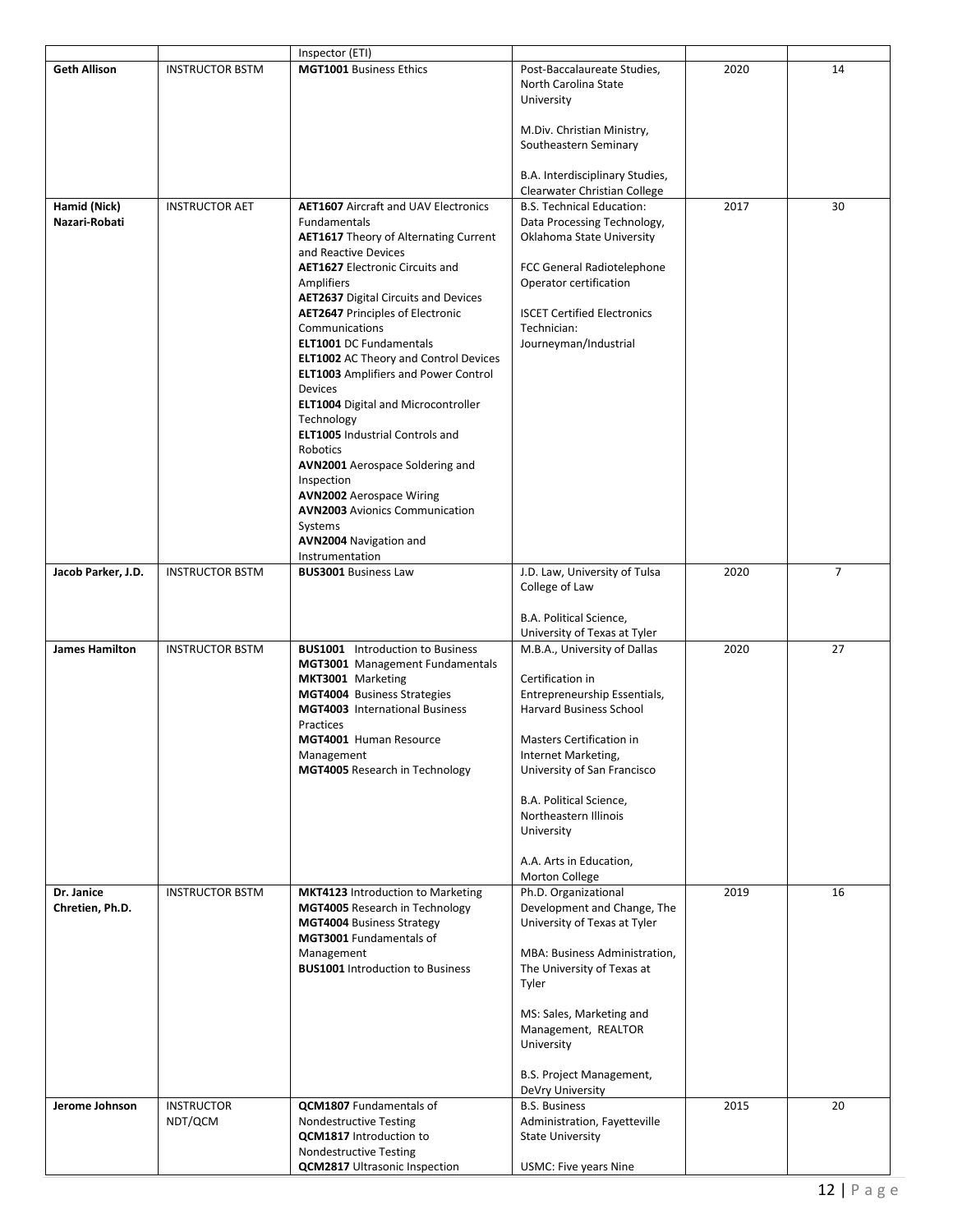| Jerry Clendenin | <b>INSTRUCTOR AMT</b>                      | <b>QCM2827</b> Eddy Current Inspection<br>QCM2838 Leak Testing Codes and<br>Standards<br>NDT1001 Introduction to<br><b>Nondestructive Testing</b><br><b>NDT1003</b> Core Nondestructive Testing<br>Methods<br><b>NDT1007</b> Introduction to Ultrasonic<br>Testing<br><b>NDT1008</b> Ultrasonic Inspection and<br>Evaluation<br><b>NDT1009 Eddy Current Testing</b><br>Inspector (ETI)<br>PPT2123 Reciprocating Powerplants and<br><b>Related Systems</b><br><b>PPT2133</b> Overhaul of Reciprocating<br>Engines<br><b>PPT2001</b> Reciprocating Engines                                                                                                                                                                                                                                                                                                                                                                                                                                                                                                       | months: G3AZR32470-005<br><b>Advanced Electrical Electronics</b><br>Measurement, TMK-IPSCO<br>Certification NDT Level II.<br>Certificate Airframe and<br>Powerplant, Colorado Aero<br>Tech<br>FAA Airframe & Powerplant                                                                                                                                                                                                                                                                                          | 2020 | 15 |
|-----------------|--------------------------------------------|----------------------------------------------------------------------------------------------------------------------------------------------------------------------------------------------------------------------------------------------------------------------------------------------------------------------------------------------------------------------------------------------------------------------------------------------------------------------------------------------------------------------------------------------------------------------------------------------------------------------------------------------------------------------------------------------------------------------------------------------------------------------------------------------------------------------------------------------------------------------------------------------------------------------------------------------------------------------------------------------------------------------------------------------------------------|------------------------------------------------------------------------------------------------------------------------------------------------------------------------------------------------------------------------------------------------------------------------------------------------------------------------------------------------------------------------------------------------------------------------------------------------------------------------------------------------------------------|------|----|
| John Chaney     | <b>ADJUNCT</b><br><b>INSTRUCTOR AMT LE</b> | <b>PPT2002</b> Reciprocating Engines Systems<br><b>GEN1113</b> Aviation Fundamentals I<br><b>GEN1123</b> Aviation Fundamentals II<br><b>GEN1133 Basic Electricity &amp; Electronics</b><br><b>GEN1143</b> Basic Electricity, Materials and<br>Processes<br><b>GEN1153 Records, Publications,</b><br>Corrosion Control & Engine Electrical<br><b>PPT2113</b> Aircraft Electrical Systems &<br><b>Fire Protection</b><br>PPT2123 Reciprocating Powerplants and<br><b>Related Systems</b><br><b>PPT2133</b> Overhaul of Reciprocating<br>Engines<br>PPT2143 Engine Fuel and Fuel Metering<br>Systems<br>PPT2153 Reciprocating Powerplant<br>Ignition systems and Propellers<br>PPT2163 Gas Turbine Powerplants                                                                                                                                                                                                                                                                                                                                                    | Certificate<br><b>B. S. Aviation Maintenance</b><br>Management, Spartan College<br>A.A.S. Aviation Maintenance<br>Technician, Spartan College<br><b>Certificate Aviation</b><br>Maintenance, Spartan College<br>USAF - 5 years 29150<br><b>Communication Center</b><br>Specialist<br>Oklahoma State DOE Teaching<br>Certificate: Trade and<br>Industrial Education<br>General Radiotelephone<br>Operator certification<br><b>NCATT Certified Aircraft</b><br><b>Electronics Technician</b><br>FAA certified A&P. | 2000 | 41 |
| John Heath      | <b>INSTRUCTOR AET</b>                      | <b>AET1607</b> Aircraft and UAV Electronics<br>Fundamentals<br><b>AET1617</b> Theory of Alternating Current<br>and Reactive Devices<br><b>AET1627</b> Electronic Circuits and<br>Amplifiers<br><b>AET2637</b> Digital Circuits and Devices<br><b>AET2647 Principles of Electronic</b><br>Communications<br>AET2657 Aircraft/UAV Instrument and<br><b>Autonomous Navigation Systems</b><br><b>AET2667</b> Aircraft/UAV Communication<br>& Dependent Navigation Systems<br>AET2677 Aircraft/UAV Radar Systems &<br><b>Flight Line Maintenance</b><br><b>AET2687</b> Unmanned Aerial Systems<br>(UAS) & Maintenance<br><b>ELT1001</b> DC Fundamentals<br><b>ELT1002</b> AC Theory and Control Devices<br><b>ELT1003</b> Amplifiers and Power Control<br>Devices<br><b>ELT1004</b> Digital and Microcontroller<br>Technology<br><b>ELT1005</b> Industrial Controls and<br>Robotics<br><b>AVN2001</b> Aerospace Soldering and<br>Inspection<br><b>AVN2002</b> Aerospace Wiring<br><b>AVN2003</b> Avionics Communication<br>Systems<br><b>AVN2004</b> Navigation and | M.A. Education/Instructional<br>Technology, The University of<br>Texas at San Antonio<br>B.S. Industrial Technology,<br>Southern Illinois University<br>Carbondale<br><b>AAS-Avionics Systems</b><br>Technology, Community<br>College of the Air Force<br>USAF: 45671 Electronics<br>Warfare Systems Technician, 7<br>years 9 mos.;                                                                                                                                                                              | 2017 | 17 |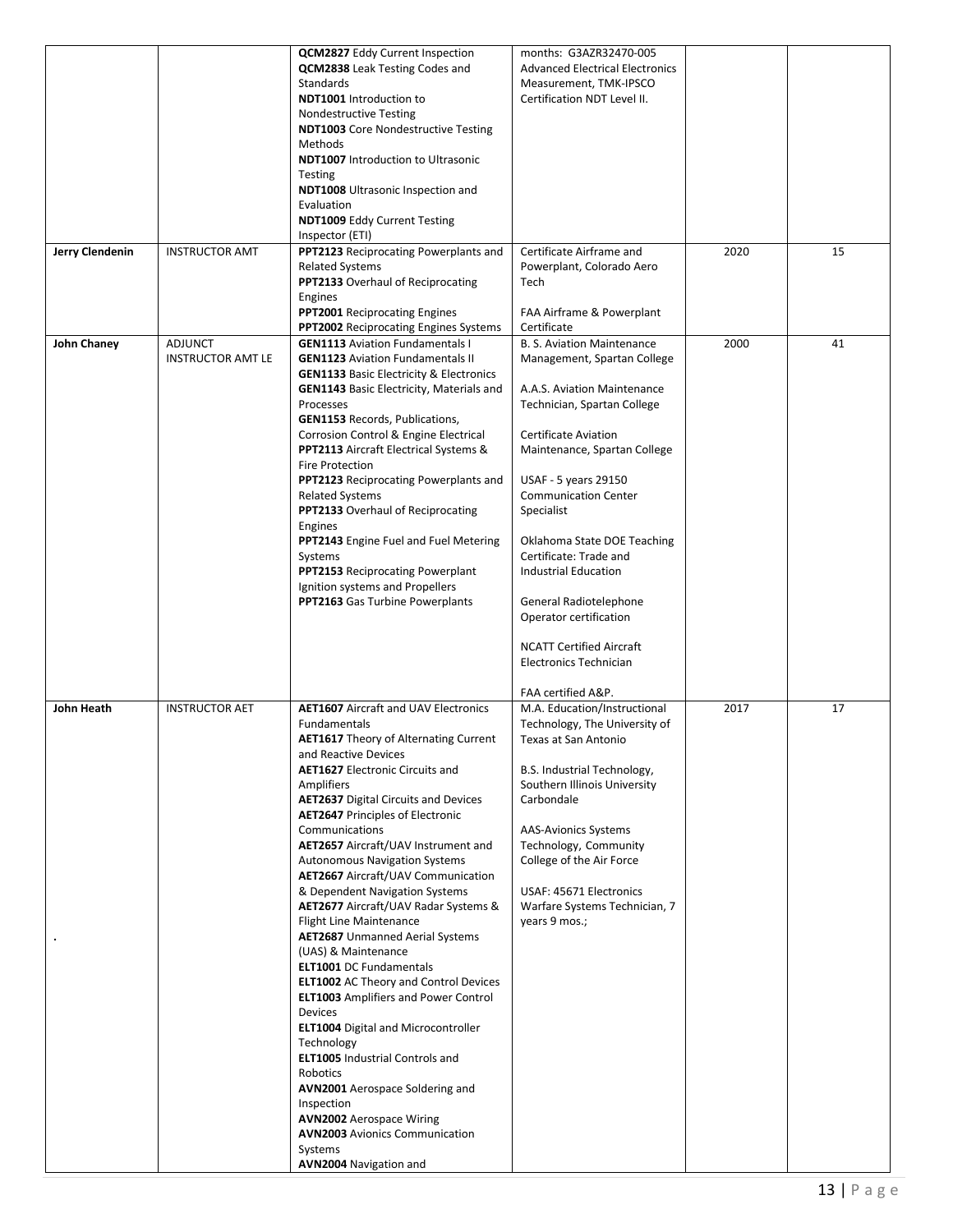|                      |                              | Instrumentation<br>AVN2005 Radar and Pulse Systems<br><b>AVN2006</b> Systems Integration<br><b>AVN2007</b> Unmanned Aerial Systems<br>and Robotics                                                                                                                                                                                                                                                                                                                                                                                                                                                                                                                                                        |                                                                                                                                                                                                                                                                                                                                                                                                                                                                                                                                                              |      |                |
|----------------------|------------------------------|-----------------------------------------------------------------------------------------------------------------------------------------------------------------------------------------------------------------------------------------------------------------------------------------------------------------------------------------------------------------------------------------------------------------------------------------------------------------------------------------------------------------------------------------------------------------------------------------------------------------------------------------------------------------------------------------------------------|--------------------------------------------------------------------------------------------------------------------------------------------------------------------------------------------------------------------------------------------------------------------------------------------------------------------------------------------------------------------------------------------------------------------------------------------------------------------------------------------------------------------------------------------------------------|------|----------------|
| Joseph Barda         | <b>INSTRUCTOR BSTM</b>       | ENG1001 English Composition I<br><b>ENG2001</b> English Composition II<br>MGT4005 Research in Technical<br>Management<br>HIS1001 American History<br>PSC1193 American Federal<br>Government<br><b>SPH2001</b> Fundamentals of Speech                                                                                                                                                                                                                                                                                                                                                                                                                                                                      | Three M.B.A. Courses as part<br>of Management Institute,<br><b>Robert Morris University</b><br>M.A. History, Northeastern<br><b>Illinois University</b><br>M.A. English Literature,<br>Northeastern Illinois University<br>Graduate Coursework in M.A.<br>Writing Program, De Paul<br>University<br>B.A. English Major/Sociology<br>Minor, Loyola University<br><b>Rutgers University online</b><br>Certificate<br><b>Certified Experiential</b><br>Educator, National Society for<br><b>Experimental Education</b><br>Google Certified Educator,<br>Level 2 | 2020 | 25             |
| Joshua Bash          | <b>INSTRUCTOR</b><br>NDT/QCM | QCM1807 Fundamentals of<br><b>Nondestructive Testing</b><br><b>QCM1827</b> Radiation Safety<br><b>QCM2807</b> Radiography<br><b>QCM2817</b> Ultrasonic Inspection<br><b>QCM2827</b> Eddy Current Inspection<br><b>QCM2838</b> Leak Testing Codes and<br><b>Standards</b><br><b>NDT1001</b> Introduction to<br><b>Nondestructive Testing</b><br><b>NDT1002</b> Visual Testing<br><b>NDT1004 Radiation Safety</b><br><b>NDT1005</b> Radiographic Testing<br>Operator<br><b>NDT1006 Radio Graphic Testing</b><br>Inspector (RTI)<br><b>NDT1007</b> Introduction to Ultrasonic<br>Testing<br><b>NDT1008</b> Ultrasonic Inspection and<br>Evaluation<br><b>NDT1009 Eddy Current Testing</b><br>Inspector (ETI) | <b>B.S. Aviation Technology</b><br>Management, Spartan College<br>A.A.S. Quality Control<br>Management, Spartan College<br>Certificate Nondestructive<br>Testing, Spartan College<br>Webco Industries-<br><b>Nondestructive Testing</b><br><b>Technician Level III</b>                                                                                                                                                                                                                                                                                       | 2015 | $\overline{7}$ |
| <b>Kevin Oetting</b> | <b>INSTRUCTOR AMT</b>        | <b>GEN1001 Basic Electricity</b><br>ARF2003 Hydraulics and Landing Gear<br>Systems<br><b>ARF2006 Flight Controls and Airframe</b><br>Inspections<br>PPT2001 Reciprocating Engines<br>PPT2002 Reciprocating Engine Systems<br>ARF2243 Aircraft Hydraulics and<br>Landing Gear Systems<br>PPT2123 Reciprocating Powerplants and<br><b>Related Systems</b><br>PPT2133 Overhaul of Reciprocating<br>Engines                                                                                                                                                                                                                                                                                                   | A.A.S. Aviation Technology,<br>Maple Woods Community<br>College<br>FAA Airframe & Powerplant<br>Certificate                                                                                                                                                                                                                                                                                                                                                                                                                                                  | 2020 | 20             |
| <b>Larry Tucker</b>  | <b>INSTRUCTOR AET</b>        | <b>AET1607</b> Aircraft and UAV Electronics<br>Fundamentals<br><b>AET1617</b> Theory of Alternating Current<br>and Reactive Devices<br><b>AET1627</b> Electronic Circuits and<br>Amplifiers<br><b>AET2637</b> Digital Circuits and Devices<br><b>ELT1001 DC Fundamentals</b><br><b>ELT1002</b> AC Theory and Control Devices<br><b>ELT1003</b> Amplifiers and Power Control<br>Devices                                                                                                                                                                                                                                                                                                                    | B.B.A. Economics,<br>Northeastern Oklahoma<br>State University - Tahlequah<br>A.A.S. Avionics Maintenance<br>Technology, Spartan College<br>Diploma - Avionics<br>Maintenance Technology,<br>Spartan College                                                                                                                                                                                                                                                                                                                                                 | 2016 | 10             |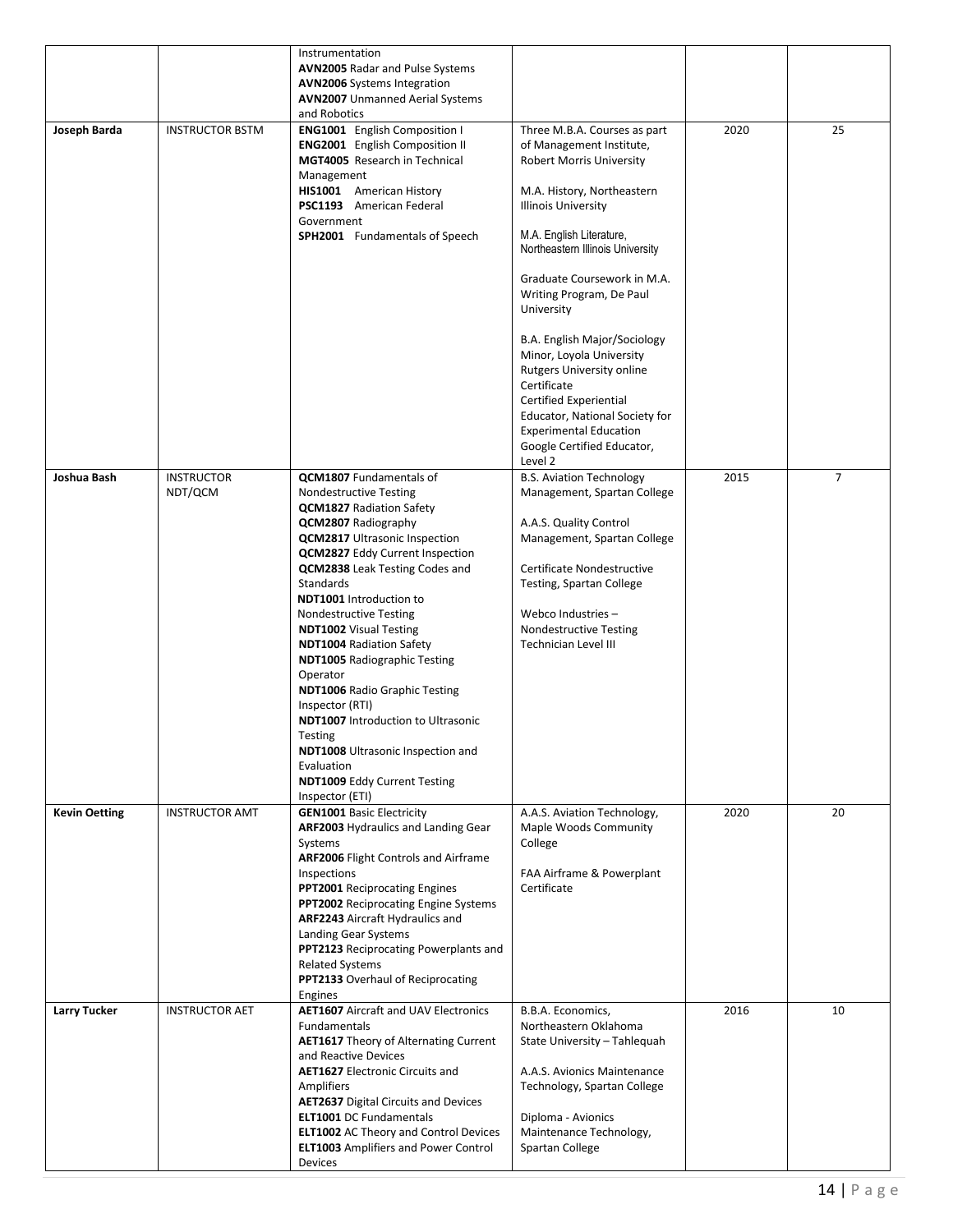|                       |                                 | <b>ELT1004</b> Digital and Microcontroller<br>Technology<br><b>ELT1005</b> Industrial Controls and<br><b>Robotics</b><br><b>AVN2001</b> Aerospace Soldering and<br>Inspection<br><b>AVN2002</b> Aerospace Wiring<br><b>AVN2003</b> Avionics Communication                                                                                                                                                                                                                                                                                                                                                                                                                                                                                                                                                                                                                                                                                                    | <b>FCC General</b><br>Radiotelephone Operator<br>certification                                                                                                                                                                                                                   |      |    |
|-----------------------|---------------------------------|--------------------------------------------------------------------------------------------------------------------------------------------------------------------------------------------------------------------------------------------------------------------------------------------------------------------------------------------------------------------------------------------------------------------------------------------------------------------------------------------------------------------------------------------------------------------------------------------------------------------------------------------------------------------------------------------------------------------------------------------------------------------------------------------------------------------------------------------------------------------------------------------------------------------------------------------------------------|----------------------------------------------------------------------------------------------------------------------------------------------------------------------------------------------------------------------------------------------------------------------------------|------|----|
| Laura Turner          | <b>INSTRUCTOR AMT/DE</b><br>AMT | Systems<br><b>GEN1113 (DE) Aviation Fundamentals I</b><br><b>GEN1123</b> (DE) Aviation Fundamentals II<br><b>GEN1133</b> (DE) Basic Electricity &<br>Electronics<br><b>GEN1143</b> (DE) Basic Electricity,<br>Materials, & Process<br><b>GEN1153</b> (DE) Records, Publications,<br>Corrosion Control, & Engine Electrical<br>Systems<br>PPT2113 (DE) Aircraft Electrical Systems<br>& Fire Protection<br><b>PPT2123 (DE) Reciprocating</b><br>Powerplants & Related Systems<br>PPT2133 (DE) Overhaul of Reciprocating<br>Engines<br>PPT2143 (DE) Engine Fuel & Fuel<br><b>Metering Systems</b><br><b>PPT2153</b> (DE) Reciprocating Powerplant<br>Ignition Systems & Propellers<br>PPT2163 (DE) Gas Turbine Powerplants<br><b>PPT2173</b> (DE) Gas Turbine Powerplant<br>Inspection &<br>Servicing; Auxiliary Power<br>ARF2213 (DE) Basic Sheetmetal,<br>Forming, & Construction<br>ARF2223 (DE) Sheetmetal Repair, Non-<br>Metallic Structure & Composites | M.S. Aeronautical Science /<br><b>Aviation Aerospace</b><br>Management, Embry-Riddle<br><b>Aeronautical University</b><br><b>B.S. Professional Aeronautics</b><br>& Aviation Safety, Embry-<br><b>Riddle Aeronautical University</b><br>FAA Airframe & Powerplant<br>Certificate | 2016 | 24 |
| <b>Lloyd Childers</b> | <b>INSTRUCTOR AET</b>           | <b>AET1617</b> Theory of Alternating Current<br>and Reactive Devices<br><b>AET1627</b> Electronic Circuits and<br>Amplifiers<br><b>AET2647 Principles of Electronic</b><br>Communications<br><b>AET2677</b> Aircraft/UAV Radar Systems &<br><b>Flight Line Maintenance</b><br><b>ELT1001 DC Fundamentals</b><br><b>ELT1002</b> AC Theory and Control Devices<br><b>ELT1003</b> Amplifiers and Power Control<br>Devices<br><b>ELT1004</b> Digital and Microcontroller<br>Technology<br><b>AVN2002</b> Aerospace Wiring<br><b>ELT1005</b> Industrial Controls and<br>Robotics<br><b>AVN2003</b> Avionics Communication<br>Systems<br><b>AVN2004</b> Navigation and<br>Instrumentation<br><b>AVN2005 Radar and Pulse Systems</b><br><b>AVN2006</b> Systems Integration                                                                                                                                                                                          | A.A.S. Avionics Maintenance<br>Technology, Spartan College<br>USAFR; Six years 2A553D<br>Journeyman Integrated<br>Avionics Systems, Airborne<br>Surveillance Radar Systems,                                                                                                      | 2015 | 13 |
| <b>Marcus Edison</b>  | <b>INSTRUCTOR BSTM</b>          | HIS1001 American History 1865 to<br>Present<br><b>HIS2001</b> Aviation History<br><b>PSC1193</b> American Federal Government                                                                                                                                                                                                                                                                                                                                                                                                                                                                                                                                                                                                                                                                                                                                                                                                                                 | Masters in American Studies,<br>Northeastern State University<br>B.A. History, Northeastern<br><b>State University</b>                                                                                                                                                           | 2019 | 15 |
| <b>Mark Medlock</b>   | <b>INSTRUCTOR</b><br>NDT/QCM    | <b>QCM1807</b> Fundamentals of<br><b>Nondestructive Testing</b><br><b>QCM1817</b> Introduction to<br><b>Nondestructive Testing</b><br><b>QCM2817</b> Ultrasonic Inspection<br><b>QCM2827</b> Eddy Current Inspection<br><b>QCM2838</b> Leak Testing Codes and<br>Standards<br><b>QCM2907</b> Quality Control<br>Management I                                                                                                                                                                                                                                                                                                                                                                                                                                                                                                                                                                                                                                 | M.M. Emphasis on Higher<br><b>Education, National American</b><br>University<br><b>B.S. Aviation Technology</b><br>Management, Spartan College<br>A.A.S. Quality Control<br>Management, Spartan College                                                                          | 2014 | 13 |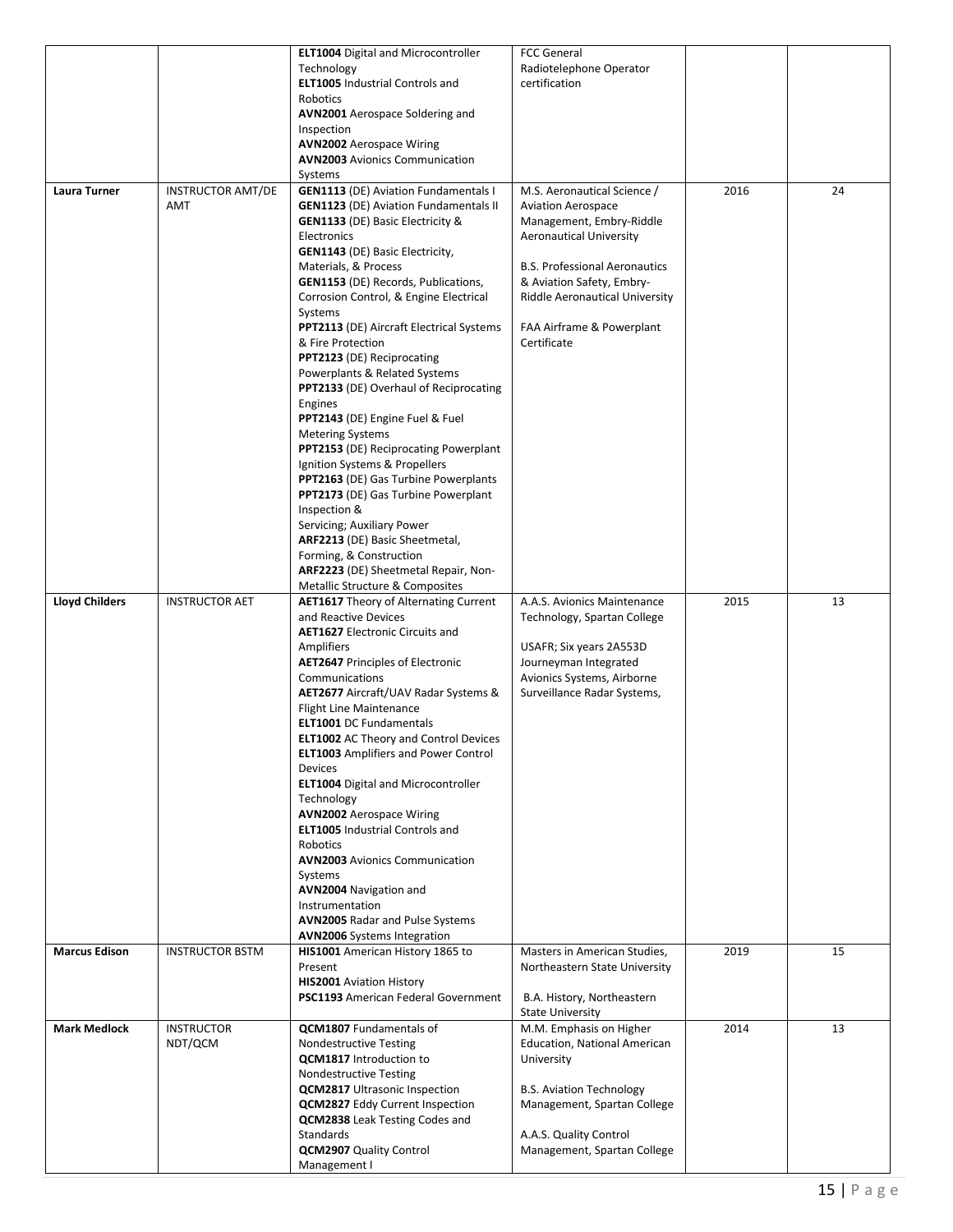|                                   |                          | <b>QCM2917</b> Quality Control<br>Management II<br><b>HIS3173</b> Aviation History<br><b>MGT4133</b> International Business<br>Practices<br>NDT1001 Introduction to<br><b>Nondestructive Testing</b><br><b>NDT1002</b> Visual Testing<br><b>NDT1003</b> Core Nondestructive Testing<br>Methods<br><b>NDT1007</b> Introduction to Ultrasonic<br>Testing<br><b>NDT1008</b> Ultrasonic Inspection and<br>Evaluation<br><b>NDT1009 Eddy Current Testing</b><br>Inspector (ETI)                                                                                                                                                                                                                                                                                                                                                                                                                                                                                                                                                                                | Certificate Nondestructive<br>Testing Technology, Spartan<br>College<br>Certified Level II UT, MT, PT,<br>and VT. ACI Level I (expired),<br><b>WAQTC</b> certification for<br>asphalt and dirt inspections.                                                                                                                                      |      |    |
|-----------------------------------|--------------------------|-----------------------------------------------------------------------------------------------------------------------------------------------------------------------------------------------------------------------------------------------------------------------------------------------------------------------------------------------------------------------------------------------------------------------------------------------------------------------------------------------------------------------------------------------------------------------------------------------------------------------------------------------------------------------------------------------------------------------------------------------------------------------------------------------------------------------------------------------------------------------------------------------------------------------------------------------------------------------------------------------------------------------------------------------------------|--------------------------------------------------------------------------------------------------------------------------------------------------------------------------------------------------------------------------------------------------------------------------------------------------------------------------------------------------|------|----|
| <b>MD Bhuiyan</b>                 | <b>INSTRUCTOR AMT</b>    | PPT2143 Engine Fuel and Fuel Metering<br>Systems<br>PPT2153 Reciprocating Powerplant<br>Ignition systems and Propellers<br><b>GEN1001 Basic Electricity</b><br><b>GEN1002</b> Aviation Science<br><b>GEN1003</b> Aviation<br><b>GEN1133 Basic Electricity &amp; Electronics</b><br><b>GEN1143</b> Basic Electricity, Materials and<br>Processes<br><b>ARF2213</b> Basic Sheetmetal, Forming and<br>Construction<br>ARF2223 Sheetmetal Repair, Non-<br>metallic Structure & Composites<br>MGT3193 Fundamentals of<br>Management<br><b>ECN3143</b> Introduction to Economics                                                                                                                                                                                                                                                                                                                                                                                                                                                                                | M.S. Aerospace Administration<br>& Logistics, Southeastern<br>Oklahoma State University<br><b>B.S. Aviation</b><br>Management/Safety,<br>Southeastern Oklahoma State<br>University<br>A.S. Business with Aviation<br>Management, Southeastern<br>Oklahoma State University                                                                       | 2017 | 19 |
| <b>Mike DeWeese</b>               | <b>AMT PROGRAM CHAIR</b> | <b>GEN1113</b> Aviation Fundamentals I<br><b>GEN1123</b> Aviation Fundamentals II<br><b>GEN1133 Basic Electricity &amp; Electronics</b><br><b>GEN1143</b> Basic Electricity, Materials and<br>Processes<br><b>GEN1153</b> Records, Publications,<br>Corrosion Control & Engine Electrical<br><b>PPT2113</b> Aircraft Electrical Systems &<br><b>Fire Protection</b><br>PPT2123 Reciprocating Powerplants and<br><b>Related Systems</b><br>PPT2143 Engine Fuel and Fuel Metering<br>Systems<br>PPT2153 Reciprocating Powerplant<br>Ignition systems and Propellers<br><b>PPT2163</b> Gas Turbine Powerplants<br>PPT2173 Gas Turbine Powerplant<br>Inspection, Servicing & Auxiliary Power<br>PPT2183 Engine Instrumentation,<br>Inspections & Test Cell Operations<br>ARF2233 Basic Welding, Paints &<br>Finishes and Flight Controls<br><b>ARF2243</b> Aircraft Hydraulics and<br>Landing Gear Systems<br><b>ARF2253</b> Airframe Systems I<br><b>ARF2263</b> Airframe Systems II<br><b>ARF2273</b> Aircraft Inspection,<br>Airworthiness, Documentations | <b>B.S. Aviation Technology</b><br>Management, Spartan College<br>A.A.S. Aviation Maintenance<br>Technician with Avionics for<br>Mechanics, Spartan College<br>FAA Airframe & Powerplant<br>Certificate<br>FCC General Radiotelephone<br>Operator certification.<br>USMC - 5 years' experience<br>6482 Aircraft Electronic<br>Systems Technician | 2016 | 27 |
| Dr. Olusegun<br>Williamson, Ph.D. | <b>INSTRUCTOR BSTM</b>   | <b>ACC2001</b> College Accounting<br><b>BUS2001</b> Elementary Statistics for<br><b>Business</b><br><b>MGT3001</b> Fundamentals of<br>Management<br><b>FIN3001 Financial Management</b>                                                                                                                                                                                                                                                                                                                                                                                                                                                                                                                                                                                                                                                                                                                                                                                                                                                                   | Ph.D. Finance, Walden<br>University<br>M.S. Accounting, Walden<br>University<br>M.B.A. Purdue University<br>M. of Taxation - In Process,<br>University of Denver<br>B.S. Economics, Purdue<br>University                                                                                                                                         | 2020 | 21 |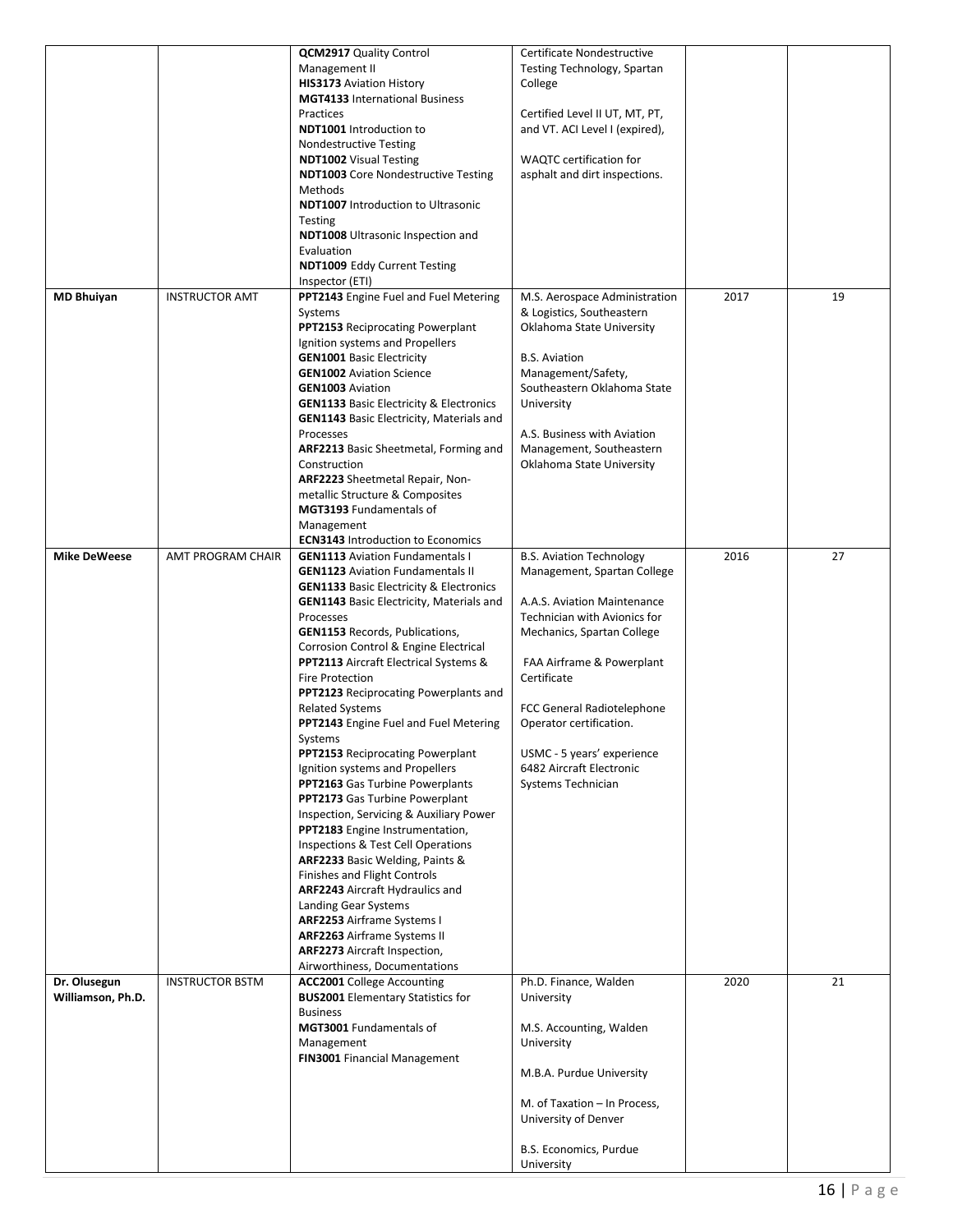| <b>Patrick Ward</b>  | <b>INSTRUCTOR</b><br>NDT/QCM | <b>QCM1807</b> Fundamentals of<br><b>Nondestructive Testing</b><br><b>QCM1827</b> Radiation Safety<br>QCM2807 Radiography<br><b>QCM2817</b> Ultrasonic Inspection<br><b>QCM2827</b> Eddy Current Inspection<br><b>QCM2838</b> Leak Testing Codes and<br>Standards<br>NDT1001 Introduction to<br><b>Nondestructive Testing</b><br><b>NDT1004 Radiation Safety</b><br><b>NDT1005 Radiographic Testing Operator</b><br><b>NDT1006 Radio Graphic Testing</b><br>Inspector (RTI)<br><b>NDT1007</b> Introduction to Ultrasonic<br>Testing<br><b>NDT1008</b> Ultrasonic Inspection and<br>Evaluation<br><b>NDT1009 Eddy Current Testing</b><br>Inspector (ETI) | Nine years' experience with<br>Webco Industries Inc.as<br>NDT Technician, ASNT<br>Certified NDT Level I & II<br>Ultrasonic, Eddy Current,<br>Visual & Phased Array<br><b>Ultrasonic Testing and</b><br>Digital Radiography Level I                                                                                                                                                                                                                                                                                                                                                                                                                                                               | 2015 | 12             |
|----------------------|------------------------------|---------------------------------------------------------------------------------------------------------------------------------------------------------------------------------------------------------------------------------------------------------------------------------------------------------------------------------------------------------------------------------------------------------------------------------------------------------------------------------------------------------------------------------------------------------------------------------------------------------------------------------------------------------|--------------------------------------------------------------------------------------------------------------------------------------------------------------------------------------------------------------------------------------------------------------------------------------------------------------------------------------------------------------------------------------------------------------------------------------------------------------------------------------------------------------------------------------------------------------------------------------------------------------------------------------------------------------------------------------------------|------|----------------|
| <b>Paul Clauss</b>   | <b>INSTRUCTOR AMT</b>        | <b>GEN1001 Basic Electricity</b><br><b>ARF2001</b> Metallic Structures<br><b>ARF2002 Non-Metallic Structures</b><br><b>ARF2006 Flight Controls and Airframe</b><br>Inspections<br><b>MAT1001</b> College Mathematics<br><b>PHY1001</b> College Physics                                                                                                                                                                                                                                                                                                                                                                                                  | M.A. Organizational<br>Development, University of<br>the Incarnate Word<br>B.S. Business Management,<br>University of the Incarnate<br>Word<br>A.A.S. Aviation Maintenance<br>Technology / Helicopter<br>Specialty, Spartan College<br>FAA Airframe & Powerplant<br>Certificate<br>Vertex Aerospace, LLC -<br>Corporate Learning and<br>Development Manager<br>L3 Technologies Aerospace<br>Systems-<br>Senior Trainer, Aircraft<br>Systems<br>Dee Howard Aircraft<br>Maintenance –<br>Lead Mechanic, Back-shop<br>Santa Barbara Aerospace -<br><b>Structures Supervisor</b><br>Aero Controls, Inc-<br>Component Overhaul<br><b>Structures Shop Manager</b><br>Tracor Aviation-<br>Lead Mechanic | 2020 | 30             |
| <b>Prentice Shew</b> | <b>INSTRUCTOR AET</b>        | <b>AET1617</b> Theory of Alternating Current<br>and Reactive Devices<br><b>AET1627</b> Electronic Circuits and<br>Amplifiers<br><b>AET2637</b> Digital Circuits and Devices<br>AET2657 Aircraft/UAV Instrument and<br><b>Autonomous Navigation Systems</b><br><b>AET2667</b> Aircraft/UAV Communication<br>& Dependent Navigation Systems<br>AET 2687 Unmanned Aerial Systems<br>(UAS) & Maintenance<br><b>ELT1001 DC Fundamentals</b><br><b>ELT1002</b> AC Theory and Control Devices<br><b>ELT1003</b> Amplifiers and Power Control<br>Devices<br><b>ELT1005</b> Industrial Controls and<br>Robotics                                                  | Diploma Electrical Technician,<br>Wichita Technical Institute<br><b>IPC Certified Specialist</b>                                                                                                                                                                                                                                                                                                                                                                                                                                                                                                                                                                                                 | 2017 | $\overline{7}$ |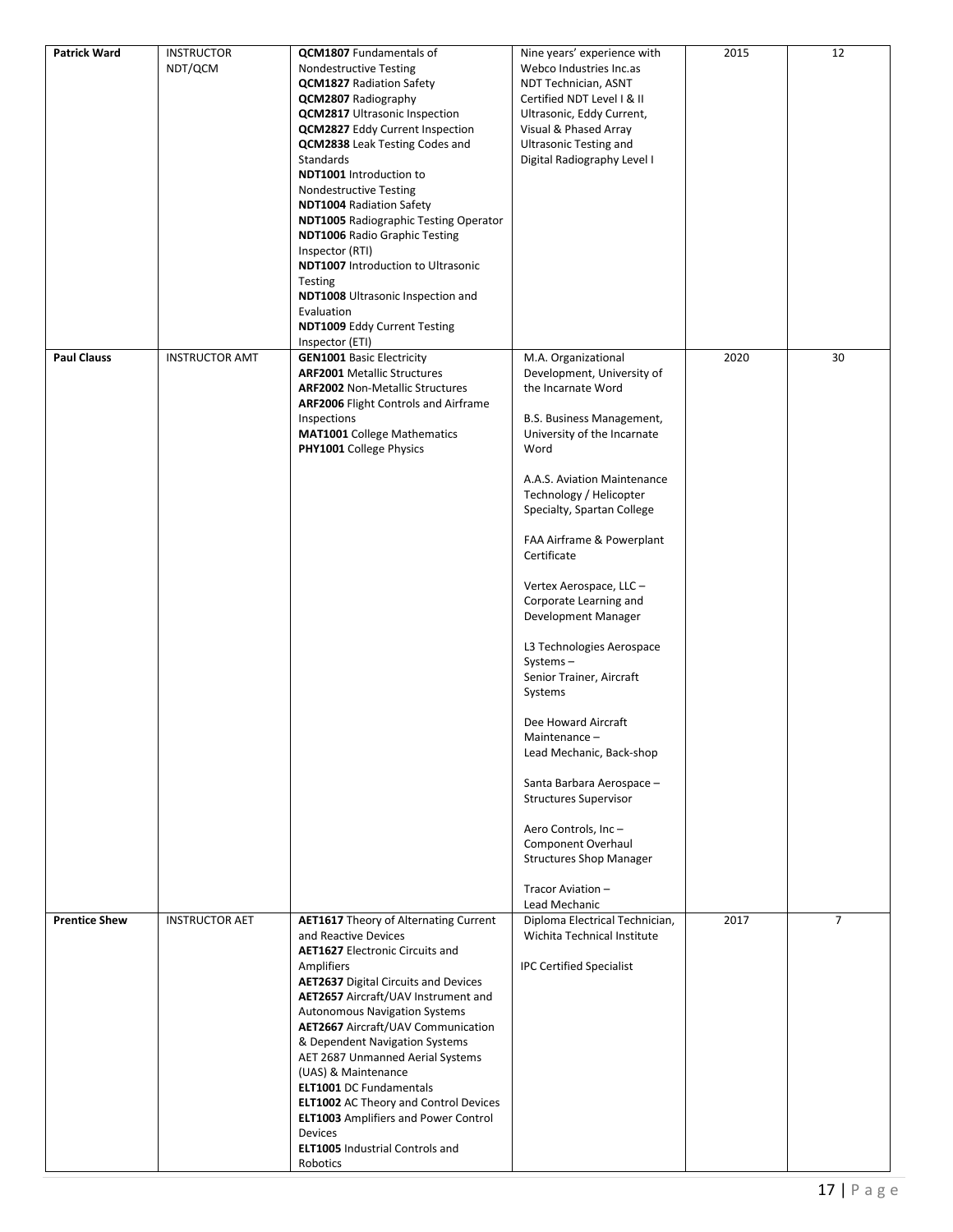| Robert Haluska         | <b>INSTRUCTOR BSTM</b>       | <b>AVN2001</b> Aerospace Soldering and<br>Inspection<br><b>AVN2002</b> Aerospace Wiring<br><b>AVN2003</b> Avionics Communication<br>Systems<br><b>AVN2004 Navigation and</b><br>Instrumentation<br><b>AVN2005 Radar and Pulse Systems</b><br><b>AVN2006</b> Systems Integration<br><b>AVN2007</b> Unmanned Aerial Systems<br>and Robotics<br><b>BUS1001</b> Introduction to Business<br><b>BIM1001</b> Computer Proficiency<br>MGT3001 Fundamentals of<br>Management<br><b>MGT4002</b> Management Information<br>Systems                                                                                                                                                                                                                                                                                                                                                                                                                                               | <b>Masters Project</b><br>Management/Information<br>Systems Management, Keller<br>Graduate School of<br>Management<br>A.A.S. Computer Information<br>Systems, DeVry, University | 2020 | 30 |
|------------------------|------------------------------|------------------------------------------------------------------------------------------------------------------------------------------------------------------------------------------------------------------------------------------------------------------------------------------------------------------------------------------------------------------------------------------------------------------------------------------------------------------------------------------------------------------------------------------------------------------------------------------------------------------------------------------------------------------------------------------------------------------------------------------------------------------------------------------------------------------------------------------------------------------------------------------------------------------------------------------------------------------------|---------------------------------------------------------------------------------------------------------------------------------------------------------------------------------|------|----|
| <b>Ron Worthington</b> | <b>INSTRUCTOR DE AMT</b>     | <b>GEN1113 (DE) Aviation Fundamentals I</b><br><b>GEN1123</b> (DE) Aviation Fundamentals II<br><b>GEN1133</b> (DE) Basic Electricity &<br>Electronics<br><b>GEN1143</b> (DE) Basic Electricity,<br>Materials, & Process<br><b>GEN1153</b> (DE) Records, Publications,<br>Corrosion Control, & Engine Electrical<br>Systems<br><b>PPT2113 (DE) Aircraft Electrical Systems</b><br>& Fire Protection<br><b>PPT2123 (DE) Reciprocating</b><br>Powerplants & Related Systems<br><b>PPT2133</b> (DE) Overhaul of Reciprocating<br>Engines<br><b>PPT2143</b> (DE) Engine Fuel & Fuel<br><b>Metering Systems</b><br><b>PPT2153</b> (DE) Reciprocating Powerplant<br>Ignition Systems & Propellers<br>PPT2163 (DE) Gas Turbine Powerplants<br><b>PPT2173</b> (DE) Gas Turbine Powerplant<br>Inspection &<br>Servicing; Auxiliary Power<br>ARF2213 (DE) Basic Sheetmetal,<br>Forming, & Construction<br>ARF2223 (DE) Sheetmetal Repair, Non-<br>Metallic Structure & Composites | A.A. Liberal Arts, Tulsa<br><b>Community College</b><br>Airframe & Powerplant<br>Colorado Aerotech<br>4 Years - United States Army<br>FAA Airframe & Powerplant<br>Certificate  | 1996 | 41 |
| <b>Sally Morgan</b>    | <b>INSTRUCTOR</b><br>NDT/QCM | <b>QCM1807</b> Fundamentals of<br><b>Nondestructive Testing</b><br><b>QCM1817</b> Introduction to NDT -<br>Magnetic Particle and Liquid Penetrant<br><b>QCM2827</b> Eddy Current Inspection<br><b>QCM2838</b> Leak Testing, Codes and<br><b>Standards</b><br>NDT1001 Introduction to<br><b>Nondestructive Testing</b><br><b>NDT1003</b> Core Nondestructive Testing<br>Methods<br>NDT1009 Eddy Current Testing<br>Inspector (ETI)                                                                                                                                                                                                                                                                                                                                                                                                                                                                                                                                      | A.A.S. Quality Control<br>Management, Spartan College<br>Certificate Geometric<br>Metrology, Tulsa Technology<br>Center                                                         | 2000 | 24 |
| <b>Scott Colon</b>     | <b>INSTRUCTOR AMT</b>        | <b>GEN1001 Basic Electricity</b><br><b>GEN1002</b> Aviation Science<br><b>GEN1003</b> Aviation Maintenance<br>Practices<br><b>AFP1001</b> Electrical and Fire Protection<br>Systems<br><b>ARF2001 Metallic Structures</b><br><b>ARF2002 Non-Metallic Structures</b><br><b>ARF2003 Hydraulics and Landing Gear</b><br>Systems<br>ARF2004 Comm/Nav and Instrument<br>Systems<br><b>ARF2005</b> Airframe Systems<br><b>ARF2006 Flight Controls and Airframe</b><br>Inspections                                                                                                                                                                                                                                                                                                                                                                                                                                                                                            | A.A.S. Aviation Maintenance<br>Technology, Spartan College<br>US Navy - Aviation Mechanic<br>FAA Airframe & Powerplant<br>Certificate                                           | 2019 | 5  |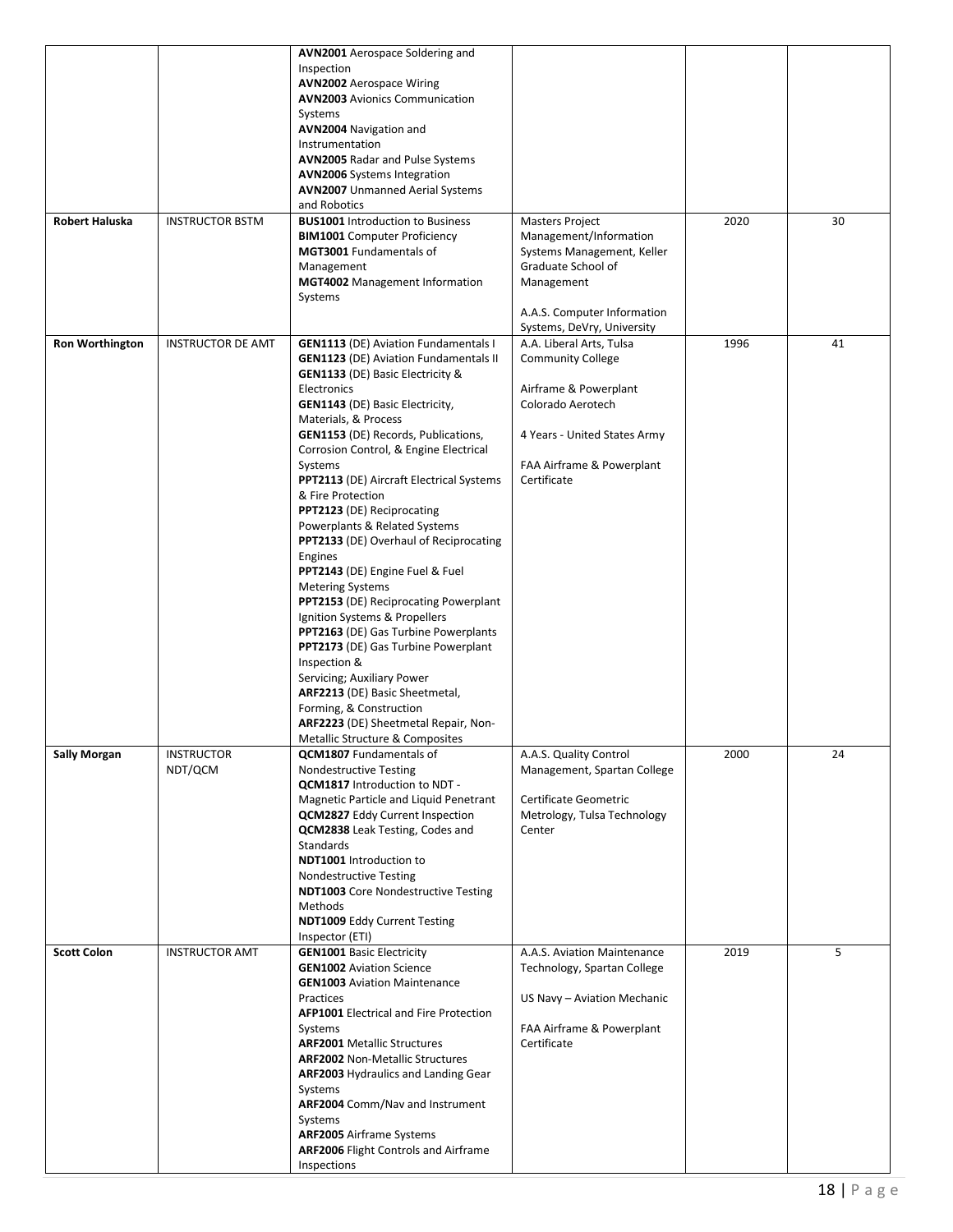|                              |                              | PPT2001 Reciprocating Engines<br><b>PPT2002</b> Reciprocating Engine Systems<br>PPT2003 Fuel Metering and Propellers<br>PPT2004 Engine Inspection and<br>Operation<br><b>PPT2005</b> Turbine Engine Fundamentals<br><b>PPT2006</b> Turbine Engine Systems                                                                                                                                                                                                                                                                                            |                                                                                                                                                                                                                                                                                                                                         |      |    |
|------------------------------|------------------------------|------------------------------------------------------------------------------------------------------------------------------------------------------------------------------------------------------------------------------------------------------------------------------------------------------------------------------------------------------------------------------------------------------------------------------------------------------------------------------------------------------------------------------------------------------|-----------------------------------------------------------------------------------------------------------------------------------------------------------------------------------------------------------------------------------------------------------------------------------------------------------------------------------------|------|----|
| <b>Scott King</b>            | <b>INSTRUCTOR AET</b>        | <b>AET1607</b> Aircraft and UAV Electronics<br>Fundamentals<br><b>AET1617</b> Theory of Alternating Current<br>and Reactive Devices<br><b>AET2687</b> Unmanned Aerial Systems<br>(UAS) & Maintenance<br><b>ELT1001 DC Fundamentals</b><br><b>ELT1002</b> AC Theory and Control Devices<br><b>ELT1003</b> Amplifiers and Power Control<br>Devices<br><b>ELT1005</b> Industrial Controls and<br>Robotics<br>AVN2001 Aerospace Soldering and<br>Inspection<br><b>AVN2002</b> Aerospace Wiring<br><b>AVN2007</b> Unmanned Aerial Systems<br>and Robotics | Combined 10 years'<br>experience with Low Voltage<br>Electronics Systems, Video<br>Surveillance<br>Systems, Access Control                                                                                                                                                                                                              | 2017 | 10 |
| <b>Thad Burleigh</b>         | <b>INSTRUCTOR</b><br>NDT/QCM | QCM1807 Fundamentals of<br><b>Nondestructive Testing</b><br><b>QCM1817</b> Introduction to NDT -<br>Magnetic Particle and Liquid Penetrant<br><b>QCM2817</b> Ultrasonic Inspection<br><b>QCM2838</b> Leak Testing, Codes and<br><b>Standards</b><br><b>NDT1001</b> Introduction to<br><b>Nondestructive Testing</b><br><b>NDT1002</b> Visual Testing<br><b>NDT1003</b> Core Nondestructive Testing<br>Methods<br><b>NDT1007</b> Introduction to Ultrasonic<br><b>Testing</b><br><b>NDT1008</b> Ultrasonic Inspection and<br>Evaluation               | Diploma Nondestructive<br>Testing Technology, T.H. Harris<br><b>Technical Institute</b><br>USAF - 3 years 2 mos. - 81152<br>Law Enforcement<br>AWS Certified Welding<br>Inspector,<br><b>ASNT Certified</b><br><b>ACCP Level II</b><br>ASNT Certified NDT Level I & II<br>Ultrasonic SW, Visual, Liquid<br>Penetrant, Magnetic Particle | 2017 | 8  |
| Dr. Timothy<br>Goins, Psy.D. | <b>INSTRUCTOR BSTM</b>       | PSY1001 Psychology<br><b>MGT4005</b> Research in Technology<br>Management<br><b>SOC1001</b> Modern Sociology<br><b>BUS1001</b> Introduction to Business<br>MGT3001 Foundations of Management<br>MGT4001 Human Resource<br>Management                                                                                                                                                                                                                                                                                                                 | Psy.D. General Psychology,<br><b>Grand Canyon University</b><br>M.S. Counseling psychology,<br>Southern Nazarene University<br>B.S. Psychology studies,<br>Oklahoma Wesleyan<br>University                                                                                                                                              | 2020 | 6  |
| <b>Virginia Summers</b>      | <b>INSTRUCTOR BSTM</b>       | SPH2001 Fundamentals of Speech<br><b>BUS3002</b> Business Communication                                                                                                                                                                                                                                                                                                                                                                                                                                                                              | M.A. Adult Education,<br>National-Luis University<br>B.A. Applied Behavioral<br>Science, National-Luis<br>University                                                                                                                                                                                                                    | 2020 | 23 |
| <b>Warren Stiles</b>         | <b>INSTRUCTOR GEN ED</b>     | MAT1001 College Math<br><b>PHY1001</b> College Physics<br>PHY2134 College Physics                                                                                                                                                                                                                                                                                                                                                                                                                                                                    | M.S. Chemistry, University of<br>Tulsa<br>B.S. Chemistry, Southwest<br>Missouri State University<br>B. A. Bible Studies, Central<br><b>Bible College</b><br>General Radiotelephone<br>Operator certification.                                                                                                                           | 1990 | 38 |
| <b>Wesley Kusiak</b>         | <b>INSTRUCTOR BSTM</b>       | MAT1001 College Math<br><b>MAT1173</b> College Algebra<br><b>PHY1001</b> Introduction to Physics<br><b>BUS2001</b> Elementary Statistics for<br><b>Business</b>                                                                                                                                                                                                                                                                                                                                                                                      | M.S. Computer Science, Illinois<br>Institute of Technology<br>M.S. Electrical Engineering,<br>Rzeszow University of<br>Technology - Rzeszow, Poland<br>B.S. Electrical Engineering,                                                                                                                                                     | 2020 | 19 |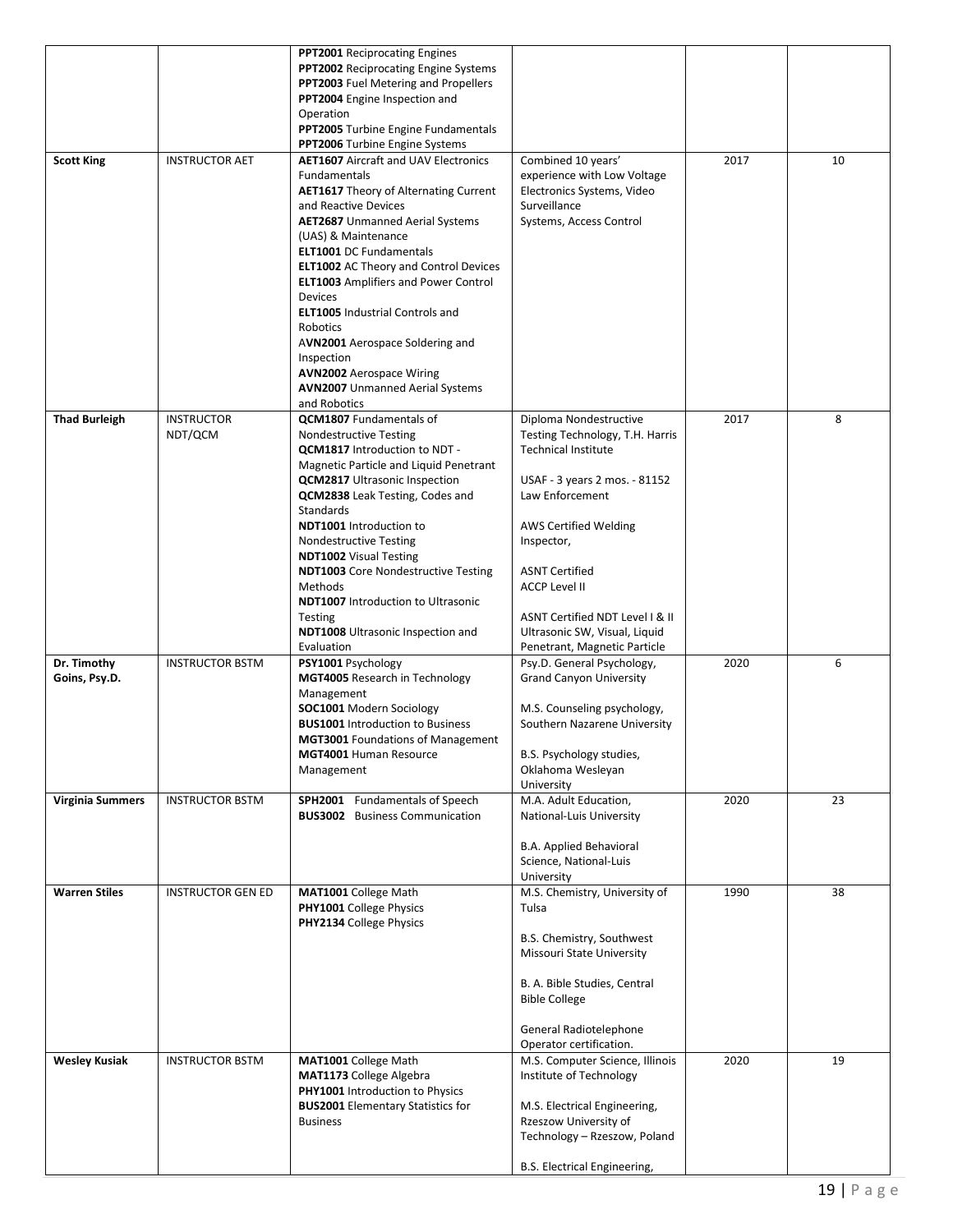|                         |                       |                                                    | Rzeszow University of                                       |      |    |
|-------------------------|-----------------------|----------------------------------------------------|-------------------------------------------------------------|------|----|
| Dr. William             | <b>INSTRUCTOR</b>     | <b>QCM1807</b> Fundamentals of                     | Technology - Rzeszow, Poland<br>Ph.D. Geophysical Sciences, | 2009 | 65 |
| Benzing, Ph.D.          | NDT/QCM               | Nondestructive Testing                             | University of Chicago                                       |      |    |
|                         |                       | <b>QCM2817</b> Ultrasonic Inspection               |                                                             |      |    |
|                         |                       | <b>QCM2827</b> Eddy Current Inspection             | B.S. Geology & Geophysics,                                  |      |    |
|                         |                       | QCM2838 Leak Testing, Codes and                    | University of Hawaii                                        |      |    |
|                         |                       | Standards                                          |                                                             |      |    |
|                         |                       | NDT1001 Introduction to                            | <b>Related Patents: "Method</b>                             |      |    |
|                         |                       | <b>Nondestructive Testing</b>                      | and Apparatus for Shear                                     |      |    |
|                         |                       | <b>NDT1007</b> Introduction to Ultrasonic          | Wave Logging", "Apparatus                                   |      |    |
|                         |                       | Testing                                            | for Generating Seismic                                      |      |    |
|                         |                       | NDT1008 Ultrasonic Inspection and                  | Vibration Energy in a                                       |      |    |
|                         |                       | Evaluation                                         | Borehole", " Fracture                                       |      |    |
|                         |                       | <b>NDT1009 Eddy Current Testing</b>                | Detection Logging Tool". 20+                                |      |    |
|                         |                       | Inspector (ETI)                                    | years' experience in                                        |      |    |
|                         |                       |                                                    | field research.                                             |      |    |
| <b>William Ewerling</b> | <b>INSTRUCTOR AMT</b> | <b>GEN1133 Basic Electricity &amp; Electronics</b> | Certificate Airframe and                                    | 2017 | 29 |
|                         |                       | <b>GEN1143</b> Basic Electricity, Materials and    | Powerplant, Colorado Aero                                   |      |    |
|                         |                       | Processes                                          | Tech                                                        |      |    |
|                         |                       | <b>GEN1153 Records, Publications,</b>              |                                                             |      |    |
|                         |                       | Corrosion Control & Engine Electrical              | FAA Airframe & Powerplant                                   |      |    |
|                         |                       | PPT2113 Aircraft Electrical Systems &              | Certificate                                                 |      |    |
|                         |                       | <b>Fire Protection</b>                             |                                                             |      |    |
|                         |                       | PPT2123 Reciprocating Powerplants and              |                                                             |      |    |
|                         |                       | <b>Related Systems</b>                             |                                                             |      |    |
|                         |                       | PPT2133 Overhaul of Reciprocating                  |                                                             |      |    |
|                         |                       | Engines                                            |                                                             |      |    |
|                         |                       | PPT2143 Engine Fuel and Fuel Metering              |                                                             |      |    |
|                         |                       | Systems<br>PPT2153 Reciprocating Powerplant        |                                                             |      |    |
|                         |                       | Ignition systems and Propellers                    |                                                             |      |    |
|                         |                       | PPT2163 Gas Turbine Powerplants                    |                                                             |      |    |
|                         |                       | PPT2173 Gas Turbine Powerplant                     |                                                             |      |    |
|                         |                       | Inspection, Servicing & Auxiliary Power            |                                                             |      |    |
|                         |                       | <b>ARF2243</b> Aircraft Hydraulics and             |                                                             |      |    |
|                         |                       | Landing Gear Systems                               |                                                             |      |    |
|                         |                       | <b>ARF2253</b> Airframe Systems I                  |                                                             |      |    |
|                         |                       | <b>ARF2263</b> Airframe Systems II                 |                                                             |      |    |
|                         |                       | PPT2183 Engine Instrumentation,                    |                                                             |      |    |
|                         |                       | Inspections & Test Cell Operations                 |                                                             |      |    |
|                         |                       | ARF2273 Aircraft Inspection,                       |                                                             |      |    |
|                         |                       | Airworthiness, Documentations                      |                                                             |      |    |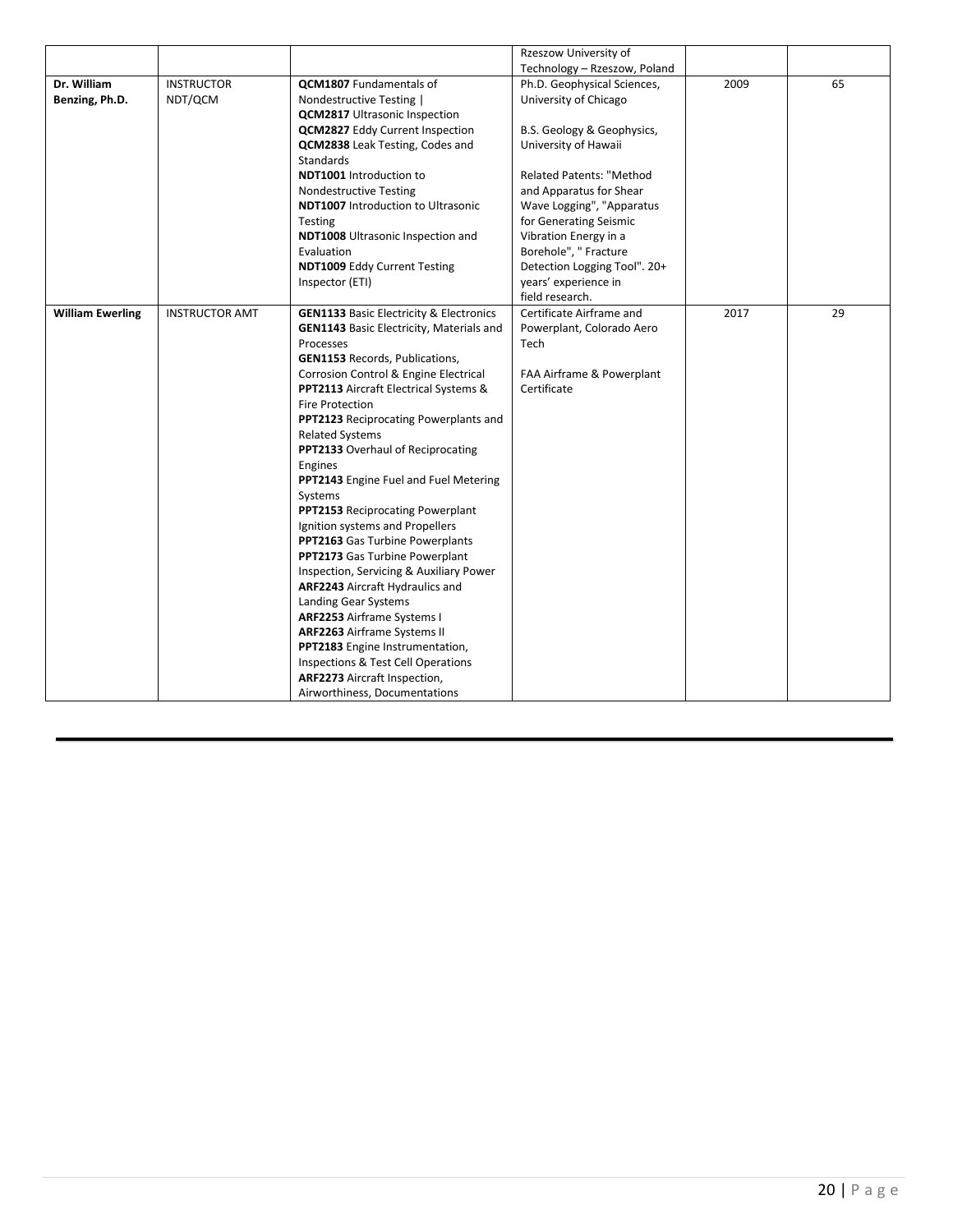### **ADMINISTRATIVE STAFF, AND FACULTY**

### **Flight**

| <b>ADMINISTRATIVE STAFF (Flight)</b> |                                                      |  |  |  |  |  |
|--------------------------------------|------------------------------------------------------|--|--|--|--|--|
| <b>NAME</b>                          | <b>TITLE</b>                                         |  |  |  |  |  |
| KARI PAHNO                           | <b>CAMPUS PRESIDENT</b>                              |  |  |  |  |  |
| <b>REGGIE NAIR</b>                   | <b>DEAN OF ACADEMIC AFFAIRS</b>                      |  |  |  |  |  |
| <b>JEANA CONN</b>                    | ASSISTANT DEAN OF STUDENT AFFAIRS                    |  |  |  |  |  |
| <b>BEAU SCHRADER</b>                 | CHIEF FLIGHT INSTRUCTOR                              |  |  |  |  |  |
| <b>CRAIG LINDHOLM</b>                | CHIEF OF STAFF                                       |  |  |  |  |  |
| MICHAEL WALLACE                      | ASST CHIEF OF GROUND SCHOOL                          |  |  |  |  |  |
| <b>KEVIN SIDNER</b>                  | <b>ASST CHIEF FLIGHT INSTRUCTOR (Flight Testing)</b> |  |  |  |  |  |
| <b>JAKE MCHENRY</b>                  | ASST CHIEF FLIGHT INSTRUCTOR (Stage Check Eval)      |  |  |  |  |  |
| <b>DUSTIN GARARD</b>                 | ASST CHIEF FLIGHT INSTRUCTOR (Stage Check Eval)      |  |  |  |  |  |

| <b>NAME</b>               | <b>TITLE</b>         | <b>COURSES TAUGHT</b>                                                                                                                                                                                                                                                                                                        | <b>EDUCATION</b> /<br><b>CERTIFICATION</b>                                                                                                    | <b>YEAR OF</b><br><b>EMPLOYMENT</b> | <b>EXPERIENCE IN</b><br><b>FIELD AND/OR</b><br><b>IN CLASSROOM</b> |
|---------------------------|----------------------|------------------------------------------------------------------------------------------------------------------------------------------------------------------------------------------------------------------------------------------------------------------------------------------------------------------------------|-----------------------------------------------------------------------------------------------------------------------------------------------|-------------------------------------|--------------------------------------------------------------------|
| Alexandru Comaneci        | Flight<br>Instructor | <b>AVF1564 Private Pilot</b><br><b>AVF2543 Instrument</b><br>Rating,<br><b>AVF2585 Part I</b><br>Commercial Pilot,<br>Instructor Instrument<br>AVF2585 Part II<br><b>Commercial Pilot</b><br>Additional Rating,<br>AVF2585 Part IIA<br><b>Commercial Pilot Special</b><br>Operations Course,<br>AVF2671 Flight               | B.B.A. Accounting,<br>University of Oklahoma<br>FAA Certificates -<br><b>Commercial Pilot</b><br>Instrument<br>Multi-Engine<br>CFI, CFII, MEI | 2018                                | $\overline{2}$                                                     |
| <b>Arthur Sipe</b>        | Flight<br>Instructor | AVF1564 Private Pilot,<br><b>AVF2585 Part II Commercial</b><br>Pilot Additional Rating,                                                                                                                                                                                                                                      | A.A.S. Aviation Flight,<br>Spartan College<br>FAA Certificates -<br><b>Commercial Pilot</b><br>Instrument<br>Multi-Engine<br><b>CFI</b>       | 2019                                | $\mathbf{1}$                                                       |
| <b>Austin Hubbard</b>     | Flight<br>Instructor | <b>AVF1564 Private Pilot</b><br><b>AVF2543 Instrument Rating</b><br><b>AVF2585 Part I Commercial</b><br>Pilot<br><b>AVF2585 Part II Commercial</b><br><b>Additional Rating</b><br><b>AVF2585 Part IIA Commercial</b><br><b>Special Operations Course</b><br>AVF2671 Flight Instructor -<br>Instrument                        | A.A.S. Aviation Flight,<br>Spartan College<br>FAA Certificates -<br><b>Commercial Pilot</b><br>Instrument<br>Multi-Engine<br>CFI              | 2020                                | 0                                                                  |
| <b>Bethany Stephenson</b> | ESL<br>Instructor    | ASE1001 First English<br>ASE1002 New Dynamic<br>English<br><b>ASE2001</b> The Lost Secret<br><b>ASE2002</b> Dynamic Business<br>English<br>ASE2003 English by the<br><b>Numbers</b><br><b>ASE2004</b> Aviation English<br>ASE3001 Functioning in<br><b>Business</b><br><b>ASE3002</b> Advanced Listening<br>ASE3003 Dialogue | M.S. Occupational<br>Education, Kansas State<br>University<br>B.S. Special Education,<br>Oklahoma State University                            | 2018                                | 38                                                                 |
| <b>Blake Fair</b>         | Flight<br>Instructor | <b>AVF1564 Private Pilot</b><br><b>AVF2543 Instrument Rating</b><br><b>AVF2585 Part I Commercial</b><br>Pilot<br><b>AVF2585 Part II Commercial</b><br><b>Additional Rating</b><br>AVF2585 Part IIA                                                                                                                           | <b>B.S. Aviation Technology</b><br>Management, Spartan<br>College<br>A.A.S. Aviation Flight,<br>Spartan College                               | 2016                                | 4                                                                  |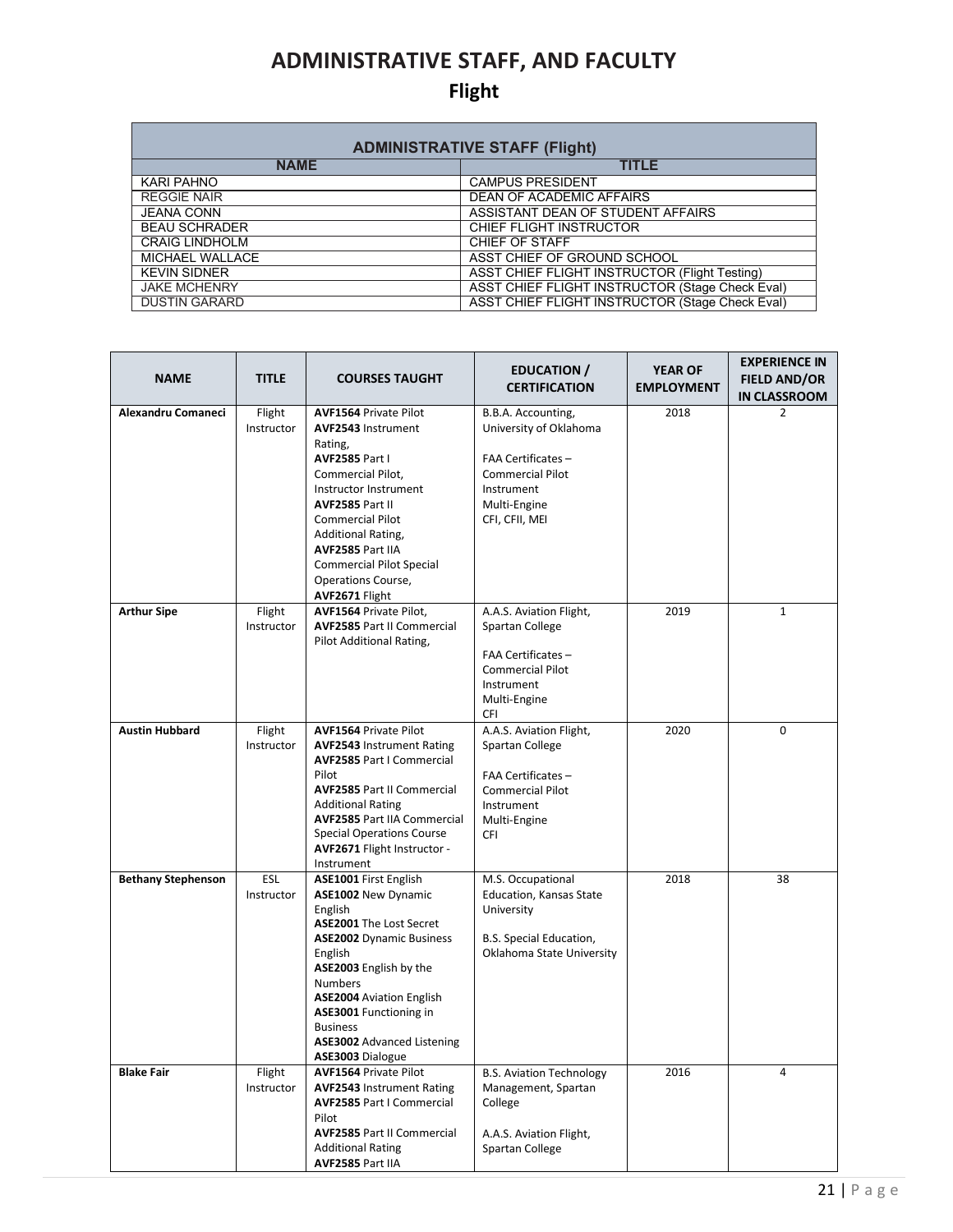|                              |                      | <b>Commercial Special</b><br><b>Operations Course</b><br>AVF2652 Flight<br>Instructor<br>AVF2671 Flight<br>Instructor - Instrument<br><b>CAF2873</b> (Turbine Transition<br>Course                                                                                                                                                        | FAA Certificates -<br><b>Commercial Pilot</b><br>Instrument<br>Multi-Engine<br>CFI, CFII, MEI                                                                                                                    |      |              |
|------------------------------|----------------------|-------------------------------------------------------------------------------------------------------------------------------------------------------------------------------------------------------------------------------------------------------------------------------------------------------------------------------------------|------------------------------------------------------------------------------------------------------------------------------------------------------------------------------------------------------------------|------|--------------|
| <b>Bobby Emert</b>           | Flight<br>Instructor | <b>AVF1564 Private Pilot</b><br><b>AVF2543 Instrument Rating</b><br><b>AVF2585 Part I Commercial</b><br>Pilot                                                                                                                                                                                                                             | Diploma Commercial Pilot,<br>Spartan College<br>A.A.S. Auto Mechanics,<br>South Plains College<br>FAA Certificates -<br><b>Commercial Pilot</b><br>Instrument<br>Multi-Engine<br>CFI                             | 2019 | 1            |
| <b>Brandon Rogers</b>        | Flight<br>Instructor | <b>AVF1564 Private Pilot</b><br><b>AVF2543 Instrument Rating</b>                                                                                                                                                                                                                                                                          | B.S. Professional Pilot,<br><b>Baylor University</b><br>FAA Certificates -<br><b>Commercial Pilot</b><br>Instrument<br>Multi-Engine<br><b>CFI</b>                                                                | 2020 | 1            |
| <b>Bret Novo</b>             | Flight<br>Instructor | <b>AVF1564 Private Pilot</b><br><b>AVF2543 Instrument Rating</b><br><b>AVF2585 Part I Commercial</b><br>Pilot<br><b>AVF2585 Part II Commercial</b><br><b>Additional Rating</b><br><b>AVF2585 Part IIA Commercial</b><br><b>Special Operations Course</b><br><b>AVF2652 Flight Instructor</b><br>AVF2671 Flight Instructor -<br>Instrument | <b>B.S. Aviation Technology</b><br>Management, Spartan<br>College<br>A.A.S. Aviation Flight,<br>Spartan College<br>FAA Certificates -<br><b>Commercial Pilot</b><br>Instrument<br>Multi-Engine<br>CFI, CFII, MEI | 2017 | 4            |
| <b>Brett Oppedal</b>         | Flight<br>Instructor | <b>AVF1564 Private Pilot</b><br><b>AVF2543 Instrument Rating</b><br><b>AVF2585 Part I Commercial</b><br>Pilot<br><b>AVF2585 Part IIA Commercial</b><br><b>Special Operations Course</b><br><b>AVF2671 Flight Instructor -</b><br>Instrument                                                                                               | B.S. Professional Aviation,<br>Louisiana Tech University<br>FAA Certificates -<br><b>Commercial Pilot</b><br>Instrument<br>Multi-Engine<br>CFI, CFII                                                             | 2019 | $\mathbf{1}$ |
| <b>Bryan Wilson</b>          | Flight<br>Instructor | <b>AVF1564 Private Pilot</b><br><b>AVF2543 Instrument Rating</b>                                                                                                                                                                                                                                                                          | A.A.S. Aviation Flight,<br>Spartan College<br>FAA Certificates -<br><b>Commercial Pilot</b><br>Instrument<br>Multi-Engine<br>CFI                                                                                 |      |              |
| <b>Caleb Shearer</b>         | Flight<br>Instructor | <b>AVF1564 Private Pilot</b><br><b>AVF2543 Instrument Rating</b>                                                                                                                                                                                                                                                                          | Texas A&M University - BS<br>ATP Flight School<br>FAA Certificates -<br><b>Commercial Pilot</b><br>Instrument<br>Multi-Engine<br>CFI, CFII,                                                                      | 2020 | 0            |
| Dr. David Brockway,<br>Ph.D. | Ground<br>Instructor | AVE1112, 1122, 1132, 1142,<br>1152, 1162 Private Modules<br>AVE1212, 1222, 1232, 1242,<br>1252, 1262 Instrument<br>Modules<br>AVE2112, 2122, 2132, 2142,<br>2152, 2162, 2172, 2182<br><b>Commercial Modules</b>                                                                                                                           | Ph.D. Geography,<br>Oklahoma State University<br>M.A. National Security<br>Affairs, Naval<br>Postgraduate School<br>B.A. Russian Area Studies,<br>University of Maryland                                         | 2016 | 37           |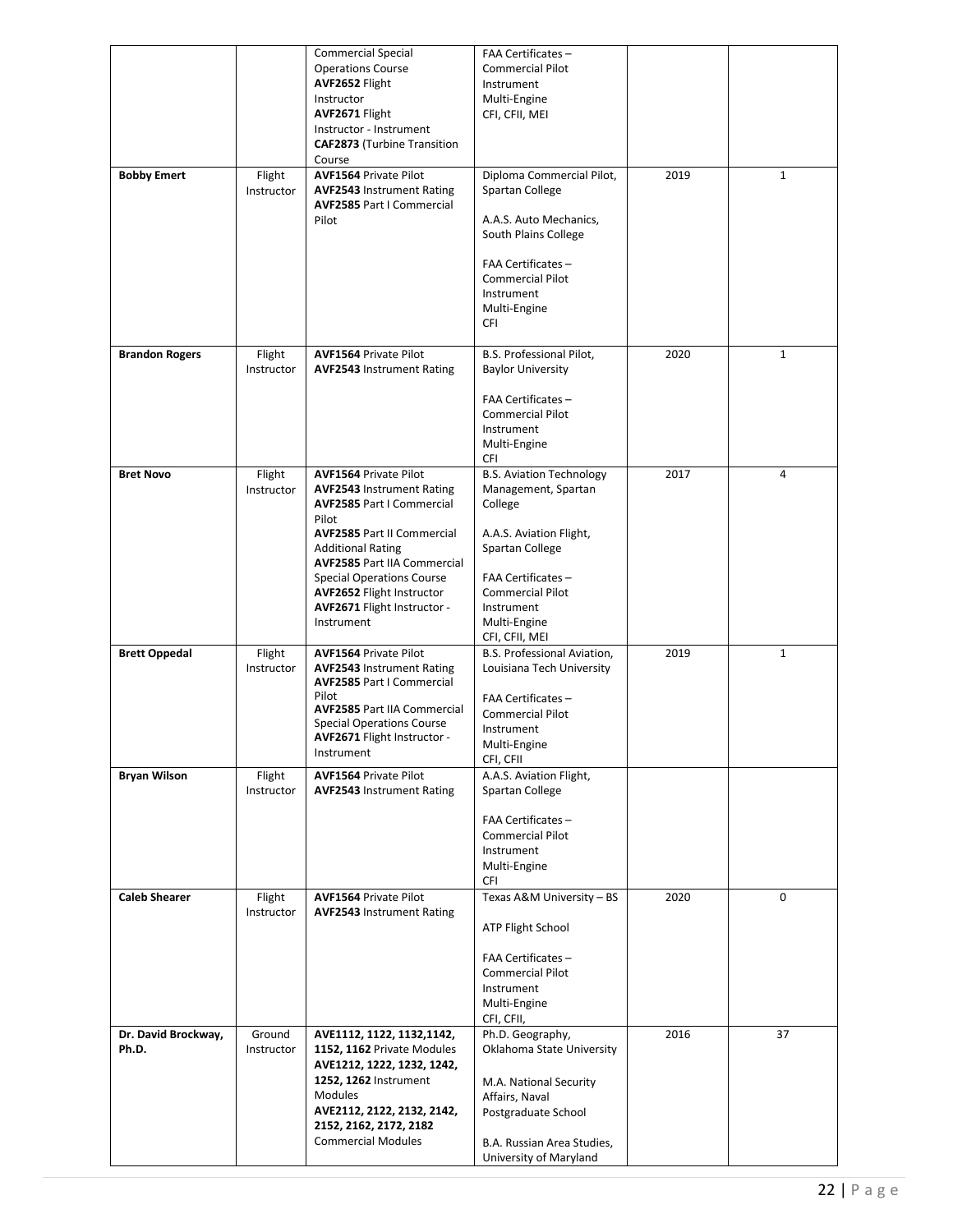|                        |            | AVE2212, 2222, 2232,                         |                                       |      |                |
|------------------------|------------|----------------------------------------------|---------------------------------------|------|----------------|
|                        |            | 2242 CFI Modules                             | A.A.S. Computer                       |      |                |
|                        |            | <b>AVE2312, 2322 CFII</b>                    | Science, Tulsa                        |      |                |
|                        |            | <b>Modules</b>                               | <b>Community College</b>              |      |                |
|                        |            | AVF 1564-Private Pilot                       |                                       |      |                |
|                        |            | Certification                                | FAA Certificates -                    |      |                |
|                        |            | <b>AVF 2543-Instrument Rating</b>            | <b>Commercial Pilot</b>               |      |                |
|                        |            |                                              | Instrument                            |      |                |
|                        |            |                                              | Multi-Engine<br>CFI, CFII, MEI        |      |                |
| <b>David Smith</b>     | Ground     | AVE1112, 1122, 1132, 1142,                   | B.S. Education, Central               | 2007 | 35             |
|                        | Instructor | 1152, 1162 Private Modules                   | <b>State University</b>               |      |                |
|                        |            | AVE2112, 2122, 2132, 2142,                   |                                       |      |                |
|                        |            | 2152, 2162, 2172, 2182                       | FAA Certificates -                    |      |                |
|                        |            | <b>Commercial Modules</b>                    | <b>Commercial Pilot</b>               |      |                |
|                        |            | AVE2212, 2222, 2232, 2242                    | Instrument                            |      |                |
|                        |            | <b>CFI Modules</b>                           | Multi-Engine                          |      |                |
|                        |            |                                              | CFI, AGI                              |      |                |
| <b>Dustin Garard</b>   | Flight     | <b>AVF1564 Private Pilot</b>                 | <b>B.S. Aviation Technology</b>       | 2014 | $\overline{7}$ |
|                        | Instructor | <b>AVF2543 Instrument Rating</b>             | Management, Spartan                   |      |                |
|                        |            | <b>AVF2585 Part I Commercial</b>             | College                               |      |                |
|                        |            | Pilot<br><b>AVF2585 Part II Commercial</b>   | A.A.S. Aviation Flight,               |      |                |
|                        |            | <b>Additional Rating</b>                     | Spartan College                       |      |                |
|                        |            | <b>AVF2585 Part IIA Commercial</b>           |                                       |      |                |
|                        |            | <b>Special Operations Course</b>             | FAA Certificates -                    |      |                |
|                        |            | AVF2671 Flight Instructor -                  | <b>Commercial Pilot</b>               |      |                |
|                        |            | Instrument                                   | Instrument                            |      |                |
|                        |            |                                              | Multi-Engine                          |      |                |
|                        |            |                                              | CFI, CFII                             |      |                |
| <b>Forest Heath</b>    | Ground     | AVE1112, 1122, 1132, 1142,                   | A.A.S. Aviation Flight,               | 2014 | 34             |
|                        | Instructor | 1152, 1162 Private Modules                   | Spartan College                       |      |                |
|                        |            | AVE1212, 1222, 1232, 1242,                   |                                       |      |                |
|                        |            | 1252, 1262 Instrument                        | FAA Certificates -                    |      |                |
|                        |            | <b>Modules</b><br>AVE2112, 2122, 2132, 2142, | <b>Commercial Pilot</b><br>Instrument |      |                |
|                        |            | 2152, 2162, 2172, 2182                       | Multi-Engine                          |      |                |
|                        |            | <b>Commercial Modules</b>                    | CFI, Ground                           |      |                |
|                        |            | <b>Turbine Ground Course</b>                 |                                       |      |                |
|                        |            |                                              | FAA Type Ratings: CE500,              |      |                |
|                        |            |                                              | DC-9, EMB145, SA227,                  |      |                |
|                        |            |                                              | SF340                                 |      |                |
| <b>Grayson Kennedy</b> | Flight     | <b>AVF1564 Private Pilot</b>                 | A.A.S. Professional Pilot,            | 2019 | $\mathbf{1}$   |
|                        | Instructor | <b>AVF2543 Instrument Rating</b>             | Spartan College                       |      |                |
|                        |            | <b>AVF2585 Part I Commercial</b>             |                                       |      |                |
|                        |            | Pilot<br><b>AVF2585 Part II Commercial</b>   | FAA Certificates -                    |      |                |
|                        |            | <b>Additional Rating</b>                     | <b>Commercial Pilot</b><br>Instrument |      |                |
|                        |            | AVF2585 Part IIA                             | Multi-Engine                          |      |                |
|                        |            | <b>Commercial Special</b>                    | CFI, CFII, MEI                        |      |                |
|                        |            | <b>Operations Course</b>                     |                                       |      |                |
|                        |            | AVF2671 Flight                               |                                       |      |                |
|                        |            | Instructor - Instrument                      |                                       |      |                |
| Jacob McHenry          | Flight     | <b>AVF1564 Private Pilot</b>                 | <b>B.S. Aviation Technology</b>       | 2008 | 12             |
|                        | Instructor | <b>AVF2543 Instrument Rating</b>             | Management, Spartan                   |      |                |
|                        |            | <b>AVF2585 Part I Commercial</b><br>Pilot    | College                               |      |                |
|                        |            | <b>AVF2585 Part II Commercial</b>            | A.A.S. Aviation Flight,               |      |                |
|                        |            | <b>Additional Rating</b>                     | Spartan College                       |      |                |
|                        |            | <b>AVF2585 Part IIA Commercial</b>           |                                       |      |                |
|                        |            | <b>Special Operations Course</b>             | FAA Certificates -                    |      |                |
|                        |            | AVF2671 Flight Instructor -                  | <b>Commercial Pilot</b>               |      |                |
|                        |            | Instrument                                   | Instrument                            |      |                |
|                        |            |                                              | Multi-Engine                          |      |                |
| Jaime Altamirano       | Flight     | <b>AVF1564 Private Pilot</b>                 | CFI, CFII<br>A.A.S. Aviation Flight,  | 2019 | $\mathbf{1}$   |
|                        | Instructor | <b>AVF2543 Instrument Rating</b>             | Spartan College                       |      |                |
|                        |            | <b>AVF2585 Part I Commercial</b>             |                                       |      |                |
|                        |            | Pilot                                        | FAA Certificates -                    |      |                |
|                        |            | <b>AVF2585 Part II Commercial</b>            | <b>Commercial Pilot</b>               |      |                |
|                        |            | <b>Additional Rating</b>                     | Instrument                            |      |                |
|                        |            | <b>AVF2585 Part IIA Commercial</b>           | Multi-Engine                          |      |                |
|                        |            | <b>Special Operations Course</b>             | CFI, CFII                             |      |                |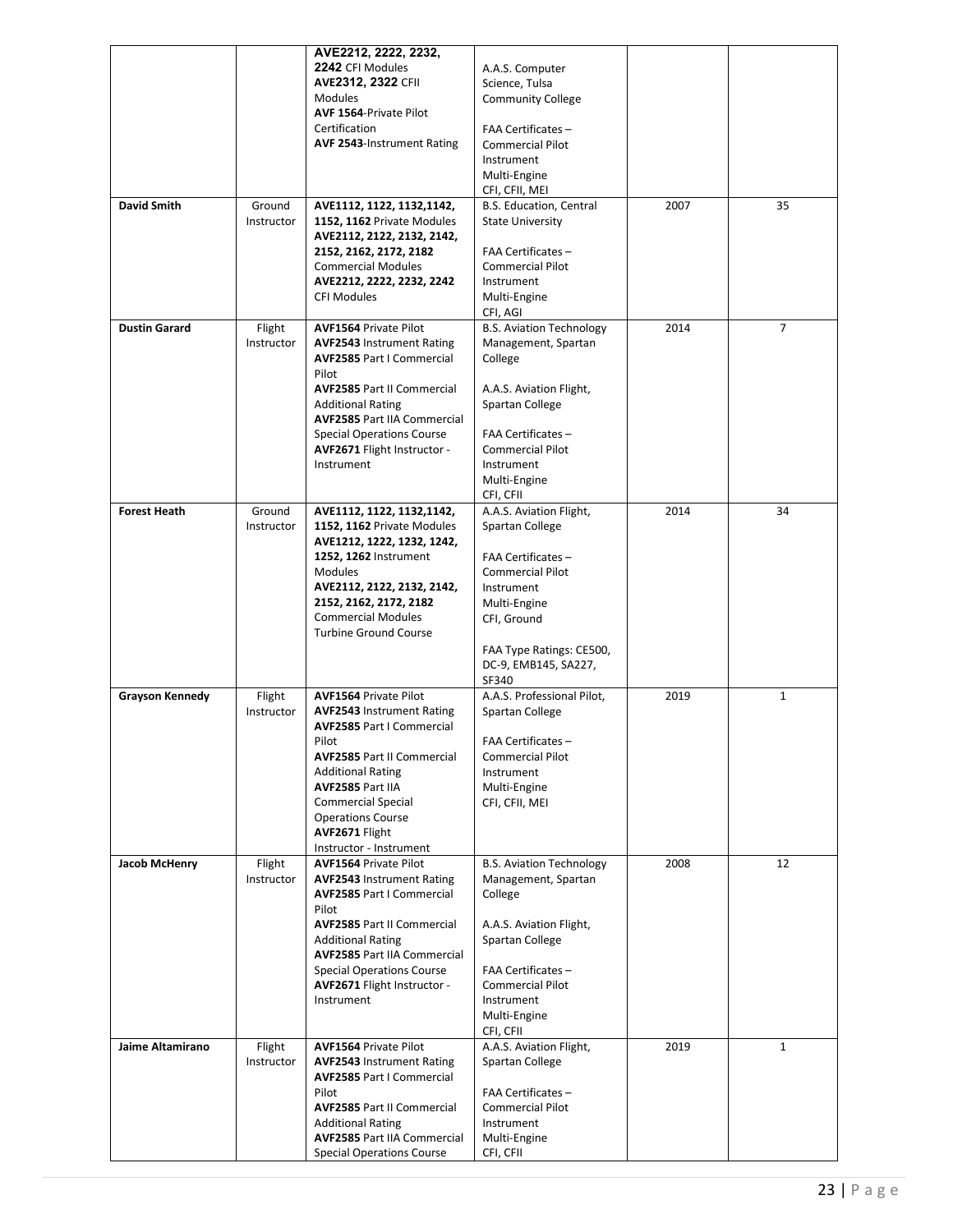| Janus Abczynski      | Flight               | AVF1564 (Private Pilot)                                         | Diploma Flight, Spartan                              | 1985 | 44             |
|----------------------|----------------------|-----------------------------------------------------------------|------------------------------------------------------|------|----------------|
|                      | Instructor           | <b>AVF2543 Instrument Rating</b>                                | College                                              |      |                |
|                      |                      | <b>AVF2585 Part I Commercial</b>                                |                                                      |      |                |
|                      |                      | Pilot                                                           | Diploma Flight, Military<br><b>Aviation Academy</b>  |      |                |
|                      |                      | <b>AVF2585 Part II Commercial</b>                               | (Poland)                                             |      |                |
|                      |                      | <b>Additional Rating</b>                                        |                                                      |      |                |
|                      |                      | <b>AVF2585 Part IIA Commercial</b>                              | FAA Certificates -                                   |      |                |
|                      |                      | <b>Special Operations Course</b><br>AVF2671 Flight Instructor - | <b>Commercial Pilot</b>                              |      |                |
|                      |                      | Instrument                                                      | Instrument<br>Multi-Engine                           |      |                |
|                      |                      |                                                                 | CFI, CFII, MEI, DME                                  |      |                |
| Jeffrey Gutowski     | Ground               | AVE1112, 1122, 1132, 1142,                                      | <b>B.S. Major in Business</b>                        | 2019 | $\overline{2}$ |
|                      | Instructor           | 1152, 1162 Private Modules                                      | Administration w/ Minor                              |      |                |
|                      |                      | AVE1212, 1222, 1232, 1242,                                      | in Political Science,<br>California State University |      |                |
|                      |                      | 1252, 1262 Instrument                                           | San Marcos                                           |      |                |
|                      |                      | <b>Modules</b><br>AVE2112, 2122, 2132, 2142,                    |                                                      |      |                |
|                      |                      | 2152, 2162, 2172, 2182                                          | <b>ATP Flight School</b>                             |      |                |
|                      |                      | <b>Commercial Modules</b>                                       |                                                      |      |                |
|                      |                      |                                                                 | FAA Certificates -                                   |      |                |
|                      |                      |                                                                 | AGI, IGI                                             |      |                |
| Jeremy Rabaut        | Flight<br>Instructor | <b>AVF1564 Private Pilot</b><br><b>AVF2543 Instrument</b>       | <b>ATP Flight School</b>                             | 2019 | $\mathbf{1}$   |
|                      |                      | Rating                                                          | FAA Certificates -                                   |      |                |
|                      |                      | AVF2585 Part II                                                 | <b>Commercial Pilot</b>                              |      |                |
|                      |                      | <b>Commercial Additional</b>                                    | Instrument                                           |      |                |
|                      |                      | Rating                                                          | Multi-Engine                                         |      |                |
|                      |                      | AVF2585 Part IIA                                                | CFI, CFII, MEI                                       |      |                |
|                      |                      | <b>Commercial Special</b>                                       |                                                      |      |                |
|                      |                      | <b>Operations Course</b><br>AVF2671 Flight                      |                                                      |      |                |
|                      |                      | Instructor - Instrument                                         |                                                      |      |                |
| <b>Jordan Talley</b> | Flight               | <b>AVF1564 Private Pilot</b>                                    | A.A.S. Enterprise                                    | 2019 | $\mathbf{1}$   |
|                      | Instructor           | <b>AVF2543 Instrument Rating</b>                                | Development, Oklahoma                                |      |                |
|                      |                      |                                                                 | <b>State University</b>                              |      |                |
|                      |                      |                                                                 |                                                      |      |                |
|                      |                      |                                                                 | FAA Certificates -                                   |      |                |
|                      |                      |                                                                 | <b>Commercial Pilot</b>                              |      |                |
|                      |                      |                                                                 | Instrument<br>Multi-Engine                           |      |                |
|                      |                      |                                                                 | CFI, CFII                                            |      |                |
| Juan Cortez          | Flight               | <b>AVF1564 Private Pilot</b>                                    | A.A.S. Aviation Flight,                              | 2018 | $\overline{2}$ |
|                      | Instructor           | <b>AVF2543 Instrument</b>                                       | Spartan College                                      |      |                |
|                      |                      | Rating                                                          |                                                      |      |                |
|                      |                      | AVF2585 Part II                                                 | FAA Certificates -                                   |      |                |
|                      |                      | <b>Commercial Additional</b>                                    | <b>Commercial Pilot</b>                              |      |                |
|                      |                      | Rating<br>AVF2585 Part IIA                                      | Instrument<br>Multi-Engine                           |      |                |
|                      |                      | <b>Commercial Special</b>                                       | CFI, CFII                                            |      |                |
|                      |                      | <b>Operations Course</b>                                        |                                                      |      |                |
|                      |                      | AVF2671 Flight Instructor -                                     |                                                      |      |                |
|                      |                      | Instrument                                                      |                                                      |      |                |
| <b>Justin Park</b>   | Flight               | <b>AVF1564 Private Pilot</b>                                    | FAA Certificates -                                   | 2019 | $\mathbf{1}$   |
|                      | Instructor           | <b>AVF2543 Instrument Rating</b>                                | <b>Commercial Pilot</b>                              |      |                |
|                      |                      |                                                                 | Instrument<br>Multi-Engine                           |      |                |
|                      |                      |                                                                 | CFI, CFII, MEI                                       |      |                |
| <b>Justin Young</b>  | Flight               | <b>AVF1564 Private Pilot</b>                                    | A.A.S. Aviation Flight,                              | 2019 | $\mathbf{1}$   |
|                      | Instructor           | <b>AVF2585 Part I Commercial</b>                                | Spartan College                                      |      |                |
|                      |                      | Pilot                                                           |                                                      |      |                |
|                      |                      |                                                                 | FAA Certificates -                                   |      |                |
|                      |                      |                                                                 | <b>Commercial Pilot</b><br>Instrument                |      |                |
|                      |                      |                                                                 | Multi-Engine                                         |      |                |
|                      |                      |                                                                 | CFI, CFII                                            |      |                |
| <b>Keith Queener</b> | Flight               | <b>AVF1564 Private Pilot</b>                                    | A.A.S. Aviation Flight,                              | 2020 | $\Omega$       |
|                      | Instructor           | <b>AVF2543 Instrument Rating</b>                                | Spartan College                                      |      |                |
|                      |                      | <b>AVF2585 Part I Commercial</b>                                |                                                      |      |                |
|                      |                      | Pilot                                                           | FAA Certificates -                                   |      |                |
|                      |                      | <b>AVF2585 Part II Commercial</b>                               | <b>Commercial Pilot</b>                              |      |                |
|                      |                      | <b>Additional Rating</b><br>AVF2585 Part IIA                    | Instrument<br>Multi-Engine                           |      |                |
|                      |                      | <b>Commercial Special</b>                                       | CFI, CFII                                            |      |                |
|                      |                      | <b>Operations Course</b>                                        |                                                      |      |                |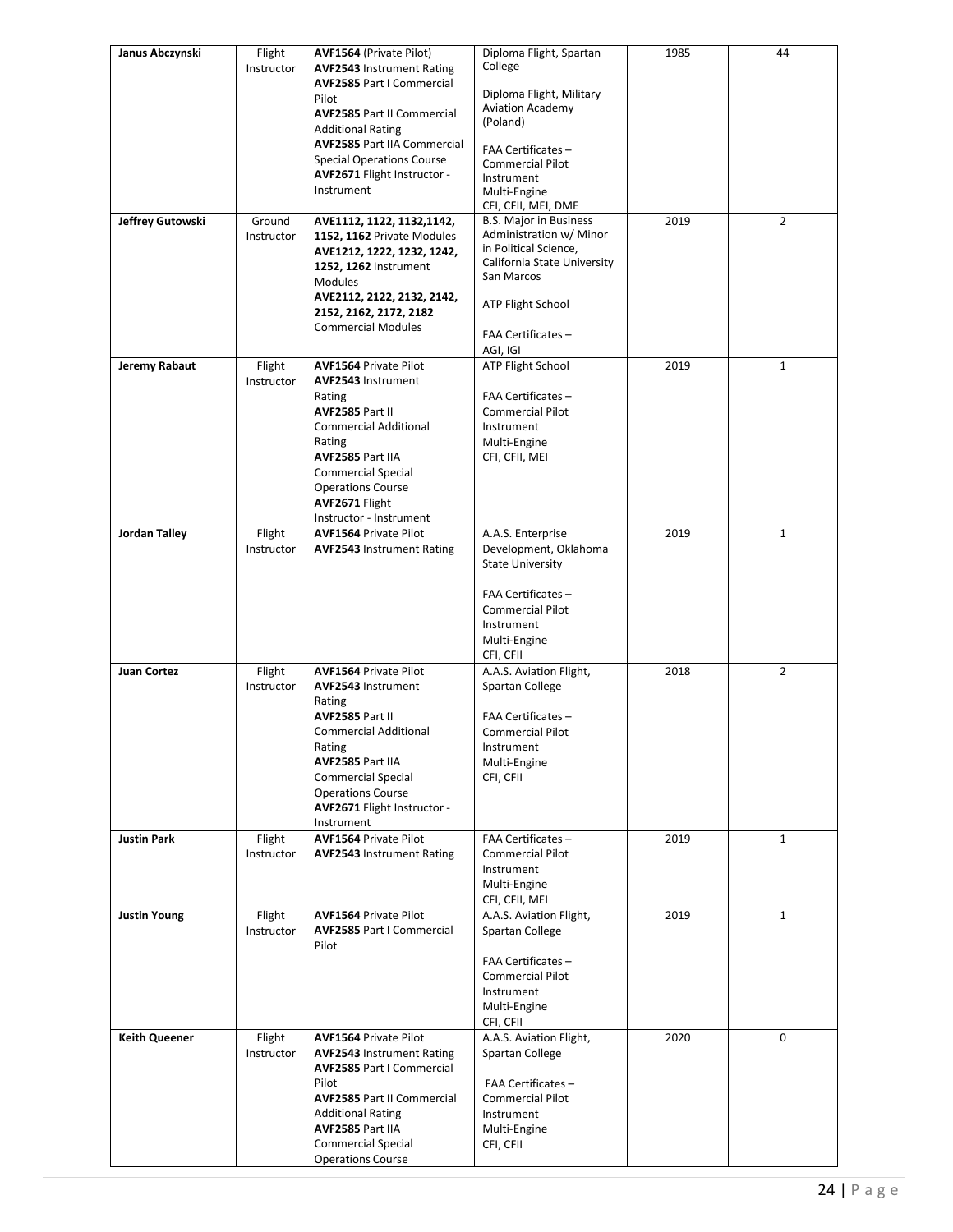| <b>Kevin Sidener</b> | Flight     | <b>AVF1564 Private Pilot</b>       | <b>B.S. Business</b>            | 1999 | 22             |
|----------------------|------------|------------------------------------|---------------------------------|------|----------------|
|                      | Instructor | <b>AVF2543 Instrument</b>          | Administration                  |      |                |
|                      |            | Rating                             | Accounting, California          |      |                |
|                      |            | AVF2585 Part II                    | <b>State University</b>         |      |                |
|                      |            | <b>Commercial Additional</b>       |                                 |      |                |
|                      |            | Rating                             | A.A.S. Aviation Flight,         |      |                |
|                      |            | AVF2585 Part IIA                   | Spartan College                 |      |                |
|                      |            |                                    |                                 |      |                |
|                      |            | <b>Commercial Special</b>          |                                 |      |                |
|                      |            | <b>Operations Course</b>           | A.A.S. Business                 |      |                |
|                      |            | AVF2671 Flight Instructor -        | Administration, San             |      |                |
|                      |            | Instrument                         | Joaquin Delta College           |      |                |
|                      |            |                                    |                                 |      |                |
|                      |            |                                    | FAA Certificates -              |      |                |
|                      |            |                                    | <b>Commercial Pilot</b>         |      |                |
|                      |            |                                    | Instrument                      |      |                |
|                      |            |                                    | Multi-Engine                    |      |                |
|                      |            |                                    | CFI, CFII                       |      |                |
| <b>Kristin Gage</b>  | Flight     | <b>AVF1564 Private Pilot</b>       | <b>ATP Flight School</b>        | 2018 | $\overline{2}$ |
|                      | Instructor | <b>AVF2543 Instrument Rating</b>   |                                 |      |                |
|                      |            | <b>AVF2585 Part I Commercial</b>   | FAA Certificates -              |      |                |
|                      |            | Pilot                              | <b>Commercial Pilot</b>         |      |                |
|                      |            | <b>AVF2585 Part II Commercial</b>  | Instrument                      |      |                |
|                      |            | <b>Additional Rating</b>           | Multi-Engine                    |      |                |
|                      |            | <b>AVF2585 Part IIA Commercial</b> | CFI, CFII, MEI                  |      |                |
|                      |            | <b>Special Operations Course</b>   |                                 |      |                |
| <b>Kurtis Wilson</b> |            | <b>AVF1564 Private Pilot</b>       | A.A.S. Aviation Flight,         | 2020 | 0              |
|                      |            | <b>AVF2543 Instrument Rating</b>   | Spartan College                 |      |                |
|                      |            |                                    |                                 |      |                |
|                      |            |                                    | FAA Certificates -              |      |                |
|                      |            |                                    | <b>Commercial Pilot</b>         |      |                |
|                      |            |                                    | Instrument                      |      |                |
|                      |            |                                    | Multi-Engine                    |      |                |
|                      |            |                                    | CFI                             |      |                |
| <b>Lance Robutz</b>  | Flight     | <b>AVF1564 Private Pilot</b>       | A.A.S. Aviation Flight,         | 2020 | 0              |
|                      | Instructor | <b>AVF2543 Instrument Rating</b>   | Spartan College                 |      |                |
|                      |            |                                    |                                 |      |                |
|                      |            |                                    | FAA Certificates -              |      |                |
|                      |            |                                    | <b>Commercial Pilot</b>         |      |                |
|                      |            |                                    | Instrument                      |      |                |
|                      |            |                                    | Multi-Engine                    |      |                |
|                      |            |                                    | CFI, CFII                       |      |                |
| Logan Lorence        | Flight     | <b>AVF1564 Private Pilot</b>       | A.A.S. Aviation Flight,         | 2019 | $\mathbf{1}$   |
|                      | Instructor | <b>AVF2543 Instrument Rating</b>   | Spartan College                 |      |                |
|                      |            |                                    |                                 |      |                |
|                      |            |                                    | FAA Certificates -              |      |                |
|                      |            |                                    | Commercial Pilot                |      |                |
|                      |            |                                    | Instrument                      |      |                |
|                      |            |                                    | Multi-Engine                    |      |                |
|                      |            |                                    | CFI, CFII                       |      |                |
| <b>Luis Martinez</b> | Flight     | <b>AVF1564 Private Pilot</b>       | A.A.S. Aviation Flight,         | 2020 | 0              |
|                      | Instructor | <b>AVF2543 Instrument Rating</b>   | Spartan College                 |      |                |
|                      |            |                                    |                                 |      |                |
|                      |            |                                    | FAA Certificates -              |      |                |
|                      |            |                                    | <b>Commercial Pilot</b>         |      |                |
|                      |            |                                    | Instrument                      |      |                |
|                      |            |                                    | Multi-Engine                    |      |                |
|                      |            |                                    | CFI                             |      |                |
| Luis Perdomo         | Flight     | <b>AVF1564 Private Pilot</b>       | <b>ATP Flight School</b>        | 2019 | 3              |
|                      | Instructor | <b>AVF2543 Instrument Rating</b>   |                                 |      |                |
|                      |            | <b>AVF2585 Part I Commercial</b>   | FAA Certificates -              |      |                |
|                      |            | Pilot                              | <b>Commercial Pilot</b>         |      |                |
|                      |            | <b>AVF2585 Part II Commercial</b>  | Instrument                      |      |                |
|                      |            | <b>Additional Rating</b>           | Multi-Engine                    |      |                |
|                      |            | <b>AVF2585 Part IIA Commercial</b> | CFI, CFII, MEI                  |      |                |
|                      |            | <b>Special Operations Course</b>   |                                 |      |                |
| <b>Mark Stevens</b>  | Flight     | <b>AVF1564 Private Pilot</b>       | <b>B.S. Aviation Technology</b> | 1998 | 22             |
|                      | Instructor | <b>AVF2543 Instrument Rating</b>   | Management, Spartan             |      |                |
|                      |            | <b>AVF2585 Part I Commercial</b>   | College                         |      |                |
|                      |            | Pilot                              |                                 |      |                |
|                      |            | <b>AVF2585 Part II Commercial</b>  | A.A.S. Aviation Sciences        |      |                |
|                      |            | <b>Additional Rating</b>           | Technology - Aviation           |      |                |
|                      |            | AVF2585 Part IIA                   | Maintenance, Tulsa              |      |                |
|                      |            | <b>Commercial Special</b>          | <b>Community College</b>        |      |                |
|                      |            | <b>Operations Course</b>           |                                 |      |                |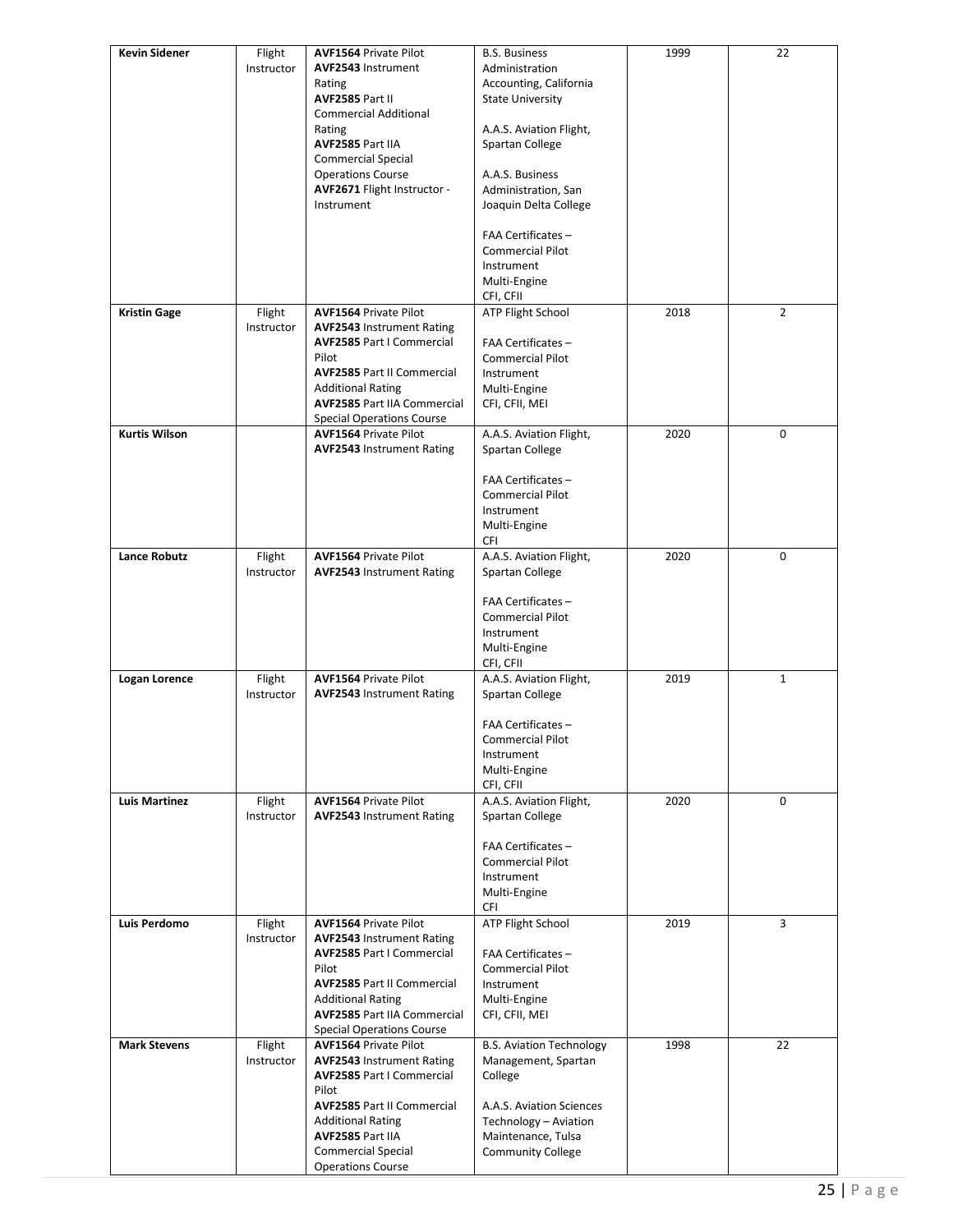|                          |                 | AVF2652 Flight<br>Instructor                                         | A.A.S. Aviation Sciences<br>Technology Management, |      |                |
|--------------------------|-----------------|----------------------------------------------------------------------|----------------------------------------------------|------|----------------|
|                          |                 | AVF2671 Flight                                                       | <b>Tulsa Community College</b>                     |      |                |
|                          |                 | Instructor - Instrument<br><b>CAF2873</b> Turbine Transition         | A.A. Liberal Arts, Tulsa                           |      |                |
|                          |                 | Course                                                               | <b>Community College</b>                           |      |                |
|                          |                 |                                                                      | FAA Certificates -                                 |      |                |
|                          |                 |                                                                      | <b>Commercial Pilot</b><br>Instrument              |      |                |
|                          |                 |                                                                      | Multi-Engine                                       |      |                |
|                          |                 |                                                                      | CFI, CFII, MEI, AGI, A&P,                          |      |                |
|                          |                 |                                                                      | <b>DME</b>                                         |      |                |
| <b>Michael Wallace</b>   | Asst.<br>Chief, | AVE1112, 1122, 1132, 1142,<br>1152, 1162 Private Modules             | B.S. Mass<br>Communications, Oral                  | 2019 | 4              |
|                          | Ground          | AVE1212, 1222, 1232, 1242,                                           | <b>Roberts University</b>                          |      |                |
|                          | School          | 1252, 1262 Instrument                                                |                                                    |      |                |
|                          |                 | <b>Modules</b><br>AVE2112, 2122, 2132, 2142,                         | A.S. Multimedia,<br>Oklahoma State                 |      |                |
|                          |                 | 2152, 2162, 2172, 2182                                               | University                                         |      |                |
|                          |                 | <b>Commercial Modules</b>                                            |                                                    |      |                |
|                          |                 | <b>AVF1564 Private Pilot</b>                                         | A.A.S. Aviation Flight,                            |      |                |
|                          |                 | Certification<br><b>AVF2543 Instrument Rating</b>                    | Spartan College                                    |      |                |
|                          |                 | <b>AVF2585 Part I-Commercial</b>                                     | <b>FAA Certified Flight</b>                        |      |                |
|                          |                 | Pilot                                                                | Instructor, Airplane                               |      |                |
|                          |                 | <b>AVF2585 Part II-Commercial</b><br><b>Pilot Additional Rating</b>  | Single- and Multi-                                 |      |                |
|                          |                 | <b>AVF2585 Part IIA-Commercial</b>                                   | engine Land,<br>Instrument-Airplane                |      |                |
|                          |                 | <b>Special Operations Course</b>                                     |                                                    |      |                |
|                          |                 | <b>AVF2652 Flight Instructor</b><br>AVF2671 Flight Instructor        |                                                    |      |                |
|                          |                 | Instrument                                                           |                                                    |      |                |
| <b>Mitchell Hack</b>     | Flight          | <b>AVF1564 Private Pilot</b>                                         | A.A.S. Aviation Flight,                            | 2020 | 0              |
|                          | Instructor      | Certification                                                        | Spartan College                                    |      |                |
|                          |                 | <b>AVF2543 Instrument Rating</b><br><b>AVF2585 Part I-Commercial</b> | FAA Certificates -                                 |      |                |
|                          |                 | Pilot                                                                | <b>Commercial Pilot</b>                            |      |                |
|                          |                 | <b>AVF2585 Part II-Commercial</b>                                    | Instrument                                         |      |                |
|                          |                 | <b>Pilot Additional Rating</b><br><b>AVF2585 Part IIA-Commercial</b> | Multi-Engine                                       |      |                |
|                          |                 | <b>Special Operations Course</b>                                     | CFI, CFII                                          |      |                |
|                          |                 | AVF2671 Flight Instructor                                            |                                                    |      |                |
| <b>Omar Mehyar</b>       | Flight          | Instrument<br><b>AVF1564 Private Pilot</b>                           | A.A.S. Aviation Flight,                            | 2019 | $\mathbf{1}$   |
|                          | Instructor      | Certification                                                        | Spartan College                                    |      |                |
|                          |                 | <b>AVF2585 Part I-Commercial</b><br>Pilot                            | California Flight Academy                          |      |                |
|                          |                 |                                                                      | FAA Certificates -                                 |      |                |
|                          |                 |                                                                      | <b>Commercial Pilot</b>                            |      |                |
|                          |                 |                                                                      | Instrument                                         |      |                |
|                          |                 |                                                                      | Multi-Engine                                       |      |                |
|                          |                 |                                                                      | CFI, CFII                                          |      |                |
| <b>Patrick Henderson</b> | Flight          | <b>AVF1564 Private Pilot</b>                                         | A.A.S. Aviation Flight,                            | 2019 | $\mathbf{1}$   |
|                          | Instructor      | Certification                                                        | Spartan College                                    |      |                |
|                          |                 | AVF 2585 Part I-Commercial<br>Pilot                                  | FAA Certificates -                                 |      |                |
|                          |                 |                                                                      | <b>Commercial Pilot</b>                            |      |                |
|                          |                 |                                                                      | Instrument                                         |      |                |
|                          |                 |                                                                      | Multi-Engine<br>CFI, CFII                          |      |                |
| Prescott (Cody)          | Flight          | <b>AVF1564 Private Pilot</b>                                         | A.A.S. Aviation Flight,                            | 2018 | $\overline{2}$ |
| <b>Cantrell</b>          | Instructor      | Certification                                                        | Spartan College                                    |      |                |
|                          |                 | <b>AVF2543 Instrument Rating</b><br><b>AVF2585 Part I-Commercial</b> |                                                    |      |                |
|                          |                 | Pilot                                                                | FAA Certificates -<br><b>Commercial Pilot</b>      |      |                |
|                          |                 | <b>AVF2585 Part II-Commercial</b>                                    | Instrument                                         |      |                |
|                          |                 | <b>Pilot Additional Rating</b>                                       | Multi-Engine                                       |      |                |
| Rami Al-Sabbah           | Flight          | <b>AVF1564 Private Pilot</b>                                         | CFI, CFII<br>A.S. Aviation Flight,                 | 2018 | 3              |
|                          | Instructor      | <b>AVF2543 Instrument Rating</b>                                     | Aeroism Flight Academy                             |      |                |
|                          |                 | <b>AVF2585 Part I Commercial</b>                                     |                                                    |      |                |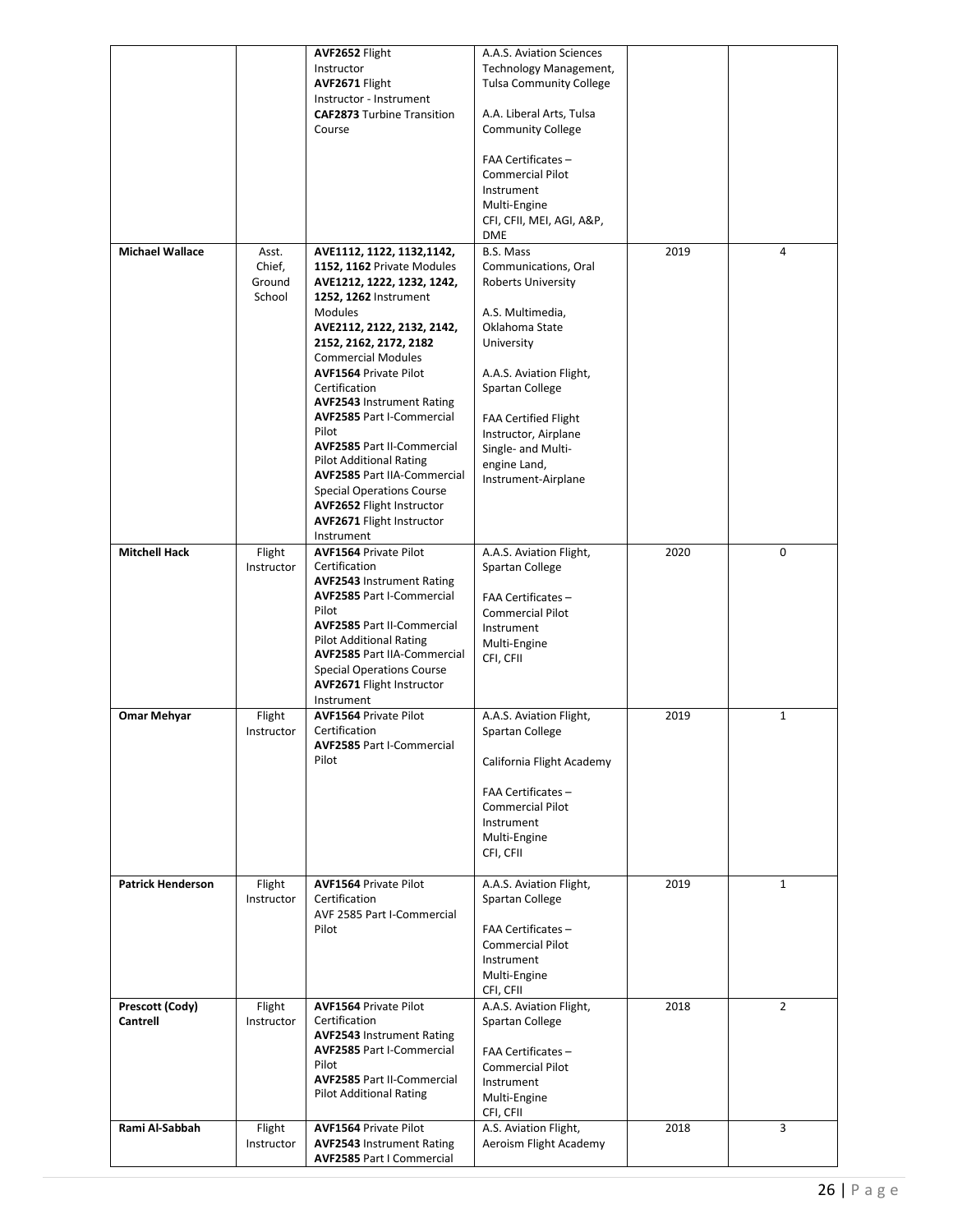|                        |            | Pilot                             | FAA Certificates -                |      |                |
|------------------------|------------|-----------------------------------|-----------------------------------|------|----------------|
|                        |            | <b>AVF2585 Part II Commercial</b> | <b>Commercial Pilot</b>           |      |                |
|                        |            | <b>Additional Rating</b>          | Instrument                        |      |                |
|                        |            | AVF2585 Part IIA                  | Multi-Engine                      |      |                |
|                        |            |                                   |                                   |      |                |
|                        |            | <b>Commercial Special</b>         | CFI, CFII, MEI AGI                |      |                |
|                        |            | <b>Operations Course</b>          |                                   |      |                |
|                        |            | AVF2652 Flight                    |                                   |      |                |
|                        |            | Instructor                        |                                   |      |                |
|                        |            | AVF2671 Flight                    |                                   |      |                |
|                        |            | Instructor - Instrument           |                                   |      |                |
|                        |            | MEI Part 61                       |                                   |      |                |
| <b>Robert Franzen</b>  | Flight     | <b>AVF1564 Private Pilot</b>      | A.A.S. Aviation Flight,           | 2020 | 0              |
|                        | Instructor | <b>AVF2543 Instrument Rating</b>  | Spartan College                   |      |                |
|                        |            |                                   |                                   |      |                |
|                        |            |                                   | FAA Certificates -                |      |                |
|                        |            |                                   | <b>Commercial Pilot</b>           |      |                |
|                        |            |                                   | Instrument                        |      |                |
|                        |            |                                   |                                   |      |                |
|                        |            |                                   | Multi-Engine                      |      |                |
|                        |            |                                   | CFI, CFII                         |      |                |
| <b>Ryan Mortensen</b>  | Flight     | <b>AVF1564 Private Pilot</b>      | B.S. Aerospace-                   | 2019 | $\mathbf{1}$   |
|                        | Instructor |                                   | <b>Professional Pilot</b>         |      |                |
|                        |            |                                   | Concentration, Middle             |      |                |
|                        |            |                                   | <b>Tennessee State University</b> |      |                |
|                        |            |                                   |                                   |      |                |
|                        |            |                                   | FAA Certificates -                |      |                |
|                        |            |                                   | <b>Commercial Pilot</b>           |      |                |
|                        |            |                                   | Instrument                        |      |                |
|                        |            |                                   | Multi-Engine                      |      |                |
|                        |            |                                   | CFI, IGI                          |      |                |
| <b>Ryan Shubert</b>    | Flight     | <b>AVF1564 Private Pilot</b>      | A.A.S. Aviation Flight,           | 2018 | $\overline{2}$ |
|                        | Instructor | <b>AVF2543 Instrument Rating</b>  | Spartan College                   |      |                |
|                        |            | <b>AVF2585 Part I Commercial</b>  |                                   |      |                |
|                        |            | Pilot                             |                                   |      |                |
|                        |            | <b>AVF2585 Part II Commercial</b> | FAA Certificates -                |      |                |
|                        |            | <b>Additional Rating</b>          | <b>Commercial Pilot</b>           |      |                |
|                        |            | AVF2585 Part IIA                  |                                   |      |                |
|                        |            |                                   | Instrument                        |      |                |
|                        |            | Commercial Special                | Multi-Engine                      |      |                |
|                        |            | <b>Operations Course</b>          | CFI, CFII                         |      |                |
|                        |            | AVF2652 Flight                    |                                   |      |                |
|                        |            | Instructor                        |                                   |      |                |
|                        |            | AVF2671 Flight Instructor -       |                                   |      |                |
|                        |            | Instrument                        |                                   |      |                |
| <b>Spencer Cathey</b>  | Flight     | <b>AVF1564 Private Pilot</b>      | A.A.S. Aviation Flight,           | 2020 | 0              |
|                        | Instructor | Certification                     | Spartan College                   |      |                |
|                        |            | <b>AVF2585 Part I-Commercial</b>  |                                   |      |                |
|                        |            | Pilot                             | FAA Certificates -                |      |                |
|                        |            |                                   | <b>Commercial Pilot</b>           |      |                |
|                        |            |                                   | Instrument                        |      |                |
|                        |            |                                   | Multi-Engine                      |      |                |
|                        |            |                                   | CFI, CFII                         |      |                |
| <b>Stephon Sanders</b> | Flight     | <b>AVF1564 Private Pilot</b>      | <b>B.S. Economics/Financial</b>   | 2020 | 0              |
|                        | Instructor | Certification                     | Applications, Minor-              |      |                |
|                        |            |                                   |                                   |      |                |
|                        |            | <b>AVF2585 Part I-Commercial</b>  | <b>Business Administration,</b>   |      |                |
|                        |            | Pilot                             | Southern Methodist                |      |                |
|                        |            |                                   | University                        |      |                |
|                        |            |                                   |                                   |      |                |
|                        |            |                                   | FAA Certificates -                |      |                |
|                        |            |                                   | <b>Commercial Pilot</b>           |      |                |
|                        |            |                                   | Instrument                        |      |                |
|                        |            |                                   | Multi-Engine                      |      |                |
|                        |            |                                   | CFI, CFII                         |      |                |
| <b>Steven Owens</b>    | Flight     | <b>AVF1564 Private Pilot</b>      | A.A.S. Aviation Flight,           | 2018 | 2              |
|                        | Instructor | <b>AVF2543 Instrument Rating</b>  | Spartan College                   |      |                |
|                        |            | <b>AVF2585 Part I Commercial</b>  |                                   |      |                |
|                        |            | Pilot                             | FAA Certificates-                 |      |                |
|                        |            |                                   | <b>Commercial Pilot</b>           |      |                |
|                        |            |                                   | Instrument                        |      |                |
|                        |            |                                   | Multi-Engine                      |      |                |
|                        |            |                                   | CFI, CFII                         |      |                |
| <b>Taehoon Yoo</b>     | Flight     | <b>AVF1564 Private Pilot</b>      | A.A.S. Aviation Flight,           | 2020 | 0              |
|                        | Instructor | <b>AVF2543 Instrument Rating</b>  | Spartan College                   |      |                |
|                        |            |                                   |                                   |      |                |
|                        |            |                                   | FAA Certificates-                 |      |                |
|                        |            |                                   | <b>Commercial Pilot</b>           |      |                |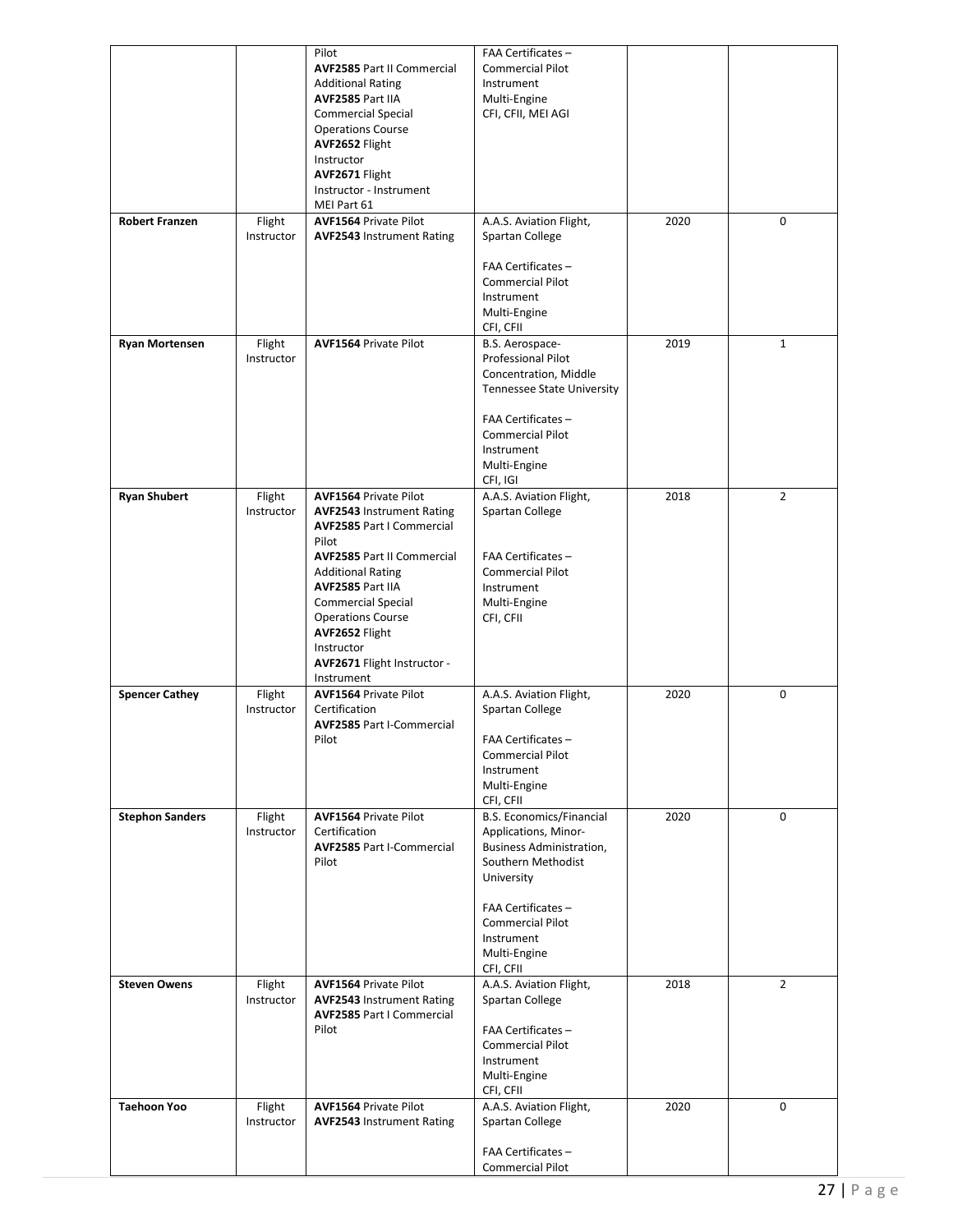|                       |                      |                                                                                                                                                                                                                                                                                                                                                                                                                                                           | Instrument<br>Multi-Engine<br>CFI                                                                                                      |      |              |
|-----------------------|----------------------|-----------------------------------------------------------------------------------------------------------------------------------------------------------------------------------------------------------------------------------------------------------------------------------------------------------------------------------------------------------------------------------------------------------------------------------------------------------|----------------------------------------------------------------------------------------------------------------------------------------|------|--------------|
| <b>Taeyeon Kwon</b>   | Flight<br>Instructor | <b>AVF1564 Private Pilot</b><br><b>AVF2543 Instrument Rating</b>                                                                                                                                                                                                                                                                                                                                                                                          | A.A.S. Aviation Flight,<br>Spartan College<br>FAA Certificates -<br><b>Commercial Pilot</b><br>Instrument<br>Multi-Engine<br>CFI, CFII | 2020 | 0            |
| <b>William Walker</b> | Ground<br>Instructor | AVE1112, 1122, 1132, 1142,<br>1152, 1162 Private Modules<br>AVE1212, 1222, 1232, 1242,<br>1252, 1262 Instrument<br>Modules<br>AVE2112, 2122, 2132, 2142,<br>2152, 2162, 2172, 2182<br><b>Commercial Modules</b><br><b>AVF1564 Private Pilot</b><br>Certification<br><b>AVF2543 Instrument Rating</b><br><b>AVF2585 Part II-Commercial</b><br><b>Pilot Additional Rating</b><br>AVF2585 Part IIA-<br><b>Commercial Special</b><br><b>Operations Course</b> | Spartan College<br>FAA Certificates -<br><b>Commercial Pilot</b><br>Instrument<br>CFI                                                  | 2017 | 0            |
| <b>Yechan Kim</b>     | Flight<br>Instructor | <b>AVF1564 Private Pilot</b><br><b>AVF2543 Instrument Rating</b><br><b>AVF2585 Part I Commercial</b><br>Pilot<br><b>AVF2585 Part II Commercial</b><br><b>Additional Rating</b><br>AVF2652 Flight Instructor<br>AVF2671 Flight Instructor -<br>Instrument<br><b>AVF2585 Part II Commercial</b><br><b>Additional Rating</b><br><b>AVF2585 Part IIA Commercial</b><br><b>Special Operations Course</b>                                                       | A.A.S. Aviation Flight,<br>Spartan College<br>FAA Certificates -<br>Commercial Pilot<br>Instrument<br>Multi-Engine<br>CFI, CFII, MEI   | 2019 | $\mathbf{1}$ |

Spartan Education, LLC, a Delaware corporation, is doing business as Spartan College of Aeronautics and Technology (also referred to as "Spartan", "Spartan College", "the College"), a private institution owned and operated by Spartan Education Group, LLC, a Delaware corporation.

#### **Board Members**

Mr. Rob Polston Mr. Jeffrey Keith Mr. Rick Gunst Mr. Larry Brown